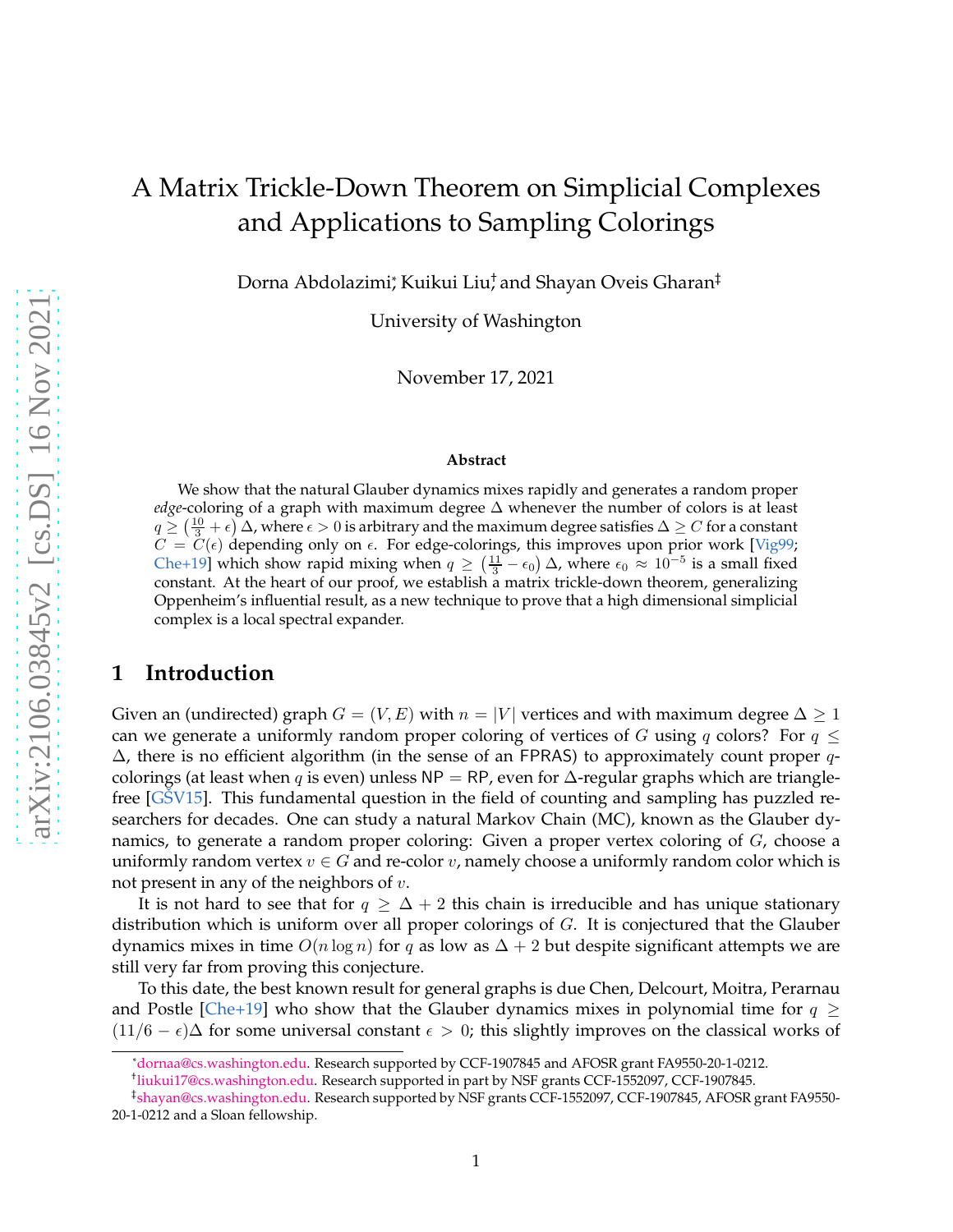<span id="page-1-0"></span>Jerrum and Vigoda [\[Jer95;](#page-29-1) [Vig99](#page-30-0)] which bounds the mixing time by a polynomial in n for  $q \ge$  $(11/6)\Delta$ .

Most of the recent analyses of the Glauber dynamics are focused on "locally sparse" graphs [\[HV03](#page-29-2); [Mol04;](#page-30-1) [HV05;](#page-29-3) [FV06;](#page-29-4) [FV07](#page-29-5); [HVV07](#page-29-6); [Dye+13;](#page-28-1) [Che+21](#page-28-2); [Fen+21\]](#page-28-3) where it was typically shown how to break the 11/6 barrier bound when the underlying graph has a large girth. We note that these assumptions are typically very strong as it can be seen that triangle graph free graphs can be colored with as little as  $O(\Delta/\log \Delta)$  many colors [\[Joh96\]](#page-29-7).

The results on locally sparse graphs typically exploit (strong) correlation decay properties: Roughly speaking, they imply that if we color a vertex  $v$  with a color  $c$ , then the marginal probability of coloring a "far away" vertex  $u$  with a color  $c'$  does not change, or changes very mildly. Although it is conjectured that vertex coloring exhibits correlation decay, more formally known as "strong spatial mixing" property, for  $q \geq \Delta + O(1)$ , to this date, we are lacking techniques to establish such a statement (see e.g., [\[GMP05](#page-29-8); [Yin14](#page-30-2); [GKM15](#page-29-9); [Eft+19\]](#page-28-4)).

In this paper, we study random proper edge coloring of graphs, which equivalently can be seen as a random proper vertex coloring of line graphs. Unlike most recent trends which focus on sparse graphs with large girths, line graphs are very dense locally as they contain induced cliques of size  $\Omega(\Delta)$ . To the best of our knowledge, the only previous result on edge coloring which goes significantly beyond the 11/6 barrier is recent work of Delcourt, Heinrich and Perarnau [\[DHP20](#page-28-5)] which shows that the Glauber dynamics mixes rapidly when the underlying graph is a tree and  $q \geq \Delta + 1$ . Note that for a graph with maximum degree  $\Delta$ , the maximum degree of the line graph could be as large as 2∆. Therefore, with the 11/6 barrier, one would need  $q \ge 11/3\Delta$  to guarantee polynomial mixing for all edge coloring instances. In our main theorem we prove that this barrier can be broken for edge coloring of any graph with maximum degree  $\Delta$ .

**Theorem 1.1** (Main). Let  $G = (V, E)$  be a graph of maximum degree  $\Delta$ . For any  $0 < \epsilon \le \frac{1}{10}$  such that  $\frac{\ln^2 \Delta}{\Delta} \le \frac{\epsilon^3}{15}$ , and any collection of color lists  $L = \{L(e)\}_{e \in E}$  satisfying  $|L(e)| \ge \Delta(e) + (4/3 + 4\epsilon)\Delta$  w ∆(e) *is the number of neighbors of* e *in the line graph of* G*, the spectral gap of the Glauber dyanmics for* sampling proper L-edge-list-colorings on G is  $\Omega(n^{-O(1/\epsilon)})$ , so the mixing time is  $O(n^{O(1/\epsilon)})$ . Furthermore, *if*  $\Delta \leq O(1)$ *, the modified and standard log-Sobolev constants are*  $\Omega_{\epsilon,\Delta}(1/n)$ *.* 

We remark that our general mixing time bound has no dependence on  $\Delta$  or q. So, the algorithm runs in polynomial time even for graphs of unbounded degree.

In a second contribution we show that for any list vertex coloring instance where  $G$  is a tree with max degree  $\Delta$ , and the size of the list of every vertex  $v$  is at least  $\Delta(v) + \epsilon \Delta$  for  $\epsilon = \Omega(\frac{\ln \Delta}{\sqrt{\Delta}})$ the Glauber dyanics mixes rapidly and generates a uniformly random vertex coloring of G.

**Theorem 1.2.** Let  $G = (V, E)$  be a tree of maximum degree  $\Delta$ . For any  $0 < \epsilon \leq 1$  such that  $\frac{\ln^2 \Delta}{\Delta} \leq$  $\frac{\epsilon^2}{100}$  and any collection of color lists  $L = \{L(v)\}_{v \in V}$  satisfying  $|L(v)| \ge \Delta(v) + \epsilon \Delta$ , the spectral gap *of the Glauber dynamics for sampling proper L-vertex-list-colorings on G is Ω(n<sup>-O(1/€)</sup>), therefore the*  $mixing$  time is  $O(n^{O(1/\epsilon)})$ . Furthermore, if  $\Delta \leq O(1)$ , the modified and standard log-Sobolev constants are  $\Omega_{\epsilon,\Delta}(1/n)$ .

The above theorem, although it is not as strong as [\[MSW04\]](#page-30-3), shows that Glauber dynamics mixes rapidly even when we have a list coloring problem on a tree and furthermore it gives a possible avenue to exploit our techniques to prove that Glauber dynamics mixes rapidly on any graph when  $q \geq (1+\epsilon)\Delta$ . We expect that upon further investigation our techniques can be coupled with the extensive literature on random proper colorings of graphs with large girth to break the 11/6 –  $\epsilon$  barrier.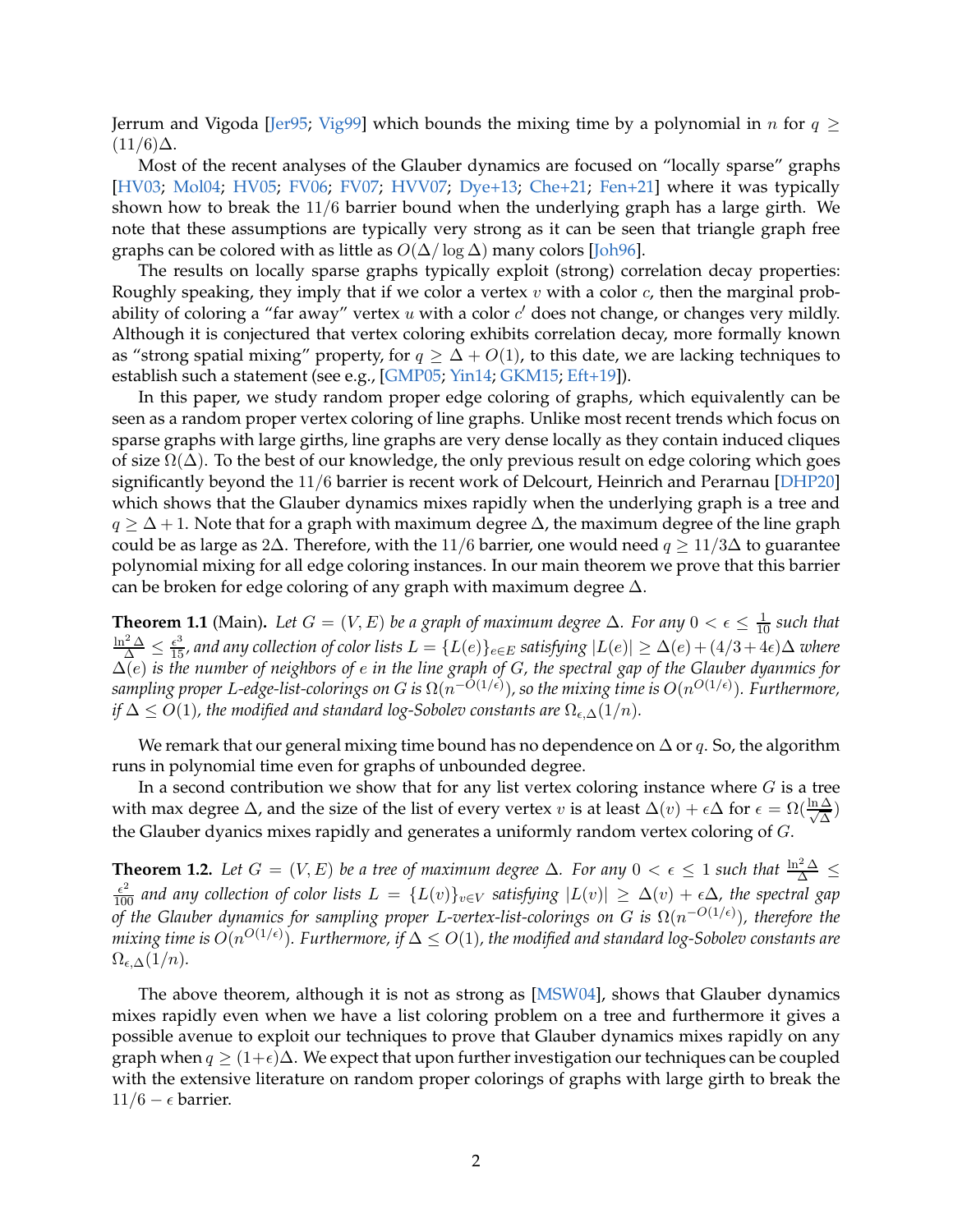<span id="page-2-1"></span>To establish the above results, we view the Glauber dynamics as a high dimensional walk on a simplicial complex and we prove that this complex is a "local spectral expander" (see [Definition 1](#page-3-0) below). By local-to-global theorems, local spectral expansion immediately implies a bound on the spectral gap of the Glauber dynamics and therefore on its mixing time (see [Section 2.5](#page-9-0) and [Section 2.2](#page-6-0) below). A simplicial complex  $X$  is a downward closed collection of sets. Given a graph G and a set of  $q$  colors, we build a simplicial complex as follows: We let each maximal set in  $X$  be a set of vertex color pairs that denote a proper coloring of vertices of  $G$ , then we add all subsets of the maximal sets to  $X$  to make it downward closed. By viewing the Glauber dynamics can be viewed as a walk on the maximal sets in the coloring complex  $X$ . Unlike recent developments [\[ALO20](#page-27-0); [Che+21](#page-28-2); [Fen+21](#page-28-3); [CLV20](#page-28-6); [CLV21;](#page-28-7) [Fri+21\]](#page-29-10) which exploit the correlation decay property to prove local spectral expansion, our proof is a direct method: We use an inductive argument inspired by the Oppehheim's trickle-down theorem to bound local eigenvalues. We expect our technique to find more applications in analysis of Markov chains as well as in other applications of simplicial complexes.

### **1.1 Main Technical Contributions**

A simplicial complex  $X$  on a finite ground set  $U$  is a downwards closed collection of subsets of U, i.e. if  $\tau \in X$  and  $\sigma \subset \tau \subseteq U$ , then  $\sigma \in X$ . The elements of X are called faces, and then maximal faces are called facets. We say a face  $\tau$  is of dimension k if  $|\tau| = k + 1$  and write  $\dim(\tau) = k$ . We write  $X(k) = \{\tau \in X : \dim(\tau) = k\}$ . We say X is a pure d-dimensional complex if every facet has dimension d. In this paper we only work with pure simplicial complexes. To keep the notation concise, let  $X(\leq i) := X(-1) \cup \cdots \cup X(i)$ . The co-dimension of a face  $\tau$  is defined as  $\text{codim}(\tau) := d - \dim(\tau)$ . For a face  $\tau$ , define the link of  $\tau$  as the simplicial complex  $X_{\tau} = \{\sigma \setminus \tau : \sigma \in X, \sigma \supset \tau\}.$  Note that  $X_{\tau}$  is a  $(\text{codim}(\tau) - 1)$ - dimensional complex. Let  $\pi_{X,d}$  be a distribution on the maximal faces of a pure d-dimensional simplicial complex  $X$ ; we may drop X from the subscript if it is clear in the context. We will refer to the pair  $(X, \pi_d)$  as a weighted simplicial complex. For each face  $\tau$  and each integer  $-1 \le i \le \text{codim}(\tau) - 1$ , we write  $\pi_{\tau,i}$  for the induced distribution on  $X_{\tau}(i)$  given by

<span id="page-2-0"></span>
$$
\pi_{\tau,i}(\eta) = \frac{1}{\binom{\operatorname{codim}(\tau)}{i+1}} \Pr_{\sigma \sim \pi_d} [\sigma \supset \eta \mid \sigma \supset \tau]. \tag{1}
$$

One should view this as a marginal distribution conditioned on  $\tau$ . We will often view  $\pi_{\tau,i}$  as a vector in  $\mathbb{R}_{\geq 0}^{X_\tau(i)}$  $\sum_{\geq 0}^{A_{\tau}(i)}$ . We remove the subscript  $\tau$  when  $\tau = \emptyset$ . We also omit *i* from the subscript when  $i=0$ , i.e  $\pi_{\tau} \coloneqq \pi_{\tau,0}$ .

Given a weighted simplicial complex  $(X, \pi_d)$ , there is a natural Markov chain known as the down-up walk (or high-order walk) [\[KM17](#page-29-11); [DK17](#page-28-8); [KO18b](#page-29-12)] whose stationary distribution is  $π_d$ . Starting at a facet  $\sigma \in X(d)$ , we transition to the next facet  $\sigma' \in X(d)$  via the following two-step process:

- 1. Select a uniformly random element  $x \in \sigma$  and remove x from  $\sigma$ .
- 2. Select a random  $\sigma' \in X(d)$  containing  $\sigma \setminus \{x\}$  with probability proportional to  $\pi_d(\sigma').$

If  $P_d^{\vee}$  denotes the transition probability matrix of this Markov chain, then we may write down its entries as follows.

$$
P_d^{\vee}(\sigma, \sigma') = \begin{cases} \frac{1}{d+1} \pi_{\sigma \cap \sigma', 0}(\sigma' \setminus \sigma) & \text{if } |\sigma \cap \sigma'| = d, \\ 0 & \text{otherwise.} \end{cases}
$$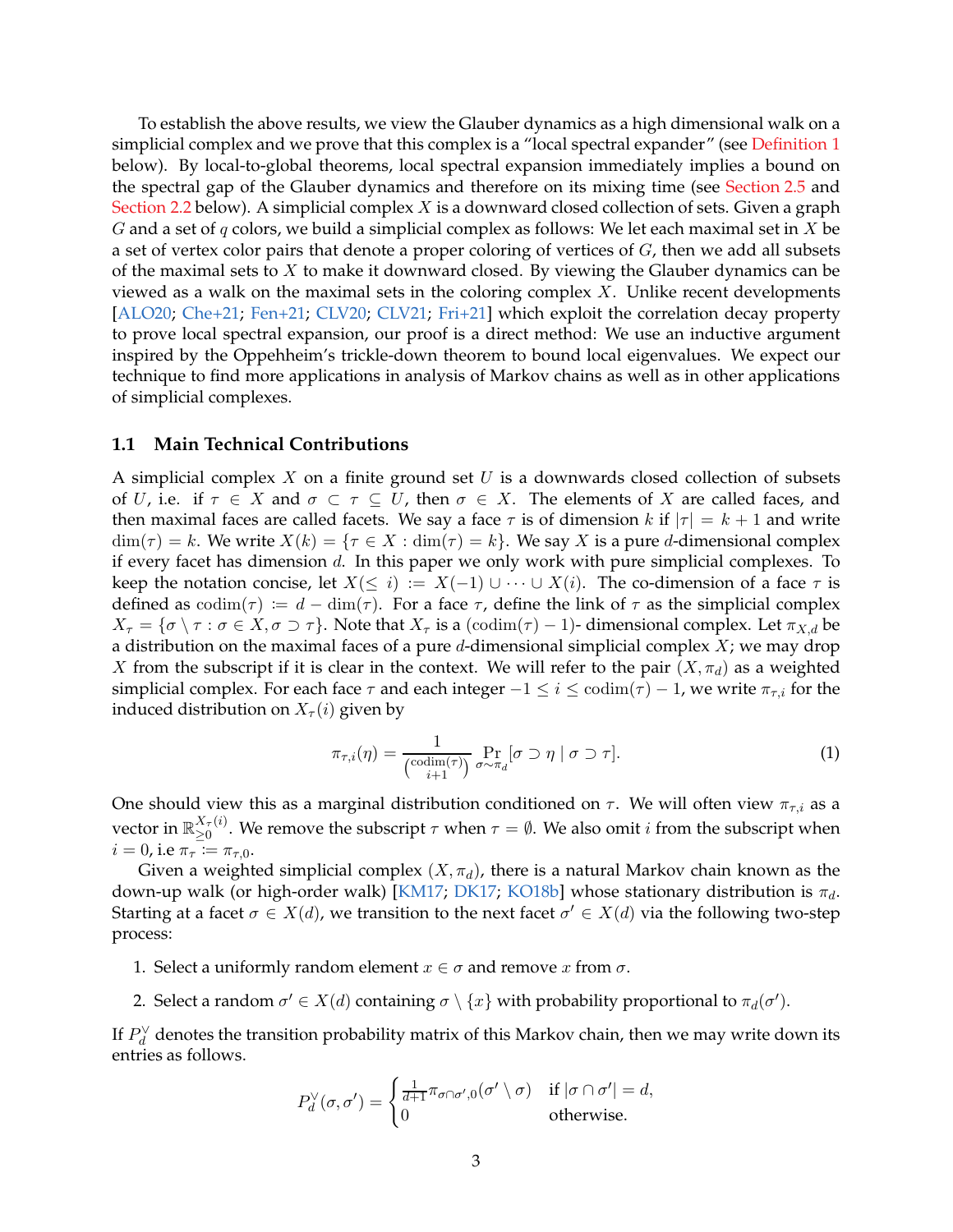<span id="page-3-3"></span>One of the beautiful insights of [\[KM17;](#page-29-11) [DK17](#page-28-8); [KO18b](#page-29-12)] is that spectral properties of  $P_d^{\vee}$  may be studied through spectral properties of "local walks", which are defined using only pairwise conditional marginals and are more tractable to analyze. Fix a face  $\tau$  of co-dimension  $k \geq 2$ ; the local walk for  $\tau$  is a Markov chain on  $X_\tau(0)$  with transition probability matrix  $P_{X,\tau}\in\mathbb{R}_{\geq0}^{X_\tau(0)\times X_\tau(0)}$ ≥0 described by

<span id="page-3-2"></span>
$$
P_{X,\tau}(x,y) = \frac{\pi_{\tau,1}(x,y)}{2\pi_{\tau}(x)} = \pi_{\tau \cup \{x\}}(y) = \frac{1}{k-1} \Pr_{\sigma \sim \pi_d}[y \in \sigma \mid \sigma \supset \tau \cup \{x\}].
$$
 (2)

for distinct  $x, y \in X_\tau(0)$ ; we note that  $P_{X,\tau}$  has zero diagonal. We drop X in the subscript when it is clear in the context. Note that, by definition, the walk is reversible with stationary distribution  $\pi_{\tau}$ . Furthermore, the row corresponding to element  $x \in \text{supp}\,\pi_{\tau}$  is precisely  $\pi_{\tau \cup \{x\}}$ . For our calculations, it is easier to work with matrices  $\{P_\tau\}_{X(\leq d-2)}$  if they all live in  $\mathbb{R}^{X(0)\times X(0)}$ . Therefore, we modify the definition of  $P_\tau$  as follows: for any  $\tau\in X(\leq d-2)$ , let  $P_\tau\in\mathbb{R}^{X(0)\times X(0)}$  be supported on  $X_{\tau}(0) \times X_{\tau}(0)$  block and equal to the transition probability matrix of the local walk for  $\tau$  on this block. Similarly, we often need to see  $\pi_{\tau}$  as a probability distribution over  $X(0)$  supported on  $X_{\tau}(0)$  entries. Therefore,  $\pi_{\tau}$  can be seen as a vector in  $\mathbb{R}^{X(0)}$ . Furthermore, define  $\Pi_{\tau} \in \mathbb{R}^{X(0) \times X(0)}$ as  $\Pi_\tau \coloneqq \text{diag}(\pi_\tau)$ . We proceed by introducing some terminology related to the local walks. We say X is totally connected if  $\lambda_2(P_\tau) < 1$  for any  $\tau \in X(\leq d-2)$ , i.e. the local walk for  $\tau$  is irreducible/connected for any face  $\tau$  of co-dimension at least 2. Furthermore, we define local spectral expansion as follows.

<span id="page-3-0"></span>**Definition 1** (Local Spectral Expansion [\[DK17](#page-28-8); [KO18b](#page-29-12); [Dik+18](#page-28-9)] )**.** *We say a weighted simplicial complex*  $(X, \pi_d)$  *of dimension-d is a*  $(\gamma_{-1}, \ldots, \gamma_{d-2})$ -local spectral expander if for every k and every  $\tau \in X(k)$ *,*  $\lambda_2(P_\tau) \leq \gamma_k$ .

*Remark* 1*.* We only work with this "one-sided" version of local spectral expansion. Many other works [\[KO18b](#page-29-12); [Opp18;](#page-30-4) [KO18a](#page-29-13)] consider the stronger two-sided local spectral expansion, which further imposes a lower bound on the smallest eigenvalue of the local walks  $P_{\tau}$ .

In almost all applications of high dimensional simplicial complexes, one first needs to to prove that the underlying complex is a local spectral expander and then exploit "local-to-global" theorems to prove global properties of the underlying complex  $X$ . Perhaps, the main generic technique to prove that a given complex  $X$  is a local spectral expander is the Oppenheim "trickle-down method" [\[Opp18](#page-30-4)], where one can show that if  $\gamma_{d-2} \ll \frac{1}{d}$  and X is "well connected" then all  $\gamma_i$ 's are at most  $2\gamma_{d-2}$ .

In our main technical contribution, we give recursive framework for bounding the local spectral expansion of a weighted simplicial complex  $X$  which significantly generalizes Oppenheim's result.

<span id="page-3-1"></span>**Theorem 1.3** (Inductive Matrix Trickle-Down Method). Let  $(X, \pi_d)$  be a totally connected weighted  $simplified$  complex. Suppose  $\{M_\tau\in\mathbb{R}^{X(0)\times X(0)}\}_{\tau\in X(\leq d-2)}$  *is a family of symmetric matrices satisfying the following:*

*1. Base Case: For every* τ *of co-dimension* 2*, we have the spectral inequality*

$$
\Pi_{\tau} P_{\tau} - 2\pi_{\tau} \pi_{\tau}^{\top} \preceq M_{\tau} \preceq \frac{1}{5} \Pi_{\tau}.
$$

*2. Recursive Condition: For every*  $\tau$  *of co-dimension at least*  $k \geq 3$ *,*  $M_{\tau}$  *satisfies* 

$$
M_{\tau} \preceq \frac{k-1}{2k-1} \Pi_{\tau}
$$
 and  $\mathbb{E}_{x \sim \pi_{\tau}} M_{\tau \cup \{x\}} \preceq M_{\tau} - \frac{k-1}{k-2} M_{\tau} \Pi_{\tau}^{-1} M_{\tau}.$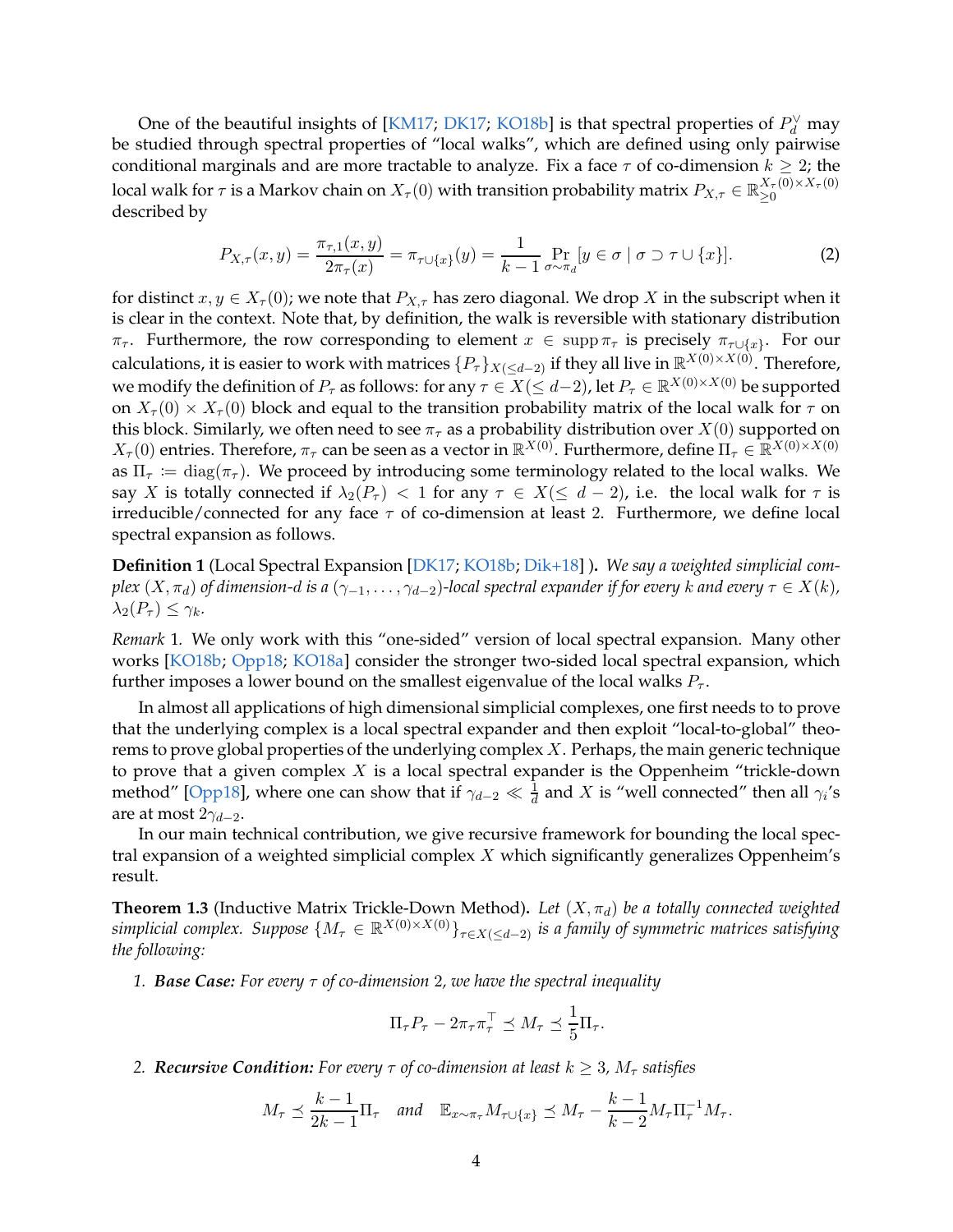<span id="page-4-0"></span>*Then*  $\lambda_2(P_\tau) \le \rho(\Pi_\tau^{-1}M_\tau)$  *for all*  $\tau \in X (\le d-2)$ *, where*  $\rho$  *represents the spectral radius. In particular,*  $(X, \pi_d)$  *is a*  $(\mu_{-1}, \dots, \mu_{d-2})$ -local spectral expander with  $\mu_k = \max_{\tau \in X(k)} \rho(\Pi_{\tau}^{-1}M_{\tau}).$ 

*Remark* 2*.* The original "trickle-down method" is a special case of our result by taking the matrix  $M_{\tau}$  to be a multiple of  $\Pi_{\tau}$ . We justify this formally through a quick calculation in [Section 3](#page-9-1) below. *Remark* 3*.* It also turns out for our applications to proper colorings we will need a slight extension of the above theorem. However, one should take the above theorem as the heart of our technical contributions. See [Theorem 3.4](#page-12-0) below and the surrounding discussion for more details on the slight extension.

Typically, it is not difficult to construct some family of matrices  $\{M_\tau\}$  satisfying the assump-tions of [Theorem 1.3.](#page-3-1) The key challenge is choose  $M_\tau$ 's such that one can bound  $\rho(\Pi_\tau^{-1}M_\tau) \leq$  $O(1/\text{codim}(\tau))$ . One of our second key insights is that the matrices  $M_{\tau}$  can be designed to have convenient sparsity patterns depending on  $(X, \pi_d)$  which allow for straightforward bounds on  $\rho(\Pi_\tau^{-1}M_\tau)$ . For instance, in our application to proper colorings, our matrices  $M_\tau$  will have rows and columns corresponding to vertex-color pairs vc, and they will be supported on the "proper coloring constraints", namely pairs  $uc, vc'$  of vertex-color pairs where the vertices  $u, v$  are neighbors and the two colors  $c, c'$  are identical. We demonstrate the usefulness of this approach on sampling proper colorings in graphs below.

### **1.2 Related Prior Work**

Sampling uniformly random proper colorings of bounded-degree graphs is a well-studied problem going back to the 1990s [\[Jer95](#page-29-1); [SS97](#page-30-5); [Vig99\]](#page-30-0) with applications to statistical physics. As alluded to before, nearly all prior results showing rapid mixing of the Glauber dynamics for this problem used variants of the coupling method or the correlation decay property.

Another method of attack for graph coloring is based on deterministic algorithms where one typically exploits Weitz's elegant algorithmic framework [\[Wei04](#page-30-6)] based on the strong spatial mixing or the Barvinok's polynomial interpolation method [\[Sok01;](#page-30-7) [GK12](#page-29-14); [LY13;](#page-30-8) [LSS19](#page-30-9); [Ben+21](#page-27-1)].

Recently, it was observed [\[ALO20;](#page-27-0) [Che+21](#page-28-2); [Fen+21\]](#page-28-3) that the perspective of high-dimensional expanders, and in particular local spectral expansion, yields powerful new methods to obtain rapid mixing for multi-state spin systems. These results crucially relied on the correlation decay property to bound the local spectral expansion of desired distribution. Specifically, for colorings, [\[Che+21](#page-28-2); [Fen+21](#page-28-3)] showed that the correlation decay results of [\[GKM15\]](#page-29-9) give strong local spectral expansion bounds for proper colorings on triangle-free graphs when  $q > \alpha \Delta$ , where  $\alpha \approx 1.763 < 2$ is a constant. They concluded rapid mixing of the Glauber dynamics in this regime, a result that seems difficult to obtain using coupling arguments.

However, despite the power of this approach, the main difficulty is that obtaining correlation decay for proper colorings is extremely challenging. Along this line, our main technical theorem deviates from this recent trend as we directly bound the local spectral expansion of the underlying complex by induction instead of appealing to the correlation decay property.

### **2 Preliminaries**

First, we fix some notational conventions. When it is clear from context, we write  $\alpha$  to denote a singleton  $\{a\}$ . When we want to add a subscript b to an object denoted by  $x_a$ , we write  $x_{a,b}$ , i.e.  $x_{a,b} := (x_a)_b$ . We use the same convention for superscripts. Throughout the paper, adding or removing  $\emptyset$  as a subscript does not change the object. For an integer q, we denote  $\{1, \ldots, q\}$  by  $[q]$ . For a function  $f: D \to R$  and a  $D' \subseteq D$ , we write  $f|_{D'}$  to denote the restriction of  $f$  to domain  $D'.$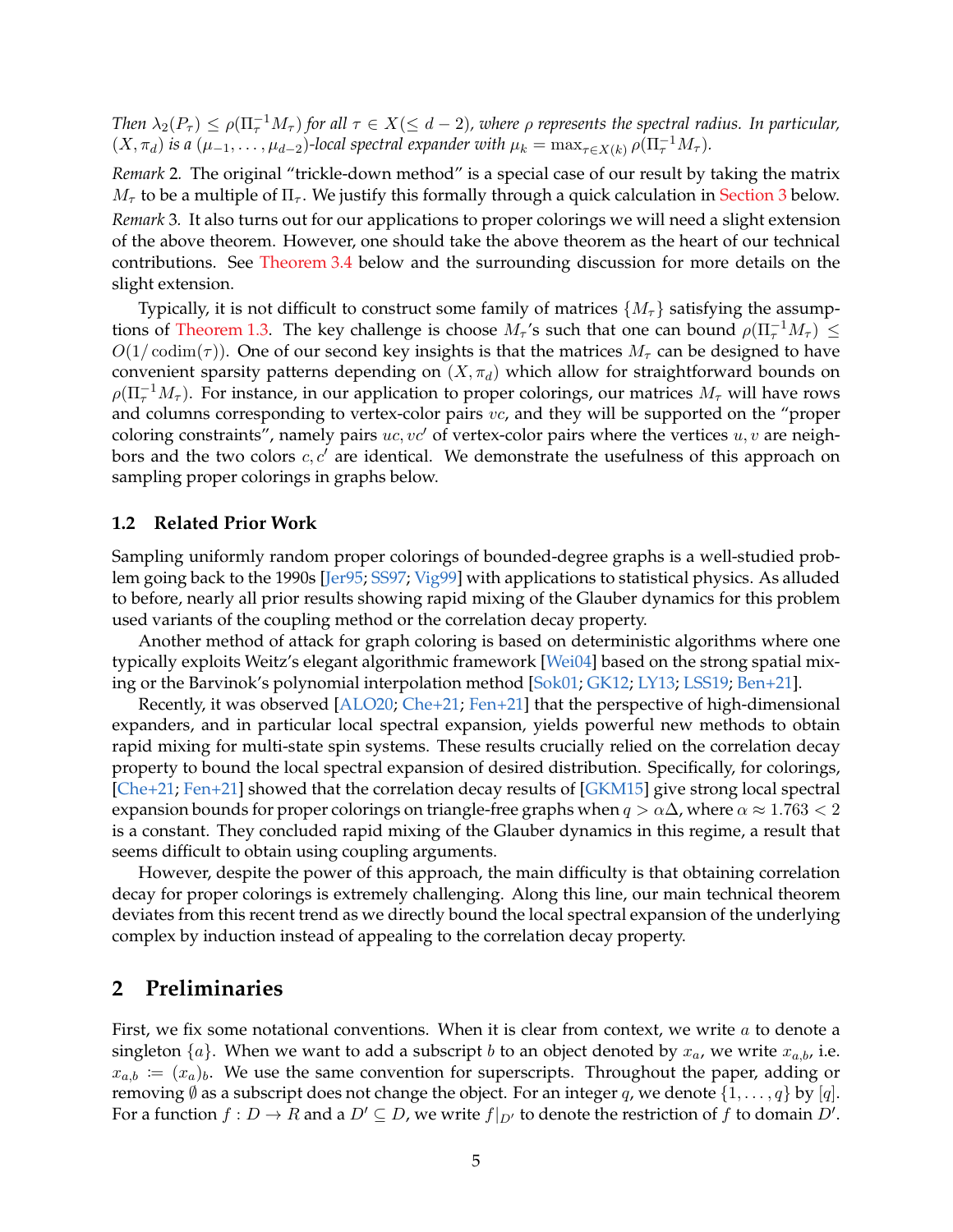**Matrices and Vectors** Given a set S, we write  $v \in \mathbb{R}^S$  and  $A \in \mathbb{R}^{S \times S}$  to respectively denote a vector and a matrix indexed by  $S$ . We see a probability distribution  $p$  over a set  $S$  as a vector  $p \in \mathbb{R}_{\geq 0}^S$ . For a  $n \times n$  matrix A, with eigenvalues  $\lambda_1, \ldots, \lambda_n$ , we write  $\rho(A) = \max_{1 \leq i \leq n} |\lambda_i|$ to denote the spectral radius of A and  $||A||_{\infty} = \max_{1 \leq i \leq n} \{\sum_{j=1}^{n} |A_{ij}|\}$ . We write  $\preceq$  to denote the Loewner order, i.e. for any symmetric matrices  $A, B \in \mathbb{R}^{S \times S}$ , we write  $A \preceq B$  if  $B - A$  is positive semidefinite. For any matrix  $A \in \mathbb{R}^{S \times S}$  and any  $S' \subseteq S$ ,  $A^{S'} \in \mathbb{R}^{S \times S}$  is defined to be  $A^{S'}(x,y) = A(x,y)$  for  $x, y \in S'$ , and 0 on all other entries. We say a matrix A is diagonal if  $A(x, y) = 0$  whenever  $x \neq y$ . We say matrix  $A \in \mathbb{R}^{S \times S}$  is hollow if  $A(x, x) = 0$  for all  $x \in S$ . For any matrix A define  $A^+$  as  $A^+(x, y) := \max\{0, A(x, y)\}\$  and  $A^- := A - A^+$ . Furthermore,  $\text{diag}(A)$ is a diagonal matrix whose diagonal elements match those of A, i.e.  $A(x, x) = diag(A)(x, x)$ . We define off-diag( $A$ ) :=  $A$  – diag( $A$ ).

**Graphs** Fix a graph  $G = (V, E)$ . We denote the degree of each vertex v by  $\Delta_G(v)$  and the maximum degree of the graph by  $\Delta_G$ . Let  $n_G := |V|$  and  $m_G := |E|$ . Furthermore, let  $G[U]$  be the induced subgraph of  $G$  on  $U \subseteq V$ . We may drop the subscripts when it is clear from context. For any  $u, v \in V$ , we write  $u \sim v$  if  $\{u, v\} \in E$ . Furthermore, for any  $e \in E$ , we write  $e \sim v$  whenever vertex v is an endpoint of  $e$ , and for an edge  $f \neq e$  we write  $e \sim f$  when  $e$  and  $f$  share an endpoint. For an edge  $e = \{u, v\}$ , define  $\Delta(e)$  as the number of edges that share an endpoint with  $e$ , i.e.  $\Delta(e) := \Delta(u) + \Delta(v) - 2$ . The line graph  $L(G)$  of a graph G is defined as follows: every vertex in  $L(G)$  corresponds to an edge in G and there is an edge between two vertices in  $L(G)$  if their corresponding edges in G share an endpoint.

### <span id="page-5-3"></span>**2.1 Linear Algebra**

**Fact 2.1.** For any symmetric matrix  $A \in \mathbb{R}^{S \times S}$  where  $A_{i,j} \neq 0$  only for  $i, j \in S' \subseteq S$ , we have  $A \preceq$  $||A||_{\infty}I^{S'}$ .

<span id="page-5-2"></span>**Fact 2.2.** For matrices  $A, B \in \mathbb{R}^{m \times n}$  and positive  $\epsilon > 0$ , we have the inequalities  $AB^{\top} + BA^{\top} \preceq$  $\epsilon AA^{\top} + \frac{1}{\epsilon} BB^{\top}$  and  $(A+B)(A+B)^{\top} \preceq (1+\epsilon)AA^{\top} + (1+1/\epsilon)BB^{\top}$ .

*Proof.* Since  $\epsilon > 0$  we can write

$$
0 \preceq \left(\sqrt{\epsilon}A - \frac{1}{\sqrt{\epsilon}}B\right)\left(\sqrt{\epsilon}A - \frac{1}{\sqrt{\epsilon}}B\right)^{\top} = \epsilon AA^{\top} + \frac{1}{\epsilon}BB^{\top} - AB^{\top} - BA^{\top}.
$$

Rearranging yields the first inequality  $AB^{\top} + BA^{\top} \preceq \epsilon AA^{\top} + \frac{1}{\epsilon} BB^{\top}$ . Adding  $AA^{\top} + BB^{\top}$  to both sides yields the second inequality.

<span id="page-5-1"></span>**Lemma 2.3.** *Let*  $A, B \in \mathbb{R}^{n \times n}$  *be symmetric matrices such that*  $A \cdot (I - \alpha A) \preceq B \cdot (I - \alpha B)$  *for a positive real number*  $\alpha > 0$ . If  $A, B \preceq \frac{1}{2\alpha} \cdot I$ , then  $A \preceq B$ . Note that we crucially do not require  $A, B \succeq 0$ .

*Proof.* It suffices to prove the claim when  $\alpha = 1$ , since the general claim then follows by replacing  $A, B$  with  $\alpha A, \alpha B$ , respectively.

First, observe the matrix map  $M \mapsto M(I-M)$  is a bijection between  $\left\{M \in \mathbb{R}^{n \times n}: M \leq \frac{1}{2}\right\}$  $\frac{1}{2}I$ and  $\left\{T \in \mathbb{R}^{n \times n}: T \preceq \frac{1}{4}\right\}$  $\frac{1}{4}I$  with inverse

<span id="page-5-0"></span>
$$
T \mapsto \frac{1}{2}I - \left(\frac{1}{4}I - T\right)^{1/2}.\tag{3}
$$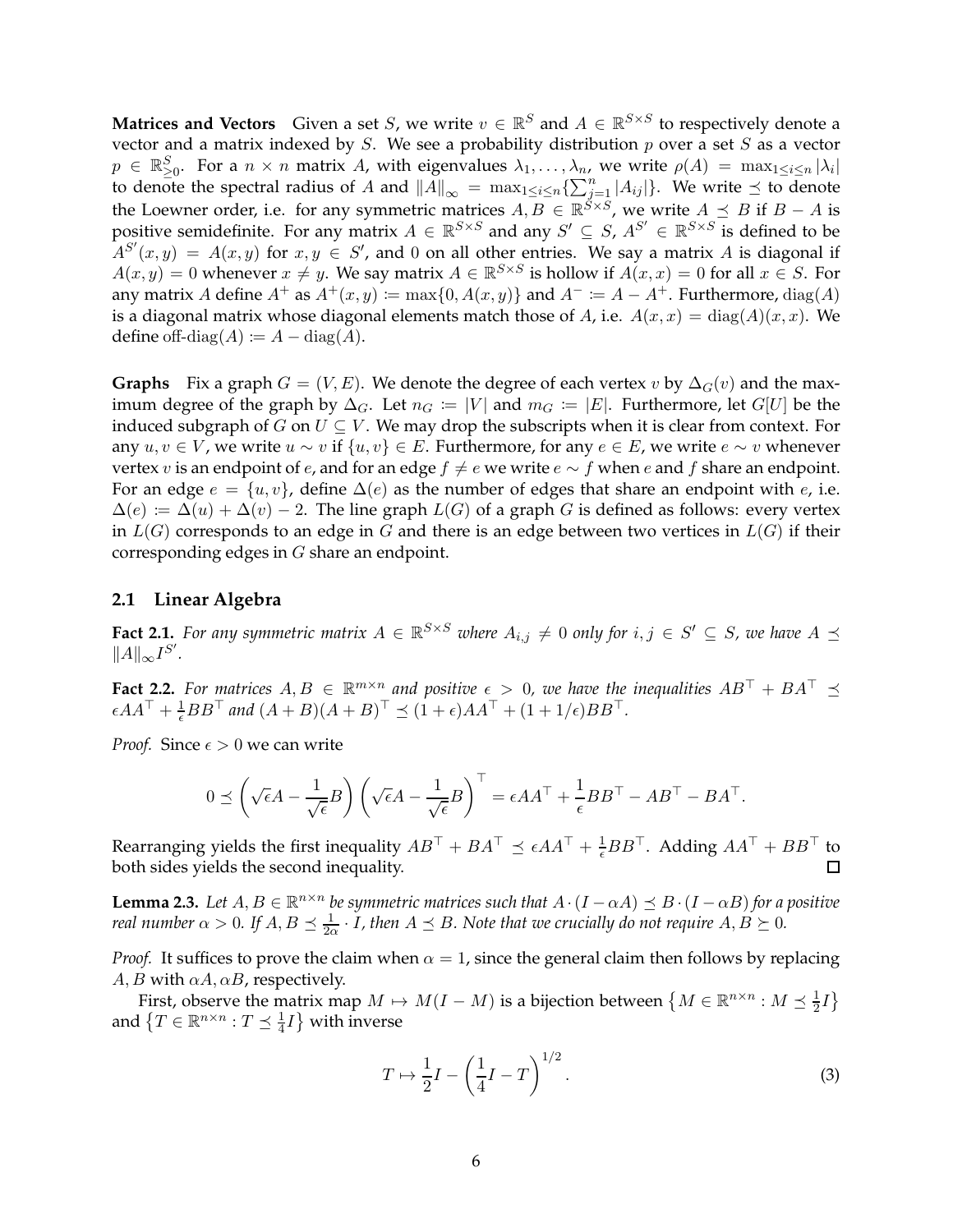<span id="page-6-1"></span>The way to see this is via the eigendecomposition: if  $M=\sum_{i=1}^n \mu_i\varphi_i\varphi_i^\top$  for an orthonormal eigendecomposition  $\{\varphi_i\}_{i=1}^n$  with corresponding eigenvalues  $\{\mu_i\}_{i=1}^n$ , then  $M(I-M) = \sum_{i=1}^n \mu_i(1-M)$  $\mu_i)\varphi_i\varphi_i^{\perp}$ . Hence, to prove this claim, it suffices to show that the real function  $x \mapsto x(1-x)$  is a bijection between  $(-\infty, 1/2]$  and  $(-\infty, 1/4]$ . To see this, observe that the quadratic  $x(1-x) = \mu$ has roots  $x = \frac{1}{2} \pm \left(\frac{1}{4} - \mu\right)^{1/2}$ , and since we enforced that  $\mu \leq \frac{1}{4}$  $\frac{1}{4}$ , we must choose  $x$  to be the smaller root, i.e.  $\frac{1}{2} - \left(\frac{1}{4} - \mu\right)^{1/2} \leq \frac{1}{2}$  gives the inverse function.

Knowing this explicit inverse function, we now return to the proof of the lemma. Since  $A, B \preceq$ 1  $\frac{1}{2}I$ , we may apply the inverse [Eq. \(3\)](#page-5-0) to  $A(I - A)$  (resp.  $B(I - B)$ ) to recover A (resp. B). Hence, to prove the claim, it suffices to establish operator monotonicity of [Eq. \(3\).](#page-5-0) A quick calculation reveals that this is equivalent to operator monotonicity of  $M \mapsto \sqrt{M}$  for positive semidefinite  $M \in \mathbb{R}^{n \times n}$ , which is well-known and follows for instance by using the Löwner-Heinz Theorem  $[L\ddot{\text{o}}w34]$ .  $\Box$ 

### <span id="page-6-0"></span>**2.2 Markov Chains**

Let P be the transition probability matrix of a Markov chain on a finite state space  $\Omega$  with stationary distribution π. We say P is irreducible if P is connected. We say P is reversible w.r.t. π if for all  $x, y \in \Omega$ , we have  $\pi(x)P(x, y) = \pi(y)P(y, x)$ . In this case, the matrix P becomes self-adjoint w.r.t. the natural inner product  $\langle\cdot,\cdot\rangle_\pi$  induced by  $\pi$  on  $\mathbb{R}^\Omega$  given by  $\langle\phi,\psi\rangle_\pi=\mathbb{E}_\pi[\phi\psi]$ . Throughout, we only work with irreducible reversible Markov chains.

We will be interested in the mixing of our Markov chains, which quantifies the rate of convergence to stationarity. Specifically, for an initial starting distribution  $\mu$  on  $\Omega$  and error parameter  $\epsilon > 0$ , define

$$
t_{\text{mix}}(P, \epsilon, \mu) \stackrel{\text{def}}{=} \min\{t \ge 0 : ||\mu P^t - \pi||_{\text{TV}} \le \epsilon\},\
$$

where  $\|\mu - \nu\|_{\text{TV}} = \frac{1}{2}$  $\frac{1}{2} \sum_{x \in \Omega} |\mu(x) - \nu(x)|$  gives the total variation distance between two distributions  $\mu$ ,  $\nu$  on  $\Omega$ . We write  $t_{\text{mix}}(P, \epsilon) = \sup_{\mu} t_{\text{mix}}(P, \epsilon, \mu)$ , where the supremum is over all possible starting distributions  $\mu$ . The mixing time of P is defined as  $t_{\text{mix}}(P) = t_{\text{mix}}(P, 1/4)$ .

It is well-known that the mixing time is controlled by various constants arising from classical functional inequalities. To introduce these, we write  $\mathcal{E}_P(\phi, \psi) = \langle \phi, (I - P)\psi \rangle_\pi$  for the Dirichlet form of P,  $Var_{\pi}(\phi) = \mathbb{E}_{\pi}[\phi^2] - \mathbb{E}_{\pi}[\phi]^2$  for the variance of  $\phi$  w.r.t.  $\pi$ , and  $Ent_{\pi}(\phi) = \mathbb{E}_{\pi}[\phi \log \phi] \mathbb{E}_{\pi}[\phi] \log \mathbb{E}_{\pi}[\phi]$ . With these in hand, we define

- 1. Spectral Gap:  $\lambda(P) \stackrel{\text{def}}{=} \inf_{f \neq 0} \frac{\mathcal{E}(f,f)}{\text{Var}_{\pi}(f)}$
- 2. Modified Log-Sobolev Constant:  $\rho(P) \stackrel{\text{def}}{=} \inf_{f \geq 0} \frac{\mathcal{E}(f,\log f)}{\mathrm{Ent}_{\pi}(f)}$
- 3. Standard Log-Sobolev Constant:  $\kappa(P) \stackrel{\text{def}}{=} \inf_{f \geq 0} \frac{\mathcal{E}(\sqrt{f},\sqrt{f})}{\mathrm{Ent}_{\pi}(f)}$  $\mathrm{Ent}_{\pi}(f)$

Bounds on these constants have the following consequences for the mixing time.

**Proposition 2.4.** *For an irreducible reversible Markov chain* P *on a finite state space* Ω *with stationary distribution* π*, we have the following inequalities:*

$$
t_{\text{mix}}(P) \le O\left(\frac{1}{\lambda(P)} \log \frac{1}{\pi_{\text{min}}}\right) \tag{[LPW17]}
$$

$$
t_{\text{mix}}(P) \le O\left(\frac{1}{\rho(P)}\log\log\frac{1}{\pi_{\text{min}}}\right) \tag{[BT03]}
$$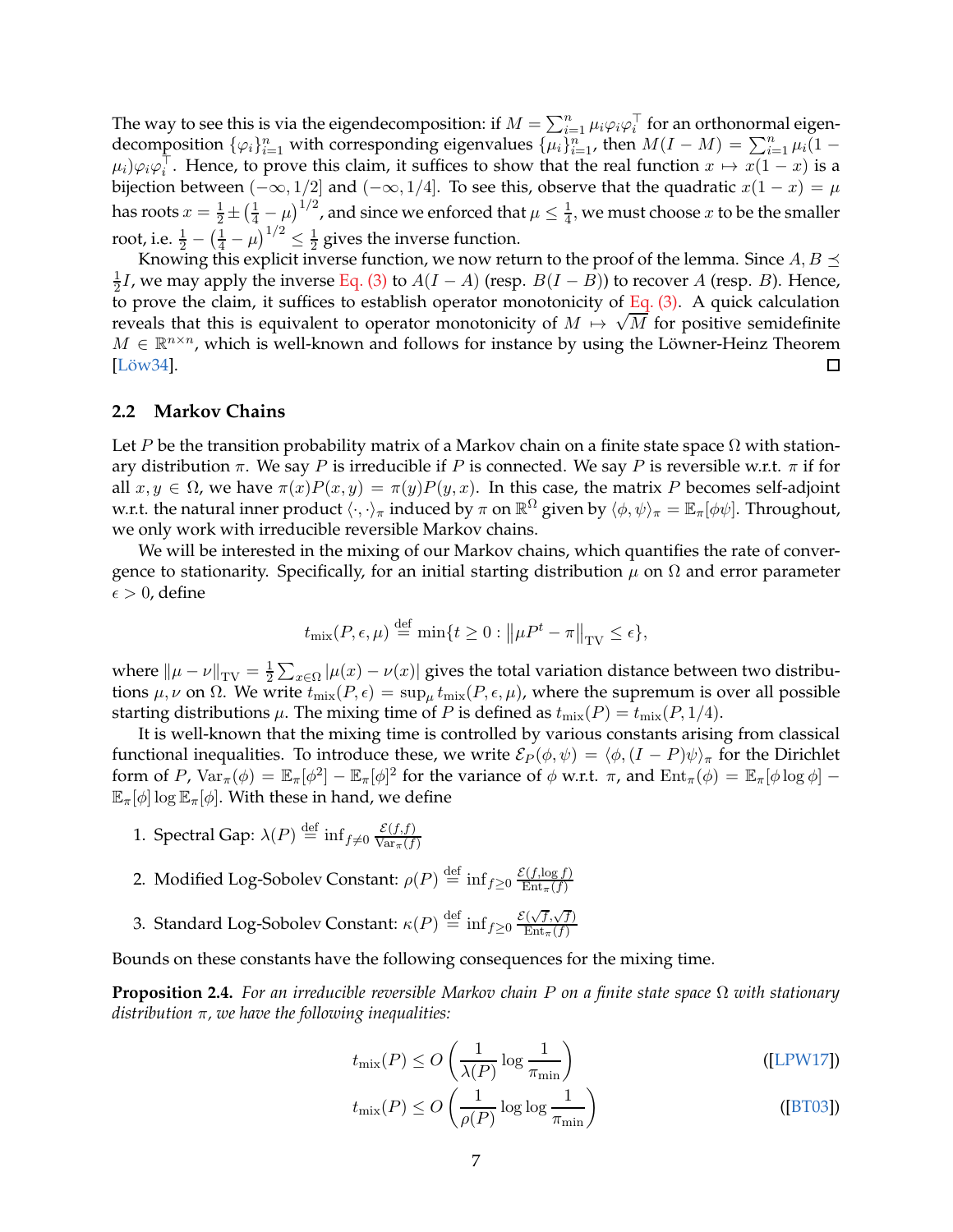$$
t_{\text{mix}}(P) \le O\left(\frac{1}{\kappa(P)}\log\log\frac{1}{\pi_{\text{min}}}\right)
$$
 ([DS96])

<span id="page-7-1"></span>We note that bounds on the standard and modified log-Sobolev constants also yield sub-Gaussian concentration estimates [\[Goe04](#page-29-15); [Sam05](#page-30-12); [BLM16\]](#page-28-12), but we will not need these in our applications.

#### **2.3 Products of Weighted Simplicial Complexes**

Given two pure simplicial complexes X, Y of dimensions  $d_X, d_Y$  respectively with disjoint ground sets, we may form another pure simplicial complex Z of dimension- $d_Z$  for  $d_Z := d_X + d_Y + 1$  called the product  $X \times Y$  of X, Y by taking the ground set of  $X \times Y$  to be the disjoint union of the ground sets of X, Y, taking the facets of  $X \times Y$  to be of the form  $\tau \cup \sigma$ , where  $\tau, \sigma$  are facets of X, Y respectively, and then taking downwards closure. If  $\pi_{X,d_X}, \pi_{Y,d_Y}$  are distributions on the facets of  $X,Y$  respectively, we then form corresponding product distribution  $\pi_{Z,d_Z} = \pi_{X,d_X} \times \pi_{Y,d_Y}$  on the facets of  $X \times Y$  by taking  $\pi_{Z,d_Z}(\tau \cup \sigma) = \pi_{X,d_X}(\tau) \cdot \pi_{Y,d_Y}(\sigma)$  for facets  $\tau, \sigma$  of  $X, Y$  respectively.

<span id="page-7-0"></span>**Lemma 2.5.** *Given a weighted simplicial complex*  $(Z, \pi_{Z, d_Z}) = (X \times Y, \pi_{X, d_X} \times \pi_{Y, d_Y})$ , we may decompose  $P_{Z, \emptyset}$  into  $P_{X, \emptyset}, P_{Y, \emptyset}$  via the formula

$$
P_Z - \frac{d_Z + 1}{dz} \mathbf{1} \pi_Z^{\top} = \begin{bmatrix} \frac{d_X}{dz} \left( P_X - \frac{d_X + 1}{dz} \mathbf{1} \pi_X^{\top} \right) & 0\\ 0 & \frac{d_Y}{dz} \left( P_Y - \frac{d_Y + 1}{dz} \mathbf{1} \pi_Y^{\top} \right) \end{bmatrix}
$$

*where we put a zero matrix for*  $P_X$  *if*  $d_X = 0$  (and similarly for  $P_Y$ ). In particular, if  $M_X, M_Y$  are *symmetric matrices satisfying*  $\Pi_X P_X - \frac{d_X+1}{d_X}$  $\frac{d_X + 1}{d_X} \pi_X \pi_X^\top \preceq M_X$  and  $\Pi_Y P_Y - \frac{d_Y + 1}{d_Y}$  $\frac{Y+1}{d_Y}\pi_Y\pi_Y^\perp \preceq M_Y$  (we let  $M_X = 0$  if  $d_X = 0$ , and similarly  $M_Y = 0$  if  $d_Y = 0$ ), then

$$
\Pi_Z P_Z - \frac{d_Z + 1}{dz} \pi_Z \pi_Z^{\top} \preceq \begin{bmatrix} \frac{d_X(d_X + 1)}{d_Z(d_Z + 1)} M_X & 0\\ 0 & \frac{d_Y(d_Y + 1)}{d_Z(d_Z + 1)} M_Y \end{bmatrix}
$$

*Proof.* Let  $x \in X(0)$  and  $y \in Y(0)$ . Then,

$$
P_Z(x,y) = \frac{1}{Eq. (2)} \frac{1}{d_Z} \Pr_{\sigma \sim \pi_{Z,d_Z}}[y \in \sigma \mid x \in \sigma] = \frac{1}{\text{By independence }} \frac{1}{d_Z} \Pr_{\sigma \sim \pi_{Z,d_Z}}[y \in \sigma] = \frac{d_Z + 1}{Eq. (1)} \pi_Z(y).
$$

Therefore  $(P_Z - \frac{d_Z + 1}{dz})$  $\frac{dZ+1}{dz}1\pi_Z^{\top}(x,y) = 0$  for all  $x \in X(0), y \in Y(0)$  (similarly  $(P_Z - \frac{d_Z+1}{dz})$  $\frac{z+1}{d_{Z}}\mathbf{1} \pi_{Z}^{\top})(y,x) =$ 0). For  $x, x' \in X(0)$ , if  $x \neq x'$ , by [Eq. \(2\)](#page-3-2) we have

$$
P_Z(x, x') = \frac{1}{d_Z} \Pr_{\sigma \sim \pi_{Z, d_Z}}[x' \in \sigma \mid x \in \sigma] = \frac{1}{d_Z} \Pr_{\sigma \sim \pi_{X, d_X}}[x' \in \sigma \mid x \in \sigma] = \frac{d_X}{d_Z} P_X(x, x').
$$

If  $x = x'$ , then  $P_Z(x, x) = \frac{dx}{dz} P_X(x, x) = 0$  by definition of the local random walk. Note that, if  $d_X = 0$ ,  $P_X(x, x')$  is defined to be 0 by the statement of the theorem. Furthermore, for  $x, x' \in X(0)$ , by Eq.  $(1)$ 

$$
\mathbf{1}\pi_Z^{\top}(x,x') = \frac{1}{d_Z + 1} \Pr_{\sigma \sim \pi_{Z,d_Z}}[x' \in \sigma] = \frac{1}{d_Z + 1} \Pr_{\sigma \sim \pi_{X,d_X}}[x' \in \sigma] = \frac{d_X + 1}{d_Z + 1} \mathbf{1}\pi_Z^{\top}(x,x').
$$

 $\frac{z+1}{d_z}\pi_Z\pi_Z^{\top}(x,x')=\left(\frac{d_X}{d_Z}\right)$  $\left(\frac{dX}{dx} + \mathbf{1} \pi_X^{\top}\right)(x, x')$  for all  $x, x' \in X(0)$ . Putting these together,  $(P_Z - \frac{d_Z + 1}{d_Z})$  $\frac{d_X}{d_Z}(P_X - \frac{d_X+1}{d_X})$ One can see that a similar statement holds for the lower-right block. This finishes the proof of the first part. To get the second part, it is enough to note that when  $d_X = 0$ , on the  $X(0) \times X(0)$  block of  $P_Z - \frac{d_Z + 1}{d_Z}$  $\frac{z+1}{d_z}\mathbf{1}\pi_Z^\top$  we have  $-\frac{d_X+1}{d_Z}$  $\frac{X+1}{d_Z}\mathbf{1}\pi_X^{\top} \preceq 0.$  $\Box$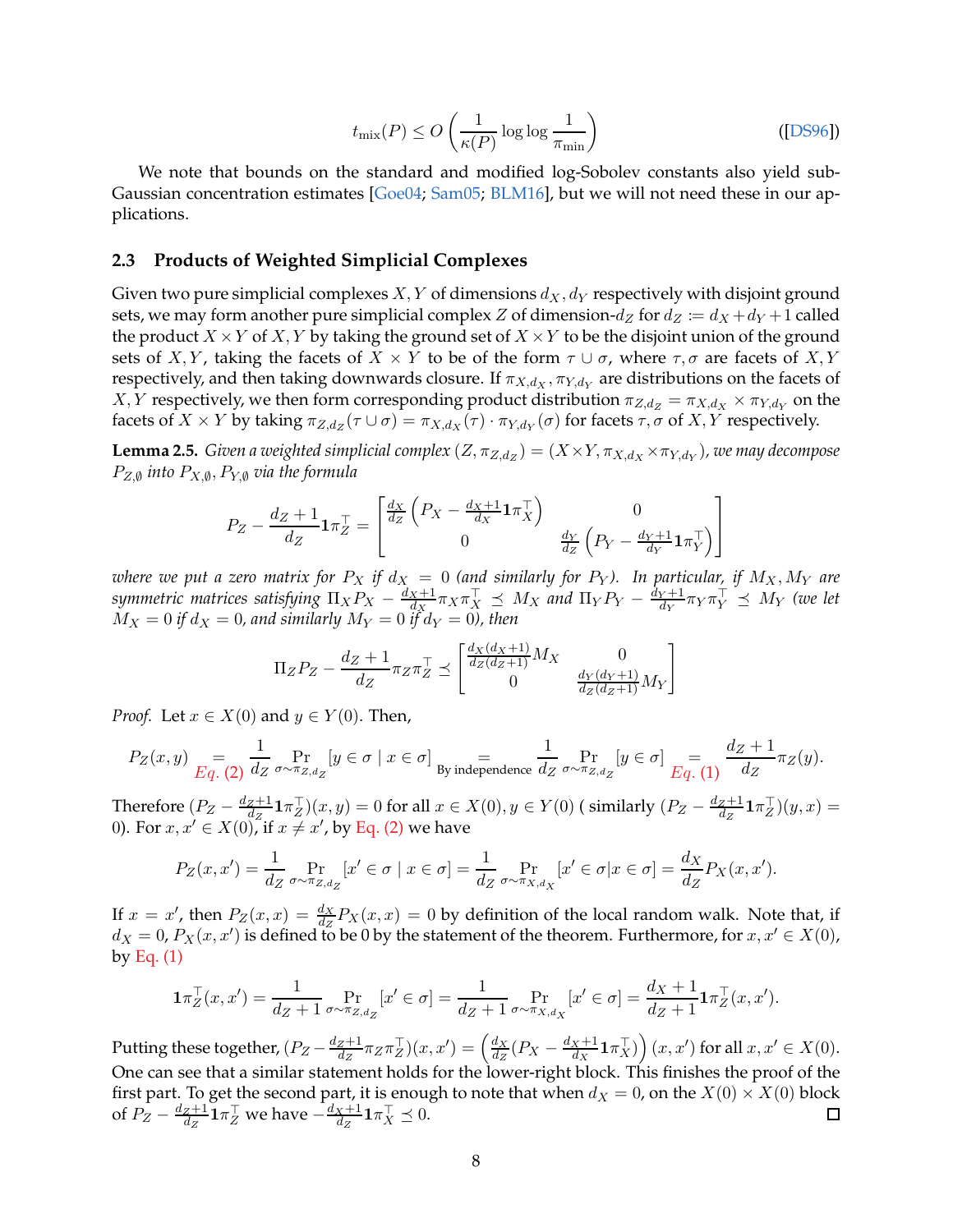<span id="page-8-2"></span>A natural example of product of simplicial complexes is the vertex-coloring complex of a disconnected graph. Say  $G = (V, E)$  is a graph with n vertex and  $\ell$  connected components  $G[U_1], \ldots, G[U_\ell]$  and associated complexes  $X_1, \ldots X_\ell$ . If  $(X, \pi_{n-1})$  is the complex associated with G and  $\pi_{n-1}$  is the uniform distribution over its facets, then we can write  $(X, \pi_{n-1}) = (X_1, \mu_1) \times$  $\cdots \times (X_l, \mu_\ell)$ , where  $\mu_i$  is the uniform distribution over facets of  $X_i$ . Suppose we have associated a matrix  $A_{\tau} \in \mathbb{R}^{X(0)\times X(0)}$  to any non-empty face  $\tau$  of co-dimension at least 2 and assume that for any  $1 \le i \le \ell$ , when  $\tau_{-i}$  and  $\sigma_{-i}$  are two arbitrary colorings of all connected components except *i*, then  $A_{\tau_{-i}}=A_{\sigma_{-i}}.$  We associate a block-diagonal matrix

$$
f_{\times}(X,\lbrace A_{\tau}\rbrace_{\emptyset\subsetneq\tau\in X(\leq n-3)}) := \sum_{1\leq i\leq \ell: |U_i|\neq 1} A_{\tau_{-i}}.
$$

When  $X$  is the edge-coloring complex of a graph  $G$ , it is the vertex-coloring complex of the line graph of *G*, therefore  $f_{\times}(X, \{A_{\tau}\}_{\emptyset \subset \tau \in X({\leq}n-3)})$  is given by the above definition.

### **2.4 Garland's Method**

We will need the following simple facts, which follow simply by applying the Law of Total Probability appropriately and using the definition of the local walks  $P$  and local distributions  $\pi$ . Nearly identical equations were first observed and found to be useful by Garland [\[Gar73](#page-29-16)] in the context of understanding cohomology of simplicial complexes. They also lie at the heart of understanding expansion phenomena, in particular local spectral expansion, in simplicial complexes [\[Opp18](#page-30-4); [KO18b](#page-29-12)].

<span id="page-8-0"></span>**Lemma 2.6** ([\[Opp18\]](#page-30-4)). *Given a weighted simplicial complex*  $(X, \pi_d)$ *, we may decompose*  $\Pi P$  *as* 

$$
\Pi P = \mathbb{E}_{x \sim \pi} \Pi_x P_x
$$

*Proof.* We check entry by entry, applying the Law of Total Probability along the way. Note that the matrices on both sides have zero diagonal and so it suffices to check equality for the  $(y, z)$ -entry, where  $y \neq z$ .

$$
\mathbb{E}_{x \sim \pi}(\Pi_x P_x)(y, z) = \sum_{x \neq y, z} \pi(x) \Pi_x(y) P_x(y, z)
$$
  
= 
$$
\sum_{x \neq y, z} \cdot \frac{1}{d+1} \Pr_{\sigma \sim \pi_d} [x \in \sigma] \cdot \pi_x(y) \cdot \frac{\pi_x(\{y, z\})}{2\pi_x(y)}
$$
 (Eq. (1) and Eq. (2))

$$
= \sum_{x \neq y,z} \frac{1}{d+1} \Pr_{\sigma \sim \pi_d} [x \in \sigma] \cdot \frac{1}{d(d-1)} \Pr_{\sigma \sim \pi_d} [y, z \in \sigma \mid x \in \sigma]
$$
(Eq. (1))

$$
= \frac{1}{d(d+1)} \cdot \frac{1}{d-1} \sum_{x \neq y, z} \Pr_{\sigma \sim \pi_d}[x, y, z \in \sigma]
$$
 (Rearranging)

$$
= \frac{1}{d(d+1)} \Pr_{\sigma \sim \pi_d}[y, z \in \sigma]
$$
 (Law of Total Probability)  
=  $\pi(y)P(y, z)$  (Eq. (1) and Eq. (2))

<span id="page-8-1"></span>
$$
= (\Pi P)(y, z)
$$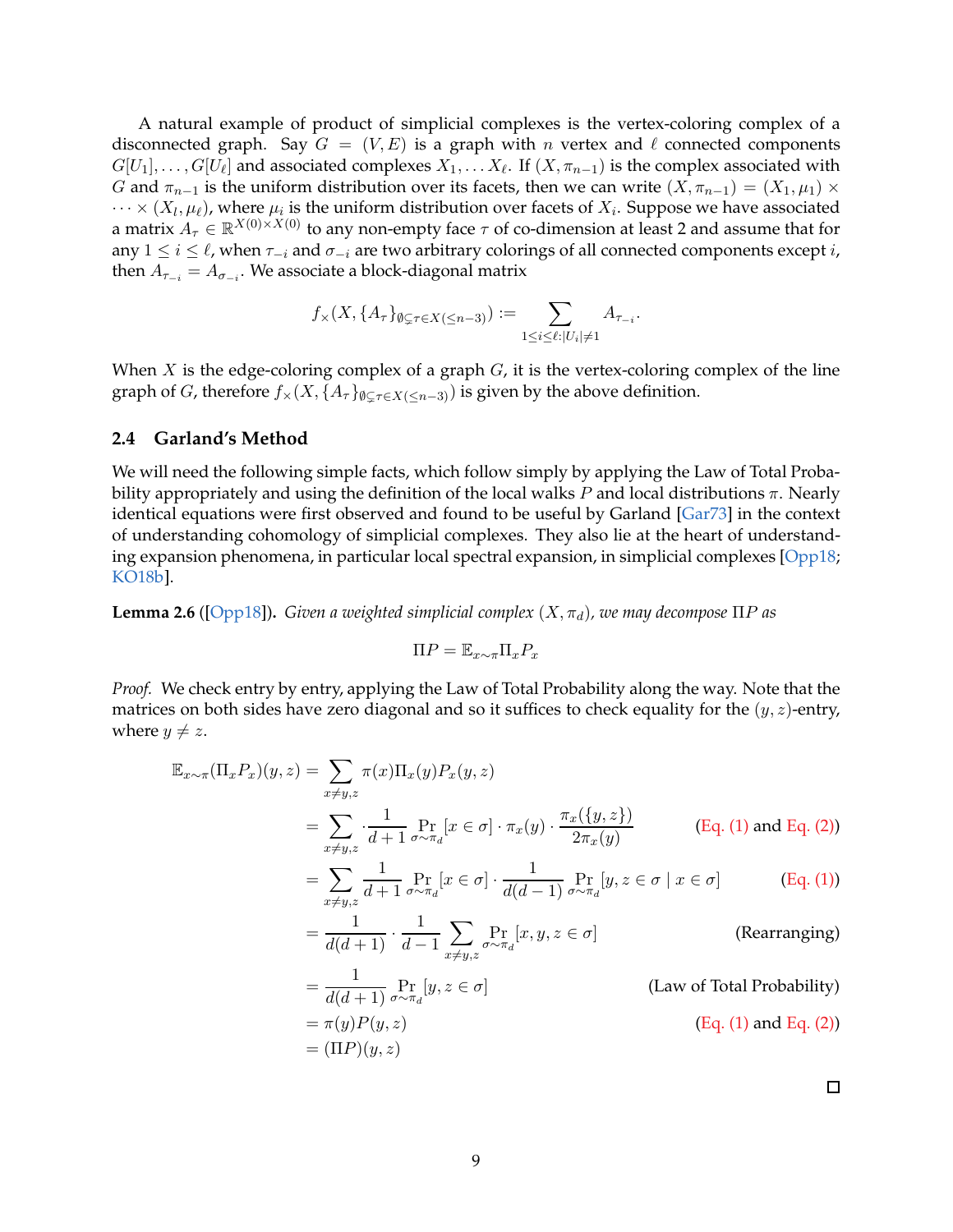<span id="page-9-4"></span>**Lemma 2.7** ([\[Opp18\]](#page-30-4)). *Given a weighted simplicial complex*  $(X, \pi_d)$ , we may decompose  $\Pi P^2$  as

$$
\Pi P^2 = \mathbb{E}_{x \sim \pi} \pi_x \pi_x^{\top}
$$

*Proof.* The main observation is that the rows of P are precisely the vectors  $\pi_x$ , and that the rows of ΠP are precisely the vectors  $π(x)π_x$ . The claim immediately follows. 口

#### **2.5 Local-to-Global Theorems**

<span id="page-9-0"></span>As alluded to earlier, one of the beautiful insights of [\[DK17](#page-28-8); [KO18b](#page-29-12)] is that local spectral expansion implies quantitative bounds on the spectral gap of the down-up walk.

**Theorem 2.8** ([\[AL20](#page-27-2)]). *Let*  $(X, \pi_d)$  *be a*  $(\gamma_{-1}, \ldots, \gamma_{d-2})$ -local spectral expander. Then the down-up walk *which samples from*  $\pi_d$  *has spectral gap lower bounded by* 

$$
\lambda(P_d^{\vee}) \ge \frac{1}{d} \prod_{j=-1}^{d-2} (1 - \gamma_j)
$$

Analogous results have also been proved for the decay of entropy [\[CLV21](#page-28-7); [GM20](#page-29-17); [Ali+21](#page-27-3)]. We state this result here since our main technical result [Theorem 1.3](#page-3-1) is a general method to obtain local spectral expansion for any weighted simplicial complex.

[Theorem 2.8](#page-9-0) has been used successfully in several prior works [\[Ana+19;](#page-27-4) [ALO20;](#page-27-0) [CLV20;](#page-28-6) [Che+21;](#page-28-2) [Fen+21](#page-28-3); [Ana+21](#page-27-5)] to establish polynomial time mixing for various dynamics. However, the exponent of these running times are typically large, depending sensitively on the constants in the  $\gamma_i$ . Recently, it was shown that for weighted simplicial complexes arising from spin systems on bounded-degree graphs, we can do significantly better. We will need the following to establish optimal mixing times in our applications. We state it specifically for colorings, as we do not analyze any other spin systems in this paper.

<span id="page-9-3"></span>**Theorem 2.9** ([\[CLV21](#page-28-7); [Bla+21](#page-27-6)]). *Let*  $(X, \pi_{n-1})$  *be a weighted simplicial complex arising from the uniform distribution over proper list-colorings of a graph*  $G = (V, E)$  *with*  $|V| = n$  *and maximum degree*  $\Delta$ *. If for some constant* C *independent of* n,  $(X, \pi_{n-1})$  *is a*  $(\gamma_{-1}, \ldots, \gamma_{n-3})$ -local spectral expander with  $\gamma_k \leq$ C n−k−1 *for all* k*, then the spectral gap, standard and modified log-Sobolev constants are all* ΩC,∆(1/n)*. In particular, the Glauber dynamics mixes in*  $O_{C,\Delta}(n \log n)$  *steps.* 

### <span id="page-9-1"></span>**3 A General Matrix Trickle-Down Method**

Our goal in this section is to prove [Theorem 1.3](#page-3-1) and its extension [Theorem 3.4.](#page-12-0) Towards this, we first elucidate the original "trickle-down method" of Oppenheim [\[Opp18](#page-30-4)], which was the beautiful realization that one can bound the second eigenvalue of the local walk  $P$  in terms of the second eigenvalues of the local walks  $\{P_x\}_{x \in X(0)}$ . This "trickle-down" phenomenon naturally yields an inductive method of bounding the second eigenvalues of all local walks. We formalize this as follows.

<span id="page-9-2"></span>**Theorem 3.1** (Trickle Down Theorem [\[Opp18\]](#page-30-4)). *Given a weighted simplicial complex*  $(X, \pi_d)$ *, suppose the following holds:*

*1. Connectivity:*  $\lambda_2(P) < 1$ , *i.e.* the local walk P is connected/irreducible.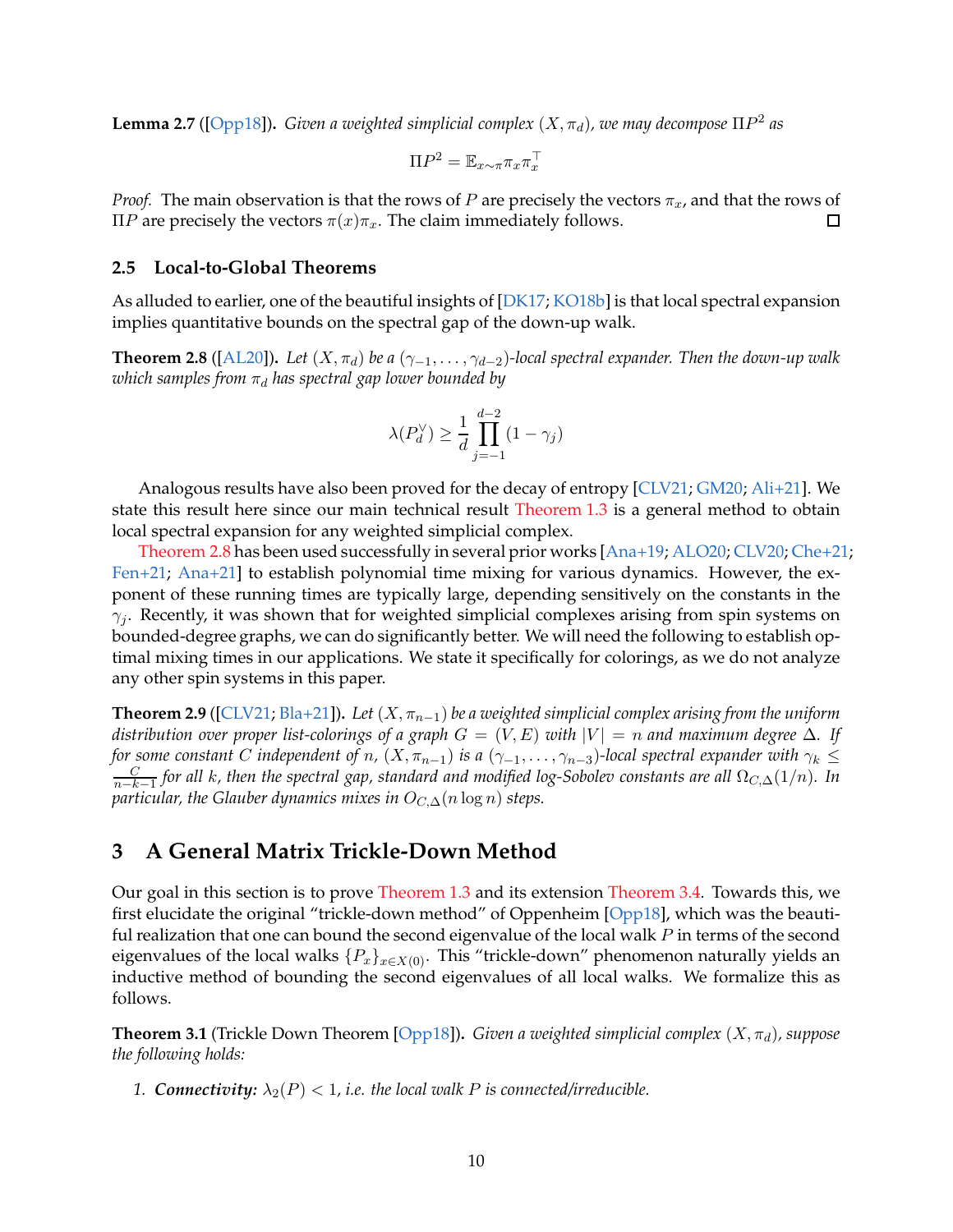### <span id="page-10-1"></span>*2. Spectral Bound for Links Above:* For some  $0 \leq \lambda \leq 1/2$ , we have the bound  $\lambda_2(P_x) \leq \lambda$  for all  $i \in X(0)$ .

*Then the local walk P actually satisfies the spectral bound*  $\lambda_2(P) \leq \frac{\lambda}{1-P}$  $\frac{\lambda}{1-\lambda}$ .

*Remark* 4. The original statement in [\[Opp18\]](#page-30-4) does not have the assumption  $\lambda \leq 1/2$ , but the two are completely equivalent, since if  $\lambda > 1/2$ , then  $\frac{\lambda}{1-\lambda} > 1$ , making the statement vacuously true.

In particular, suppose we know that the top-dimensional links have local walks with second eigenvalue upper bounded by  $1/(d+1)$ . Then by applying [Theorem 3.1](#page-9-2) in a totally blackbox fashion, it immediately follows that  $(X, \pi_d)$  is a  $\left(\frac{1}{2}\right)$  $\frac{1}{2}, \ldots, \frac{1}{d+1}$ )-local spectral expander and its high-order walk has spectral gap at least  $\Omega(1/d^2)$ . This result has already had many applications, such as the construction of bounded-degree high-dimensional expanders [\[KO18a](#page-29-13)] and sampling algorithms for matroids [\[Ana+19;](#page-27-4) [CGM19;](#page-28-13) [Ana+21\]](#page-27-5) and other combinatorial structures [\[AL20\]](#page-27-2).

Unfortunately, when X is the simplicial complex of proper (partial) colorings, and  $\pi_{n-1}$  is the uniform distribution over proper colorings, this standard trickle-down method is not enough. It turns out that in the worst case, the second largest eigenvalue of the local walk of a topdimensional link is  $\Theta\left(\frac{1}{n-1}\right)$  $q-\Delta$  $= \Theta(1)$ , which is much too large since [Theorem 3.1](#page-9-2) needs to be applied  $n − 2$  times.

Our main technical contribution is to provide a framework which significantly generalizes [Theorem 3.1,](#page-9-2) and makes the trickle-down theorem applicable to wider classes of weighted simplicial complexes, including those arising from proper colorings. One of our main insights is to replace the hypothesis that  $\lambda_2(P_x) \leq \lambda$ , which merely provides a uniform bound on all nontrivial eigenvalues of  $P_x$ , by a matrix bound " $P_x \preceq M_x$ ". The hope is that the matrix  $M_x$  itself can simultaneously be easily bounded, as well as provide information on where the "bad" eigen-spaces of  $P_x$  are. So, roughly speaking, although many of the top dimensional links  $P_\tau$ 's may have a constant second eigenvalue, by carefully choosing  $M_\tau$ 's one can "average out" these bad eigenspaces to show that the link of a lower dimensional face has small eigenvalues. We formalize this as follows.

<span id="page-10-0"></span>**Theorem 3.2** (Matrix Trickle-Down Theorem). *Given a weighted simplicial complex*  $(X, \pi_d)$ *, suppose the following holds:*

- *1. Connectivity:*  $\lambda_2(P) < 1$ , *i.e.* the local walk P is connected/irreducible.
- 2. *Generalized Spectral Bound for Links Above: There is a family of symmetric matrices*  $\{M_x\}_{x \in X(0)}$ *such that*

$$
\Pi_x P_x - \alpha \pi_x \pi_x^{\top} \preceq M_x \preceq \frac{1}{2\alpha + 1} \Pi_x
$$

*for all*  $i \in X(0)$ *.* 

*Then the local walk P actually satisfies the spectral bound*  $\Pi P - (2 - \frac{1}{\alpha})$  $\frac{1}{\alpha}$ )  $\pi\pi$ <sup>T</sup>  $\preceq$  *M*, and in particular  $\lambda_2(P) \le \rho(\Pi^{-1}M)$ , where M is any symmetric matrix satisfying  $M \le \frac{1}{2\alpha}\Pi$  and  $\mathbb{E}_{x\sim \pi}M_x \preceq M \alpha M \Pi^{-1} M$ .

Note that by induction, [Theorem 1.3](#page-3-1) follows as an immediate consequence of this generalized trickle-down result.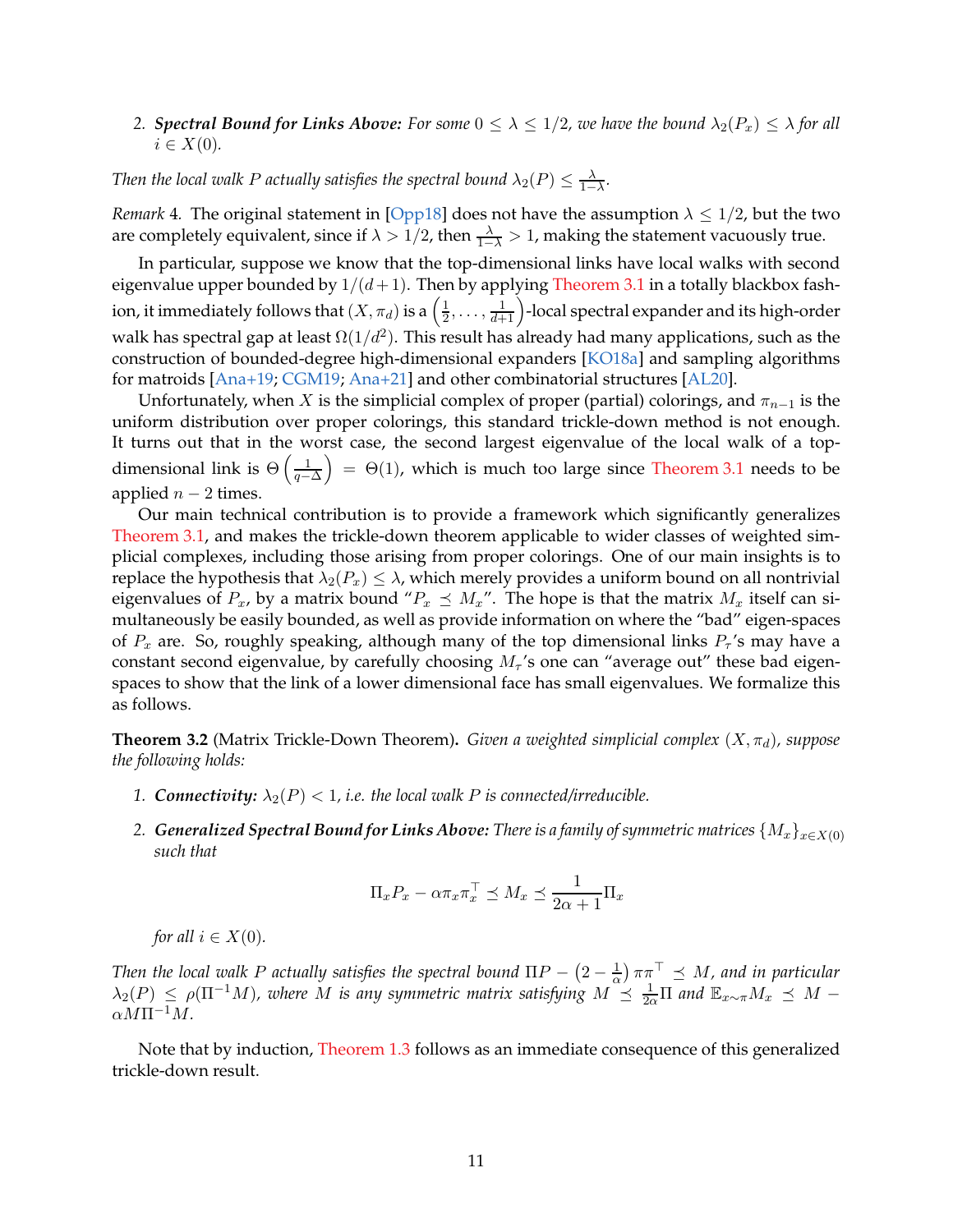To see that the above theorem generalizes [Theorem 3.1,](#page-9-2) note that if  $\lambda_2(P_x) \leq \lambda \leq 1/2$  for all  $i \in X(0)$  then  $M_x = \lambda \Pi_x$ ,  $\alpha = 1 - \lambda$ , and  $M = \frac{\lambda}{1 - \lambda} \Pi$  satisfies the assumptions of the above theorem; in particular,

$$
M_x = \lambda \Pi_x \le \frac{1}{2(1-\lambda)+1} \Pi_x = \frac{1}{2\alpha+1} \Pi_x
$$
  
\n
$$
( \lambda \le 1/2 )
$$
  
\n
$$
P_{-} (1-\lambda) \pi \pi^{\top} \le \lambda \Pi_{-} M
$$
  
\n
$$
( \lambda_0(P) \le \lambda \text{ and } \pi \in P_{-} \pi )
$$

$$
\Pi_x P_x - (1 - \lambda)\pi_x \pi_x^{\perp} \le \lambda \Pi_x = M_x \qquad (\lambda_2(P_x) \le \lambda \text{ and } \pi_x P_x = \pi_x)
$$
  

$$
M = \frac{\lambda}{1 - \lambda} \Pi \le \frac{1}{2(1 - \lambda)} \Pi = \frac{1}{2\alpha} \Pi \qquad (\lambda < 1/2)
$$
  

$$
\mathbb{E}_{T \sim \pi} M_x = \lambda \mathbb{E}_{T \sim \pi} \Pi_x = \lambda \Pi
$$

$$
= \frac{\lambda}{1-\lambda}\Pi - (1-\lambda)\left(\frac{\lambda}{1-\lambda}\right)^2\Pi
$$

$$
= M - \alpha M\Pi^{-1}M.
$$

<span id="page-11-1"></span>so, assuming connectivity of P, we get  $\lambda_2(P) \le \rho(\Pi^{-1}M) = \frac{\lambda}{1-\lambda}$  from [Theorem 3.2](#page-10-0) as desired. Let us now prove [Theorem 3.2.](#page-10-0) To do this, we first need the following lemma.

**Lemma 3.3.** Let  $(X, \pi_d)$  be a weighted simplicial complex. Suppose for a symmetric matrix M and an  $\alpha \geq 1/2$ , the matrix inequalities  $M, \Pi P - (2 - \frac{1}{\alpha}) \pi \pi^{\dagger} \preceq \frac{1}{2\alpha} \Pi$  hold and

<span id="page-11-0"></span>
$$
\Pi P - \alpha \Pi P^2 \preceq M - \alpha M \Pi^{-1} M \tag{4}
$$

*Then we have the bound*  $\Pi P - \left(2 - \frac{1}{\alpha}\right) \pi \pi^{\top} \preceq M$ .

*Proof.* Our goal is to apply [Lemma 2.3](#page-5-1) to suitably chosen A, B. Define  $Q = P - \left(2 - \frac{1}{\alpha}\right)$  $\frac{1}{\alpha}$ )  $1\pi^{\top}$ . A quick calculation shows that  $Q - \alpha Q^2 = P - \alpha P^2$ , and so by multiplying both sides of [Eq. \(4\)](#page-11-0) by  $\Pi^{-1/2}$ , we see that [Eq. \(4\)](#page-11-0) is equivalent to

$$
\Pi^{1/2}Q\Pi^{-1/2} - \alpha\Pi^{1/2}Q^2\Pi^{-1/2} \preceq \Pi^{-1/2}M\Pi^{-1/2} - \alpha\Pi^{-1/2}M\Pi^{-1}M\Pi^{-1/2}
$$

Taking  $A = \Pi^{1/2} Q \Pi^{-1/2}$  and  $B = \Pi^{-1/2} M \Pi^{-1/2}$ , we see by assumption that  $A, B$  are symmetric matrices satisfying  $A, B \leq \frac{1}{2\alpha} I$  and  $A(I - \alpha A) \leq B(I - \alpha B)$ . It follows by [Lemma 2.3](#page-5-1) that  $A \leq B$ , which is equivalent to  $\Pi P - (2 - \frac{1}{\alpha})$  $\frac{1}{\alpha}$ )  $\pi\pi^{\top} = \Pi Q \preceq M$  as desired.

With this lemma in hand, let us now prove [Theorem 3.2.](#page-10-0)

*Proof of [Theorem 3.2.](#page-10-0)* The conclusion follows immediately from [Lemma 3.3,](#page-11-1) and so it suffices to verify the conditions of the lemma. By assumption, we already have  $M \leq \frac{1}{2\alpha}\Pi$ . Furthermore,  $\Pi_x P_x - \alpha \pi_x \pi_x^{\top} \preceq M_x \preceq \frac{1}{2\alpha+1} \Pi_x$  implies that  $\lambda_2(P_x) \leq \frac{1}{2\alpha+1}$ . Since  $\lambda_2(P) < 1$ , by [Theorem 3.1](#page-9-2) (the original Trickle-Down Theorem),  $\lambda_2(P) \leq \frac{1}{2c}$  $\frac{1}{2\alpha}$ . Combined with the inequality  $2 - \frac{1}{\alpha} \geq 1 - \frac{1}{2\alpha}$  $\frac{1}{2\alpha}$ which holds since  $\alpha \geq 1/2$ , it follows that  $\Pi P - \left(2 - \frac{1}{\alpha}\right)$  $\frac{1}{\alpha}$ )  $\pi \pi^{\top} \preceq \frac{1}{2\alpha} \Pi$ .

All that remains is to verify [Eq. \(4\).](#page-11-0) Observe that

$$
\Pi P = \mathbb{E}_{x \sim \pi} \Pi_x P_x \tag{Lemma 2.6}
$$

$$
\preceq \mathbb{E}_{x \sim \pi} \left[ \alpha \pi_x \pi_x^{\top} + M_x \right] \tag{Assumption}
$$

$$
= \alpha \Pi P^2 + \mathbb{E}_{x \sim \pi} M_x \tag{Lemma 2.7}
$$

$$
\preceq \alpha \Pi P^2 + M - \alpha M \Pi^{-1} M \tag{Assumption}
$$

Rearranging, we obtain that  $\Pi P - \alpha \Pi P^2 \preceq M - \alpha M \Pi^{-1} M$  as desired.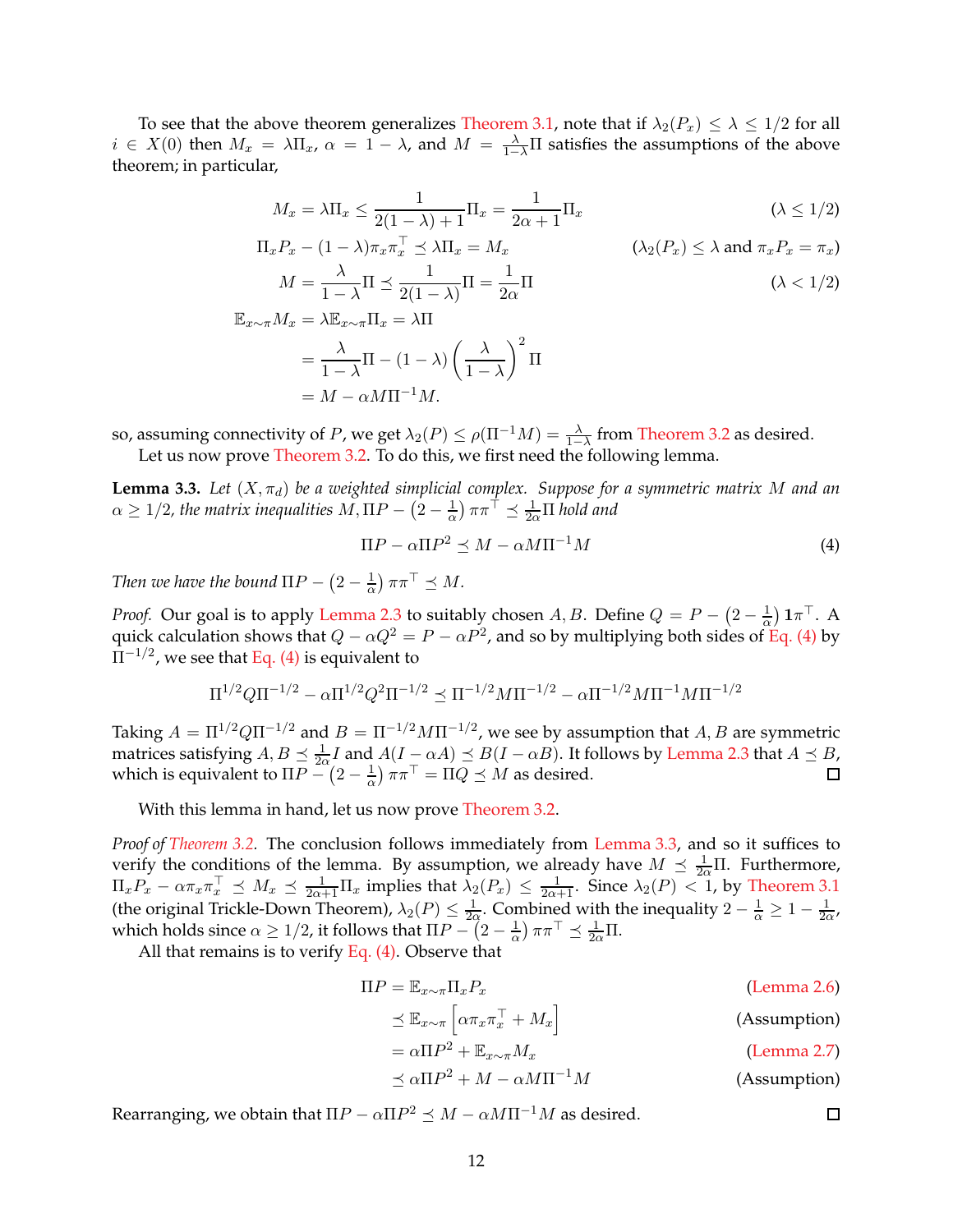### **3.1 A Slight Extension of [Theorem 1.3](#page-3-1)**

Here, we prove an extension of the matrix trickle-down method to take into account when simplicial complexes factor as products of smaller complexes. This will be useful in the context of proper colorings when the input graph is broken into several connect components by coloring some of the vertices.

<span id="page-12-0"></span>**Theorem 3.4.** *Let*  $(X, \pi_d)$  *be a totally connected weighted complex. Suppose*  $\{M_\tau \in \mathbb{R}^{X(0) \times X(0)}\}_{\tau \in X(\leq d-2)}$ *is a family of symmetric matrices satisfying the following:*

*1. Base Case: For every* τ *of co-dimension 2, we have the spectral inequality*

<span id="page-12-1"></span>
$$
\Pi_{\tau} P_{\tau} - 2\pi_{\tau} \pi_{\tau}^{\top} \preceq M_{\tau} \preceq \frac{1}{5} \Pi_{\tau}.
$$

*2. Recursive Condition:* For every  $\tau$  of co-dimension at least  $k \geq 3$ , at least one of the following holds:  $M<sub>\tau</sub>$  *satisfies* 

$$
M_{\tau} \preceq \frac{k-1}{3k-1} \Pi_{\tau}
$$
 and  $\mathbb{E}_{x \sim \pi_{\tau}} M_{\tau \cup \{x\}} \preceq M_{\tau} - \frac{k-1}{k-2} M_{\tau} \Pi_{\tau}^{-1} M_{\tau}.$  (5)

*Or,*  $(X_{\tau}, \pi_{\tau,k-1})$  is a product of weighted simplicial complexes  $(Y_1, \mu_1), \ldots, (Y_t, \mu_t)$  and for every  $\eta \in X_\tau(k-1)$ ,

$$
M_{\tau} = \bigoplus_{1 \leq i \leq t: d_{Y_i} \geq 1} \frac{d_{Y_i}(d_{Y_i} + 1)}{k(k-1)} M_{\tau \cup \eta_{-i}},
$$

*where*  $\eta_{-i} = \eta \setminus Y_i(0)$ *.* 

*Then for every*  $\tau \in X (\leq d-2)$ , we have the bound  $\lambda_2(\Pi_\tau P_\tau) \leq \rho(\Pi_\tau^{-1} M_\tau)$ .

*Proof.* Apply [Theorem 3.2](#page-10-0) and [Lemma 2.5](#page-7-0) inductively.

## <span id="page-12-2"></span>**4 Vertex Coloring**

Fix an integer q and graph  $G = (V, E)$  and a function L that maps each  $v \in V$  to a subset of [q]. We call  $(G, L)$  a vertex-list-coloring instance. For any  $u, v \in V$ , we write  $u \sim_c v$  when  $u \sim v$  and  $c \in L(u) \cap L(v)$ . Furthermore, we define a  $\beta$ -extra color vertex-list-coloring instance as follows.

**Definition 2.** We say a vertex-list-coloring instance  $(G, L)$  is a  $\beta$ -extra-color instance if for each  $v \in V$ ,  $|L(v)| \geq \beta + \Delta_G(v)$ .

We call an assignment  $\sigma: V \to [q]$  a L-vertex-list-coloring of G if  $\sigma(v) \in L(v)$  for all  $v \in V$ ; we say  $\sigma$  is proper if  $\sigma(u) \neq \sigma(v)$  whenever  $u \sim v$ . When it is clear from context we say  $\sigma$  is a proper coloring to mean it is a proper L-vertex-list-coloring. We say  $\tau$  is proper partial coloring on  $U \subset V$  when it is a proper  $L|_U$ -vertex-list-coloring for  $G[U]$ . We may view list-colorings  $\sigma$  as sets of vertex-color pairs  $(v, c)$ , which we denote by vc for convenience. When the graph G and color lists L are clear from context, we write  $\pi_{n-1}$  for the uniform distribution over proper L-vertexlist-coloring of  $G = (V, E)$ . For a proper partial coloring on  $U \subset V$ ,  $v \in V \setminus U$  and  $c \in L(v)$ , define

$$
p(vc|\tau) := \mathbb{P}_{\sigma \sim \pi_{n-1}}(\sigma(v) = c|\forall u \in U : \sigma(u) = \tau(u)).
$$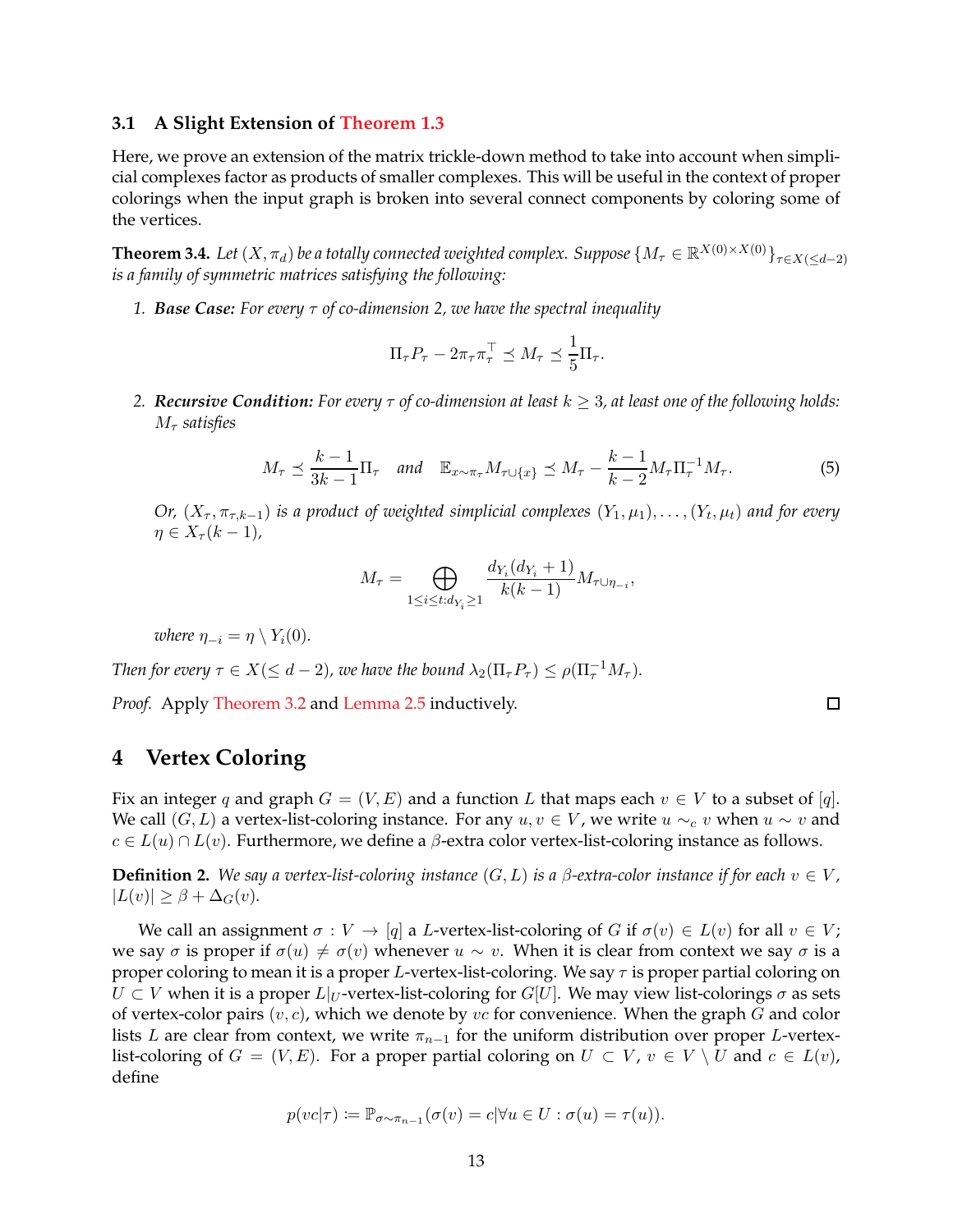In order to analyze the Glauber dynamics for an vertex-list-coloring instance  $(G, L)$ , we can build an  $(n - 1)$ -dimensional simplicial complex such that the down-up walk on its facets is the same as the Glauber dynamics on  $(G, L)$ . Our aim is to apply [Theorem 3.4](#page-12-0) to bound the second eigenvalue of the transition probability matrix of the local walks and then use [Theorem 2.8](#page-9-0) to bound the second eigenvalue of the transition probability matrix of the global down-up walk on the facets.

**Definition 3** (Simplicial Complex of a Vertex-List-Coloring Instance)**.** *Given a vertex-list-coloring instance*  $(G, L)$ *, let*  $X(G, L)$  *be a pure*  $(n - 1)$ *-dimensional simplicial complex specified by the following facets:*  $\{(v, \sigma(v))\}_{v \in V}$  *is a facet if and only if*  $\sigma$  *is a proper* L-vertex-list-coloring for G.

When it is clear from context, we abbreviate  $X(G, L)$  to X. Note that for all  $0 \leq k \leq n$ , any face  $\tau$  of co-dimension k is a proper partial coloring on a subset of vertices U of size  $n-k$ , i.e., k vertices remain uncolored. Furthermore,  $X_{\tau}(0)$  can be seen as the set of all vc such that  $c \in L(v)$ ,  $v \notin U$ and for any  $u \sim v$ ,  $uc \notin \tau$ . We define  $V_{\tau} := \{v : \exists c, vc \in X_{\tau}(0)\}$ . Let  $G_{\tau} := G[V_{\tau}]$  and  $\Delta_{\tau}(.)$  be the degree function of  $G_{\tau}$  and  $\Delta_{\tau}$  be its maximum degree. We define  $L_{\tau}(v) := \{c \in L(v) : v \in X_{\tau}(0)\}\$ to be the list of remaining colors available to v after coloring vertex u with c for each  $uc \in \tau$ . Let  $l_{\tau}(v) := |L_{\tau}(v)|$  and  $l_{\tau}(u, v) := |L_{\tau}(u) \cap L_{\tau}(v)|$ . We write  $v \sim_{\tau, c} u$  for vertices  $v, u$  when  $v \sim u$  and  $c \in L_{\tau}(v) \cap L_{\tau}(u)$ . Furthermore, for  $U \subseteq V \setminus V_{\tau}$ , let  $\tau|_{U} := \{vc \in \tau : v \in U\}$ .

### **4.1 Diagonal Matrix Bounds**

To demonstrate the essence of our approach better, we start by restricting our attention to when the matrix bounds  $\{M_{\tau}\}_{\tau \in X: \text{codim}(\tau) \geq 2}$  in [Theorem 3.4](#page-12-0) are diagonal matrices. Using diagonal matrix bounds, we analyze the Glauber dynamics for  $(1 + \epsilon)\Delta$ -extra-color vertex-list-coloring instances.

<span id="page-13-2"></span>**Theorem 4.1.** *Suppose*  $(G, L)$  *is a*  $(1 + \epsilon)\Delta$ *-extra-color vertex-list-coloring instance for an*  $0 < \epsilon \leq 1$  *such* that  $\frac{\ln(\Delta)+2}{\Delta}\leq\frac{\epsilon^2}{40}$ , and let  $(X,\pi_{n-1})$  be its associated weighted simplicial complex. For any  $2\leq k\leq n$  and  $\tau \in X$  of co-dimension  $k$  we have  $\lambda_2(P_\tau) \leq \frac{\frac{5}{2\epsilon}}{k-1}$ .

Combined with local-to-global theorems [\(Theorems 2.8](#page-9-0) and [2.9\)](#page-9-3), this yields a mixing time of  $O(n \log n)$  for bounded-degree graphs, and  $n^{O(1/\epsilon)}$  in general, in this setting where we have at least  $(1 + \epsilon)\Delta$  additional colors available to each vertex. Again, we emphasize that this mixing result in itself is not new; a simple coupling argument can already recover  $O(n \log n)$  mixing for  $(\Delta + 1)$ -extra-color vertex-list-coloring instances. However, we will see later on how our proof technique can be used to obtain new mixing results for sampling edge colorings which, to the best of our knowledge, cannot be recovered via simple coupling arguments.

To prove the above statement, first for any  $\tau$  of co-dimension 2, we find a diagonal matrix  $F_{\tau}$ such that  $\Pi_{\tau}P_{\tau} \preceq 2\pi_{\tau}\pi_{\tau}^{\perp} + \Pi_{\tau}F_{\tau}$ . Then, for all  $\tau$  of co-dimension at least 3, we apply [Theorem 3.4](#page-12-0) to  $M_{\tau} = \frac{\Pi_{\tau} F_{\tau}}{k-1}$  $\frac{1+\mu_{\tau}}{k-1}$  to find a sufficient condition on the diagonal matrix  $F_{\tau}$  based on matrices  $F_{\tau'}$  for faces  $\tau \subsetneq \tau'$ , to get  $\lambda_2(P_\tau) \leq \frac{\rho(F_\tau)}{k-1}$  $\frac{\lambda(F\tau)}{k-1}$ . To find  $F_{\tau}$  for faces  $\tau$  of co-dimension 2, we state a more general proposition that is also useful for approaches that use non-diagonal matrix bounds.

<span id="page-13-1"></span>**Proposition 4.2.** *Given a vertex-list-coloring instance*  $(G, L)$ *, consider the weighted complex*  $(X, \pi_{n-1})$ *. For any face*  $\tau$  *of co-dimension 2 such that*  $G_{\tau} = (\{u, v\}, \{uv\})$  *is connected we have,* 

<span id="page-13-0"></span>
$$
\Pi_{\tau} P_{\tau} - 2\pi_{\tau} \pi_{\tau}^{\top} \preceq \sqrt{\Pi_{\tau} M_{\tau}} \sqrt{\Pi_{\tau}}, \tag{6}
$$

where  $\bar{M}_\tau$  is a block diagonal matrix with a block  $\bar{M}_\tau^c$  for every color  $c$  such that

$$
\widetilde{M}_{\tau}^{c} = \begin{pmatrix} \frac{1}{(l_{\tau}(u)-1)(l_{\tau}(v)-1)} & \frac{-1}{\sqrt{(l_{\tau}(u)-1)(l_{\tau}(v)-1)}}\\ \frac{-1}{\sqrt{(l_{\tau}(u)-1)(l_{\tau}(v)-1)}} & \frac{1}{(l_{\tau}(u)-1)(l_{\tau}(v)-1)} \end{pmatrix}
$$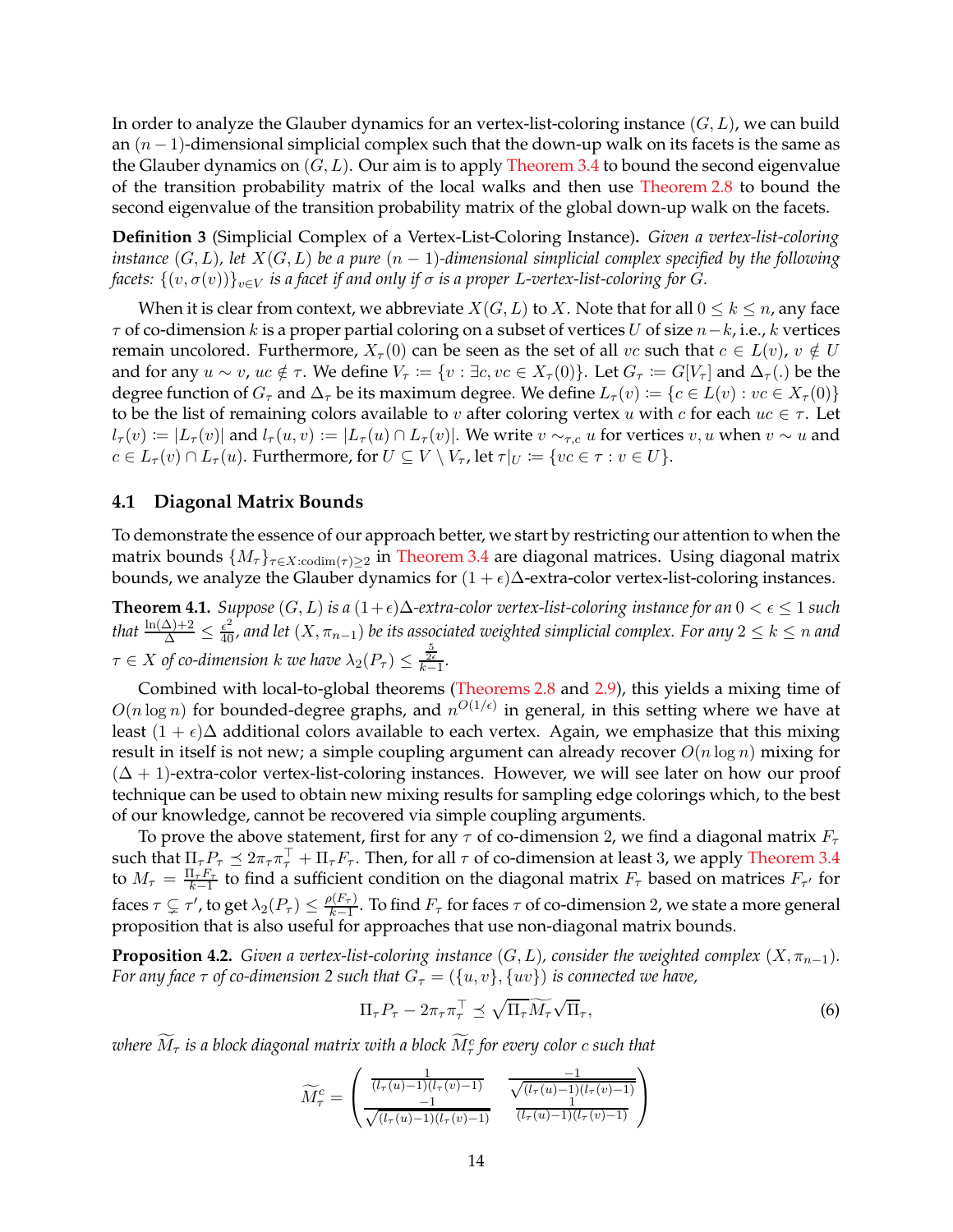*and all other entries are* 0*.*

*Proof.* For clarity, we drop  $\tau$  from all notation in the proof. Write  $\widetilde{M} = \widetilde{M}_d + \widetilde{M}_o$ , where  $\widetilde{M}_d =$  $diag(\widetilde{M})$  and  $\widetilde{M}_o = \text{off-diag}(\widetilde{M})$ . First observe that for  $c \in L(u)$ ,

$$
\pi(uc) = \begin{cases} \frac{l(v)-1}{2(l(u)l(v)-l(u,v))} & \text{if } c \in L(u) \cap L(v) \\ \frac{l(v)}{2(l(u)l(v)-l(u,v))} & \text{otherwise} \end{cases}
$$

and a similar identity holds for any  $c \in L(v)$ . Also, observe that

<span id="page-14-0"></span>
$$
\Pi P = \frac{J - J^u - J^v}{2(l(u)l(v) - l(u, v))} + \sqrt{\Pi} \widetilde{M}_o \sqrt{\Pi},
$$

where  $J, J^u, J^v$  are the all-ones matrix, all-ones matrix on uc rows/columns and all-ones matrix on vc rows/columns, respectively. So, subtracting  $\widetilde{M}_o$  from both sides of [\(6\)](#page-13-0) and multiplying by  $2(l(u)l(v) - l(u, v))$  it is enough to show

$$
J - Ju - Jv - 4(l(u)l(v) - l(u, v))\pi\pi^{\top} \preceq 2(l(u)l(v) - l(u, v))\sqrt{\Pi}\widetilde{M}_d\sqrt{\Pi} =: N_d
$$
 (7)

Write  $\ell = l(v)\mathbf{1}^u + l(u)\mathbf{1}^v$ . Also, let  $s \in \mathbb{R}^{l(u)+l(v)}$  where  $s(xc) = 1$  if  $c \in L(u) \cap L(v)$  and  $s(xc) = 0$ otherwise for  $x \in \{u, v\}$ . Then, by [Fact 2.2](#page-5-2) we can write,

$$
4(l(u)l(v) - l(u,v))\pi\pi^{\top} = \frac{(\ell - s)(\ell - s)^{\top}}{l(u)l(v) - l(u,v)} \sum_{\substack{F \text{act } 2.2}} \frac{\ell \ell^{\top} + ss^{\top} - \frac{1}{2}\ell \ell^{\top} - 2ss^{\top}}{l(u)l(v) - l(u,v)}
$$

$$
\geq \frac{\ell \ell^{\top}}{2l(u)l(v)} - \frac{ss^{\top}}{l(u)l(v) - l(u,v)}
$$

Plugging this into [\(7\)](#page-14-0) it is enough to show that

$$
J - J^u - J^v + \frac{ss^\top}{l(u)l(v) - l(u,v)} = \mathbf{1}^u \mathbf{1}^{v\top} + \mathbf{1}^v \mathbf{1}^{u\top} + \frac{ss^\top}{l(u)l(v) - l(u,v)} \preceq \frac{\ell \ell^\top}{2l(u)l(v)} + N_d \tag{8}
$$

First, observe that by another application of [Fact 2.2,](#page-5-2)  $l^2(v) \mathbf{1}^u \mathbf{1}^{u\top} + l^2(u) \mathbf{1}^v \mathbf{1}^{v\top} \succeq l(u)l(v)(\mathbf{1}^u \mathbf{1}^{v\top} + \mathbf{1}^u \mathbf{1}^u)$  $1^v1^{u\top}$ ). So,

$$
\frac{\ell\ell^\top}{2l(u)l(v)} = \frac{(l(v)\mathbf{1}^u + l(u)\mathbf{1}^v)(l(v)\mathbf{1}^u + l(u)\mathbf{1}^v)^\top}{2l(u)l(v)} \succeq \mathbf{1}^u \mathbf{1}^{v\top} + \mathbf{1}^v \mathbf{1}^{u\top}
$$

Let  $I^{\cap} \in \mathbb{R}^{(l(u)+l(v))\times(l(u)+l(v))}$  be the identity matrix only on entries  $xc, xc$  where  $x \in \{u, v\}$  and  $c \in L(u) \cap L(v)$ . Finally, [\(8\)](#page-14-1) simply follows from the fact that

<span id="page-14-1"></span>
$$
\frac{ss'}{l(u)l(v) - l(u,v)} \preceq \frac{l(u,v)}{l(u)l(v) - l(u,v)}I^{\cap} \preceq N_d
$$

where the first inequality uses that the only non-zero rows of  $ss<sup>T</sup>$  correspond to a common color and the sum of the entries of any such row is exactly  $l(u, v)$  and the last inequality uses that  $\frac{l(u,v)}{l(u)l(v)-l(u,v)}$  ≤  $\frac{1}{\max\{l(u),l(v)\}-1}$  and that  $N_d(uc,uc) = \frac{1}{l(u)-1}, N_d(vc,vc) = \frac{1}{l(v)-1}$  if  $c \in L(u) \cap L(v)$ and it is zero otherwise.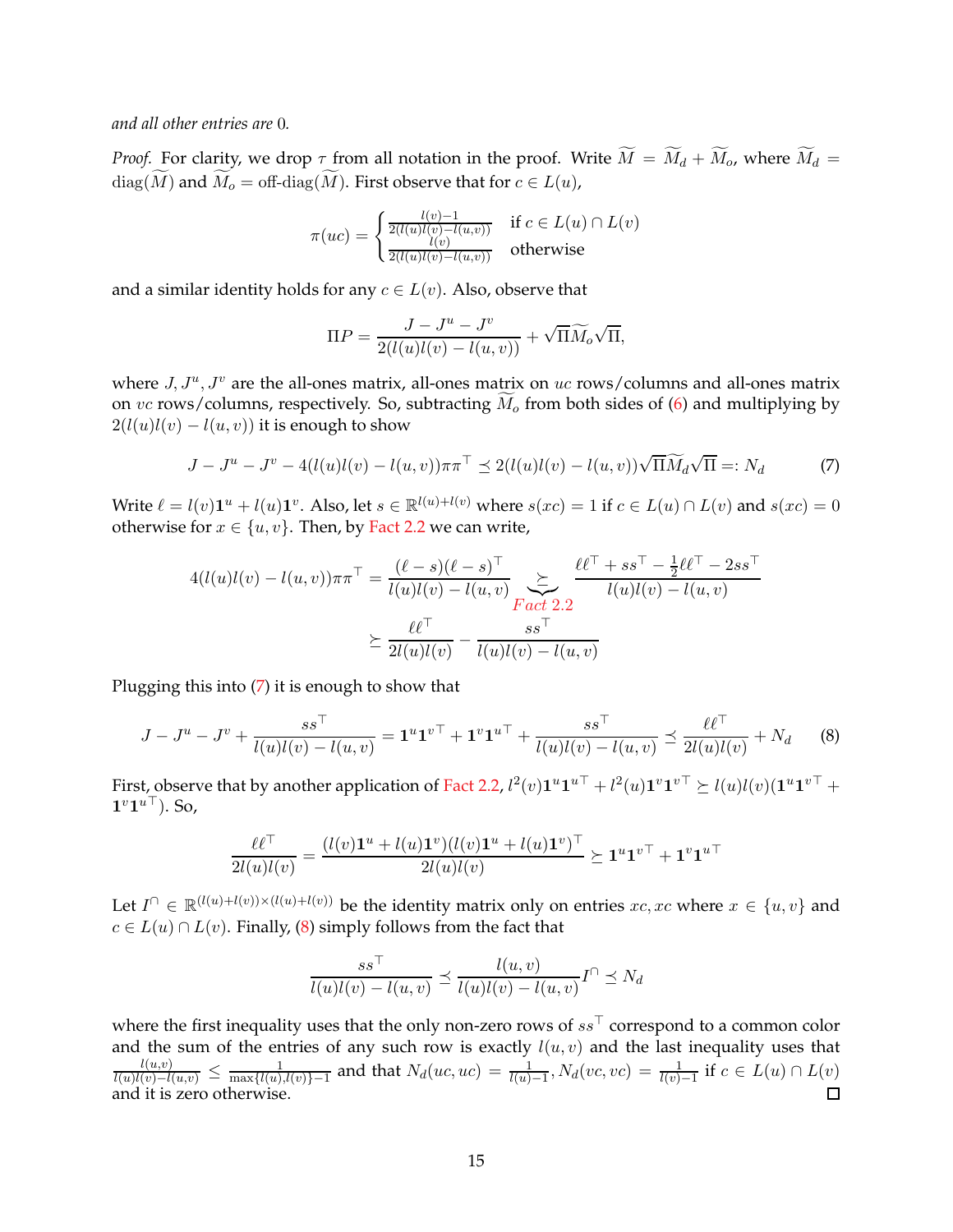Note that in the above proposition,  $\widetilde{M}_{\tau} \preceq (\frac{1}{\beta} + \frac{1}{\beta^2}) I^{X_{\tau}(0)}$ , which gives us the diagonal matrix  $F_{\tau}$  for any  $\tau$  of co-dimension 2 such that  $G_{\tau}$  is connected. Now, using [Theorem 3.4,](#page-12-0) we derive a set of sufficient conditions on the family  $\{F_\tau\}_{\tau \in X: \text{codim}(\tau) \geq 2}$  to get  $\lambda_2(P_\tau) \leq \frac{\rho(F_\tau)}{k-1}$  $\frac{\rho(r_{\tau})}{k-1}$  for all  $\tau$  of co-dimension  $2 \leq k \leq n$ .

<span id="page-15-0"></span>**Proposition 4.3.** *Given a* β*-extra-color vertex-list-coloring instance* (G, L)*, with corresponding weighted*  $simplified complex (X, \pi_{n-1}), suppose \{F_\tau \in \mathbb{R}^{X(0) \times X(0)}\}_{\tau \in X: \text{codim}(\tau) \geq 2}$  *is a family of diagonal matrices supported on*  $X_{\tau}(0) \times X_{\tau}(0)$  *such that*  $F_{\tau} = f_{\times}(X_{\tau}, \{F_{\tau \cup \sigma}\}_{\emptyset \subset \sigma \in X_{\tau}}(\{<sub>\tau \in \sigma \}^{\infty})</sub>$  *if*  $G_{\tau}$  *is disconnected and otherwise,*

- *1. For all*  $\tau$  *of co-dimension* 2:  $F_{\tau}(vc, vc) = \frac{1}{\beta} + \frac{1}{\beta^2}$  for all  $vc \in X_{\tau}(0)$ .
- *2.* For all  $\tau$  of co-dimension  $k \geq 3$ :  $F_{\tau} \preceq \frac{(k-1)^2}{3k-1}$  $\frac{k-1)^2}{3k-1} I^{X_\tau(0)}$  and for all  $vc \in X_\tau(0)$

$$
\sum_{uc'\in X_{\tau\cup vc}(0)} p(uc'|\tau \cup vc)F_{\tau\cup uc'}(vc, vc) \le (k-2)F_{\tau}(vc, vc) - F_{\tau}^2(vc, vc).
$$

*Then, for all*  $k \geq 2$  *and*  $\tau$  *of co-dimension*  $k$ ,  $\lambda_2(P_{\tau}) \leq \frac{\rho(F_{\tau})}{k-1}$  $\frac{n(r_{\tau})}{k-1}$ .

*Proof.* We prove that the conditions of [Theorem 3.4](#page-12-0) hold for  $M_{\tau} := \frac{\prod_{\tau} F_{\tau}}{k-1}$  $\frac{1\tau F\tau}{k-1}$  for any face  $\tau$  of codimension at least 2. The desired condition holds for any  $\tau$  of co-dimension 2 by [Proposition 4.2.](#page-13-1) Now, let  $k\geq 3$ . First assume that  $G_\tau$  is disconnected with connected components  $G_\tau[U_1],\ldots,G_\tau[U_\ell]$ and associated complexes  $Y_1, \ldots Y_\ell$ . We can write  $(X, \pi_{\tau,k-1}) = (Y_1, \mu_1) \times \cdots \times (Y_\ell, \mu_\ell)$ , where  $\mu_i$ is the uniform distribution over facets of  $Y_i$ . For an  $\alpha \in X_\tau (k-1)$  let  $\alpha_{-i} \coloneqq \alpha \setminus \alpha|_{U_i}$ . Therefore,

$$
\sum_{1 \le i \le \ell: d_{Y_i} \ge 1} \frac{d_{Y_i}(d_{Y_i} + 1)}{(k - 1)k} M_{\tau \cup \alpha_{-i}} \det_{\text{def of } \overline{M}_{\tau \cup \alpha_{-i}}} \sum_{1 \le i \le \ell: d_{Y_i} \ge 1} \frac{d_{Y_i}(d_{Y_i} + 1)}{(k - 1)k} \frac{\Pi_{\tau \cup \alpha_{-i}}}{d_{Y_i}} F_{\tau \cup \alpha_{-i}}
$$
\n
$$
= \sum_{1 \le i \le \ell: d_{Y_i} \ge 1} (\Pi_{\tau})^{X_{\tau \cup \alpha_{-i}}(0)} \frac{F_{\tau \cup \alpha_{-i}}}{k - 1} \det_{\text{def } \tau_{\tau}} \frac{\Pi_{\tau} F_{\tau}}{k - 1} = M_{\tau}
$$

as desired.

Now, assume that  $G_{\tau}$  is connected. Note that since each entry of  $F_{\tau}$  is at most  $\frac{(k-1)^2}{3k-1}$ , we have  $M_{\tau} \preceq \frac{k-1}{3k-1}\Pi_{\tau}$ . Therefore, it only remains to show that  $\mathbb{E}_{v c \sim \pi_{\tau}} M_{\tau \cup v c} \preceq M_{\tau} - \frac{k-1}{k-2}M_{\tau}\Pi_{\tau}^{-1}M_{\tau}$ . This is equivalent to showing that

$$
\Pi_{\tau}^{-1} \mathbb{E}_{uc' \sim \pi_{\tau}} \left[ \Pi_{\tau \cup uc'} \frac{F_{\tau \cup uc'}}{k-2} \right] \preceq \frac{F_{\tau}}{k-1} - \frac{F_{\tau}^2}{(k-2)(k-1)}.
$$

One can check that

$$
\mathbb{E}_{uc'\sim\pi_{\tau}}\left[\Pi_{\tau}^{-1}\Pi_{\tau\cup uc'}\frac{F_{\tau\cup vc}}{k-2}\right](vc, vc) = \frac{\sum_{uc'\in X_{\tau\cup vc}(0)}p(uc'|\tau\cup vc)F_{\tau\cup uc'}(vc, vc)}{(k-1)(k-2)}.
$$

Therefore, it is enough that

$$
\frac{\sum_{uc'\in X_{\tau\cup vc}(0)}p(uc'|\tau\cup vc)F_{\tau\cup uc'}(vc,vc)}{(k-1)(k-2)} \leq \frac{F_{\tau}(vc,vc)}{k-1} - \frac{F_{\tau}^2(vc,vc)}{(k-1)(k-2)},
$$

which holds by assumption.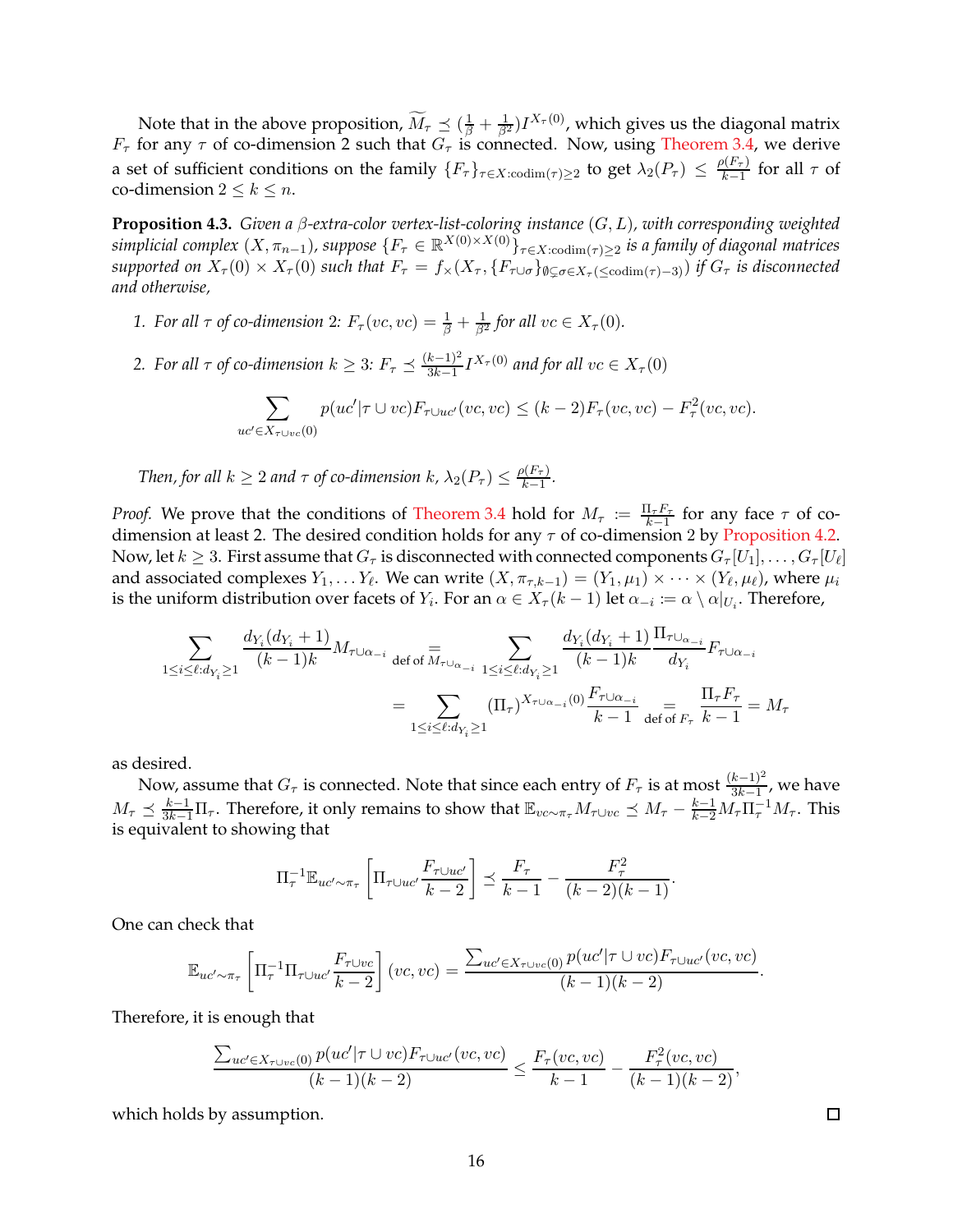Now, to complete the proof of [Theorem 4.1](#page-13-2) it only remains to find  $\{F_\tau\}_{\tau \in X(\leq n-2)}$  that satisfies the above conditions. The proof can be found in the [Appendix A.](#page-30-13) Let us remark why we need the assumption  $\beta > \Delta$  in this proof. Consider the worst case example, where G is a complete graph with  $\Delta+1$  vertices. In that case, by symmetry,  $F_\tau(vc,vc)=\frac{1}{\beta}+\frac{1}{\beta^2}$  for all faces of co-dimension 2, and every matrix  $F_{\tau}$  is a multiple of identity on  $X_{\tau}(0) \times X_{\tau}(0)$ . So, the conditions on  $F_{\tau}$  reduces to the following systems of inequalities:

$$
(k-1)f(k-2) \le (k-2)f(k-1) - f(k-1)^2 \quad \forall 3 \le k \le \Delta, f(1) = \frac{1}{\beta} + \frac{1}{\beta^2}.
$$

It is not hard to see that such a system does not have a solution up to  $k = \Delta + 1$  when  $\beta \leq \Delta$ .

#### **4.2 Vertex-List-Coloring for Trees Using Non-Diagonal Matrix Bounds**

By allowing the matrix bounds  $\{M_{\tau}\}_{\tau \in X: \text{codim}(\tau) \geq 2}$  in [Theorem 3.4](#page-12-0) to be non-diagonal matrices, one can hope to get a tighter result. In this section, for any constant  $\epsilon > 0$  we analyze the Glauber dynamics for  $\epsilon$ -extra-color vertex-List-Coloring instances when the graph is a tree.

<span id="page-16-2"></span>**Theorem 4.4.** *Consider an arbitrary constant*  $\epsilon > 0$  *and a*  $\epsilon \Delta$ *-extra-color vertex-list-coloring instance*  $(G, L)$  such that G is a tree and  $\frac{\ln^2(\Delta)}{\Delta} \leq \frac{\epsilon^2}{100}$ . For the weighted simplicial complex  $(X, \pi_{n-1})$ , any  $2 \leq$  $k \leq n$  and  $\tau \in X$  of co-dimension  $k$  we have  $\lambda_2(P_\tau) \leq \frac{\frac{1}{20} + \frac{1}{\epsilon}}{k-1}$ .

For any  $k \ge 2$  and  $\tau$  of co-dimension at least k, assume that  $M_{\tau}$  is of the form

$$
M_{\tau} = \Pi_{\tau} \frac{F_{\tau}}{k-1} + \sqrt{\Pi_{\tau}} \frac{A_{\tau}}{k-1} \sqrt{\Pi_{\tau}},
$$

for a diagonal matrix  $F_{\tau}$  and a hollow matrix  $A_{\tau}$ . The goal is to find  $F_{\tau}$  and  $A_{\tau}$  such that  $M_{\tau}$ satisfies the conditions of [Theorem 3.4.](#page-12-0) This is easily doable if  $k = 2$  by [Proposition 4.2.](#page-13-1) A natural approach is to define  $A_\tau$  for any  $\tau$  of co-dimension at least 3 such that

$$
\sqrt{\Pi_{\tau}} \frac{A_{\tau}}{k-1} \sqrt{\Pi_{\tau}} = \mathbb{E}_{vc \sim \pi_{\tau}} \sqrt{\Pi_{\tau \cup vc}} \frac{A_{\tau \cup vc}}{k-2} \sqrt{\Pi_{\tau \cup vc}},
$$

<span id="page-16-0"></span>when  $G_{\tau}$  is connected. Note that the following definition is not restricted to trees.

**Definition 4** (Family of Matrices  $\{A_\tau\}_{\tau \in X: \text{codim}(\tau) \geq 2}$ ). *Given a vertex-list-coloring instance*  $(G, L)$ *and its associated weighted simplicial complex*  $(X, \pi_{n-1})$ , define  $\{A_\tau\}_{\tau \in X: \text{codim}(\tau) \geq 2}$  *as follows: let*  $A_\tau \coloneqq$  $f_{\times}(X, \{A_{\tau \cup \sigma}\}_{\emptyset \subset \sigma \in X_{\tau}(\text{codim}(\tau)-3)})$  *if*  $G_{\tau}$  *is disconnected and otherwise*,

- *1. For any*  $\tau$  *of co-dimension 2, say*  $G_{\tau} = (\{u, v\}, \{uv\})$ ; define  $A_{\tau} \in \mathbb{R}^{X(0) \times X(0)}$  to be a hollow block diagonal matrix with a block for every color such that  $A_\tau (uc,vc) = A_\tau (vc,uc) = \frac{-1}{\sqrt{(l_\tau(u)-1)(l_\tau(v)-1)}},$ *for*  $c \in L_{\tau}(v) \cap L_{\tau}(u)$ *, and all other entries are 0.*
- *2. For any*  $\tau$  *of co-dimension*  $k \geq 3$ *, let*

<span id="page-16-1"></span>
$$
A_{\tau} := \frac{k-1}{k-2} \sqrt{\Pi_{\tau}^{-1}} \left( \mathbb{E}_{vc \sim \pi_{\tau}} \sqrt{\Pi_{\tau \cup vc}} A_{\tau \cup vc} \sqrt{\Pi_{\tau \cup vc}} \right) \sqrt{\Pi_{\tau}^{-1}}.
$$
 (9)

*Observe that*  $A_{\tau}$  *is symmetric and hollow. Furthermore, its non-zero entries correspond to*  $v \sim_{\tau.c} u$ , *and when*  $G_{\tau}$  *is connected,* 

$$
A_{\tau}(vc,uc)=\frac{1}{k-2}\sum_{wc'\in X_{\tau}(0):w\neq v,u}\sqrt{p(wc'|vc\cup\tau)p(wc'|uc\cup\tau)}A_{\tau\cup wc'}(vc,uc).
$$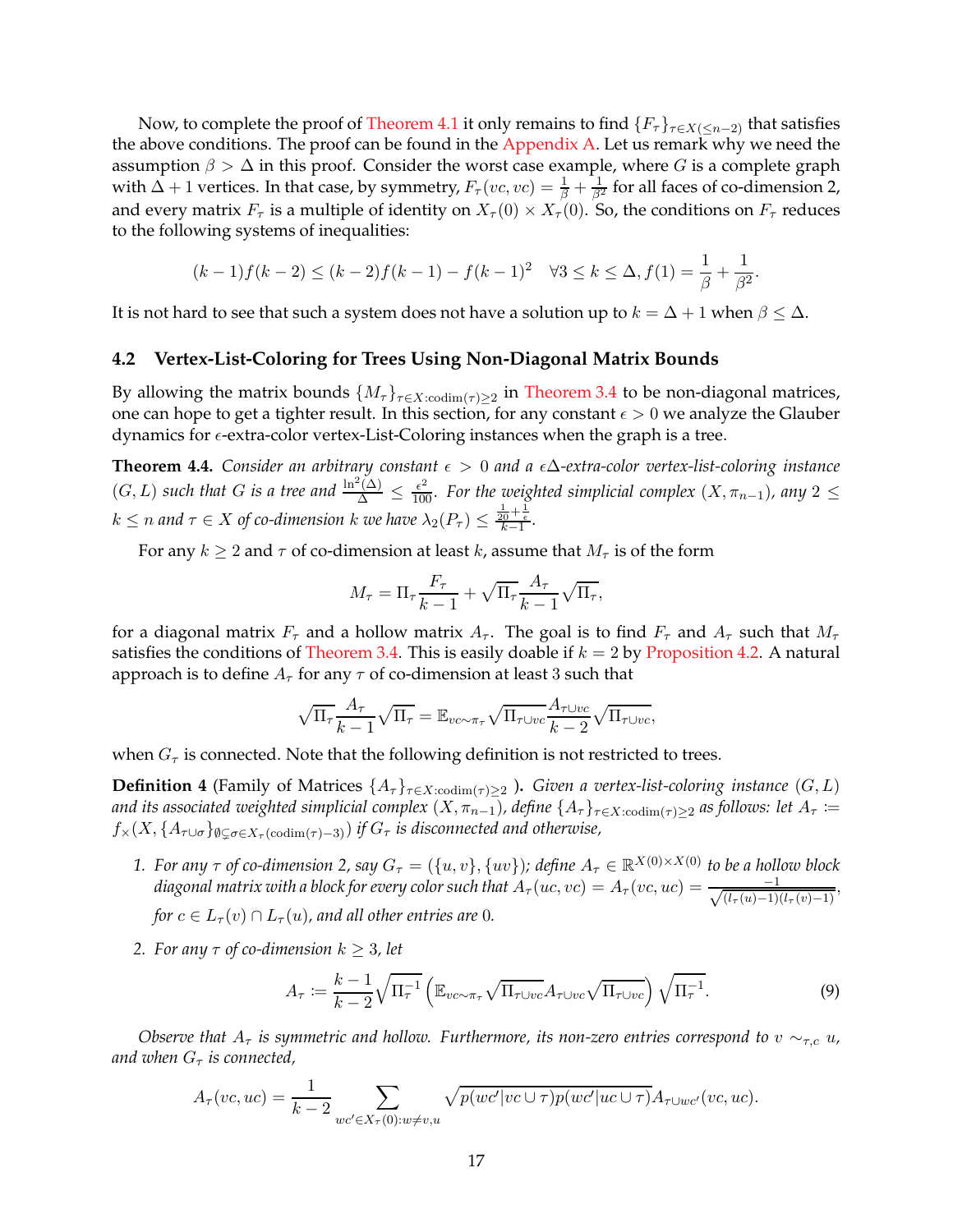<span id="page-17-0"></span>We can bound entries of  $A_\tau$  for any  $\tau \in X(\leq n-3)$  as follows.

**Proposition 4.5.** *Consider a* β*-extra-color vertex-list-coloring instance* (G, L)*, For any face* τ *of codimension at least 2 and uc,*  $vc \in X_\tau(0)$  *such that*  $v \sim_c u$ ,  $-\frac{1}{\beta} \leq A_\tau (vc, uc) \leq 0$ .

*Proof.* Let  $\tau$  be a face of co-dimension  $k \geq 2$ . We prove by induction on  $k$ . It clearly holds for  $k = 2$ by definition. For  $k > 2$  and  $vc, uc \in X_\tau(0)$ , we have

$$
A_{\tau}(vc,uc) = \frac{1}{k-2} \sum_{w \in V_{\tau}:w \neq u,v} \sum_{c' \in L_{\tau}(w)} \sqrt{p(wc'|vc \cup \tau)p(wc'|uc \cup \tau)} A_{\tau \cup wc'}(vc,uc)
$$
  
\n
$$
\geq \frac{1}{k-2} \sum_{w \in V_{\tau}:w \neq u,v} \sum_{c' \in L_{\tau}(w)} \sqrt{p(wc'|vc \cup \tau)p(wc'|uc \cup \tau)} \cdot \frac{-1}{\beta}
$$
 (by IH)  
\n
$$
\geq \frac{1}{k-2} \cdot \frac{-1}{\beta} \sum_{w \in V_{\tau}:w \neq u,v} \left( \sum_{c' \in L_{\tau}(w)} p(wc'|vc \cup \tau) \right) \left( \sum_{c' \in L_{\tau}(w)} p(wc'|uc \cup \tau) \right)
$$
  
\n
$$
\geq \frac{1}{k-2} \cdot \frac{-1}{\beta} \sum_{w \in V_{\tau}:w \neq u,v} 1 = -\frac{1}{\beta}.
$$
 (by Cauchy-Schwarz)

<span id="page-17-1"></span> $\Box$ 

One can further see that  $A_{\tau}(vc,uc) \leq 0$  follows from the induction hypothesis.

<span id="page-17-2"></span>Now, we apply [Theorem 3.4](#page-12-0) to derive sufficient conditions on the family  $\{F_\tau\}_{\tau \in X, \text{codim}(\tau) \geq 2}$  to get  $\lambda_2(P_\tau) \leq \frac{\rho(F_\tau + A_\tau)}{k-1}$  $\frac{\tau + A_{\tau}}{k-1}$  for all  $\tau$  of co-dimension  $2 \leq k \leq n$ .

**Proposition 4.6.** Let  $(G, L)$  be a  $\beta$ -extra-color vertex-list-coloring instance such that  $G$  is a tree, and let (X, πn−1) *be its associated weighted complex. Take an arbitrary vertex and make* G *a rooted tree with root vertex* r. For  $v \neq r$ , we write  $a(v)$  to denote immediate ancestor of v, i.e., parent of v. Let  $\{F_\tau \in$  $\mathbb{R}^{X(0)\times X(0)}\}_{\tau\in X: {\rm codim}(\tau)\geq 2}$  *be a family of diagonal matrices supported on*  $X_{\tau}(0)\times X_{\tau}(0)$  *such that*  $F_{\tau} =$  $f_*(X_\tau, \{F_{\tau \cup \sigma}\}_{\emptyset \subset \sigma \in X_\tau \left(\text{&} \text{codim}(\tau) - 3\right)}\text{ if }G_\tau \text{ is disconnected and otherwise,}$ 

- *1. For all*  $\tau$  *of co-dimension* 2*:*  $F_{\tau}$  *is defined as*  $F_{\tau}(vc, vc) = \frac{1}{\beta^2}$  *for*  $vc \in X_{\tau}(0)$ *.*
- 2. For any  $\tau$  of co-dimension  $k \geq 3$ :  $F_{\tau} \preceq (\frac{(k-1)^2}{3k-1} \frac{1}{\beta})$  $\frac{1}{\beta}$ )I<sup>X<sub>τ</sub>(0)</sup>, and for all  $vc \in X_\tau(0)$ ,

$$
\sum_{uc' \in X_{\tau \cup vc}(0)} p(uc' | \tau, vc) F_{\tau \cup uc'}(vc, vc) \le (k-2) F_{\tau}(vc, vc) - 2F_{\tau}^2(vc, vc) - \gamma_{\tau}(vc), \tag{10}
$$

*where*  $\gamma_\tau(vc) = \frac{4\Delta_\tau(v)}{\beta^2}$  *if* v *is the root of the rooted tree*  $G_\tau$ *, and*  $\gamma_\tau(vc) = \frac{4(\Delta_\tau(v)+\Delta_\tau(a(v))-1)}{\beta^2}$ *otherwise.*

#### *Then, for all*  $k \geq 2$  *and*  $\tau$  *of co-dimension*  $k$ ,  $\lambda_2(P_{\tau}) \leq \frac{\rho(F_{\tau} + A_{\tau})}{k-1}$  $\frac{f_{\tau} + A_{\tau}}{k-1}$ , where  $A_{\tau}$  is defined in [Definition 4.](#page-16-0)

*Proof.* We prove that the conditions of [Theorem 3.4](#page-12-0) hold for  $M_{\tau} := \prod_{\tau} \frac{F_{\tau}}{k-1} + \sqrt{\prod_{\tau}} \frac{A_{\tau}}{k-1}$  $\frac{k-1}{c}$  $\sqrt{\Pi_{\tau}}$  for  $\tau \in$  $X$ ( $≤$  n − 3). Note that the desired condition holds for any  $τ$  of co-dimension 2 by definition. Now, take  $k \geq 2$ . Assume  $G_{\tau}$  is disconnected. Using the definition of  $A_{\tau}$  and our assumption about  $F_{\tau}$ , the proof of this case is similar to what we argued in [Proposition 4.3.](#page-15-0) Now, assume that  $G_{\tau}$  is connected. Note that by [Proposition 4.5,](#page-17-0) the absolute value of every off-diagonal entry of  $A_\tau$  is at most  $\frac{1}{\beta}$  and that there are at most  $(k-1)$  non-zero entries per row. Therefore,  $\sqrt{\Pi_{\tau}}A_{\tau}\sqrt{\Pi_{\tau}} \preceq \frac{1}{\beta}\Pi_{\tau}$ .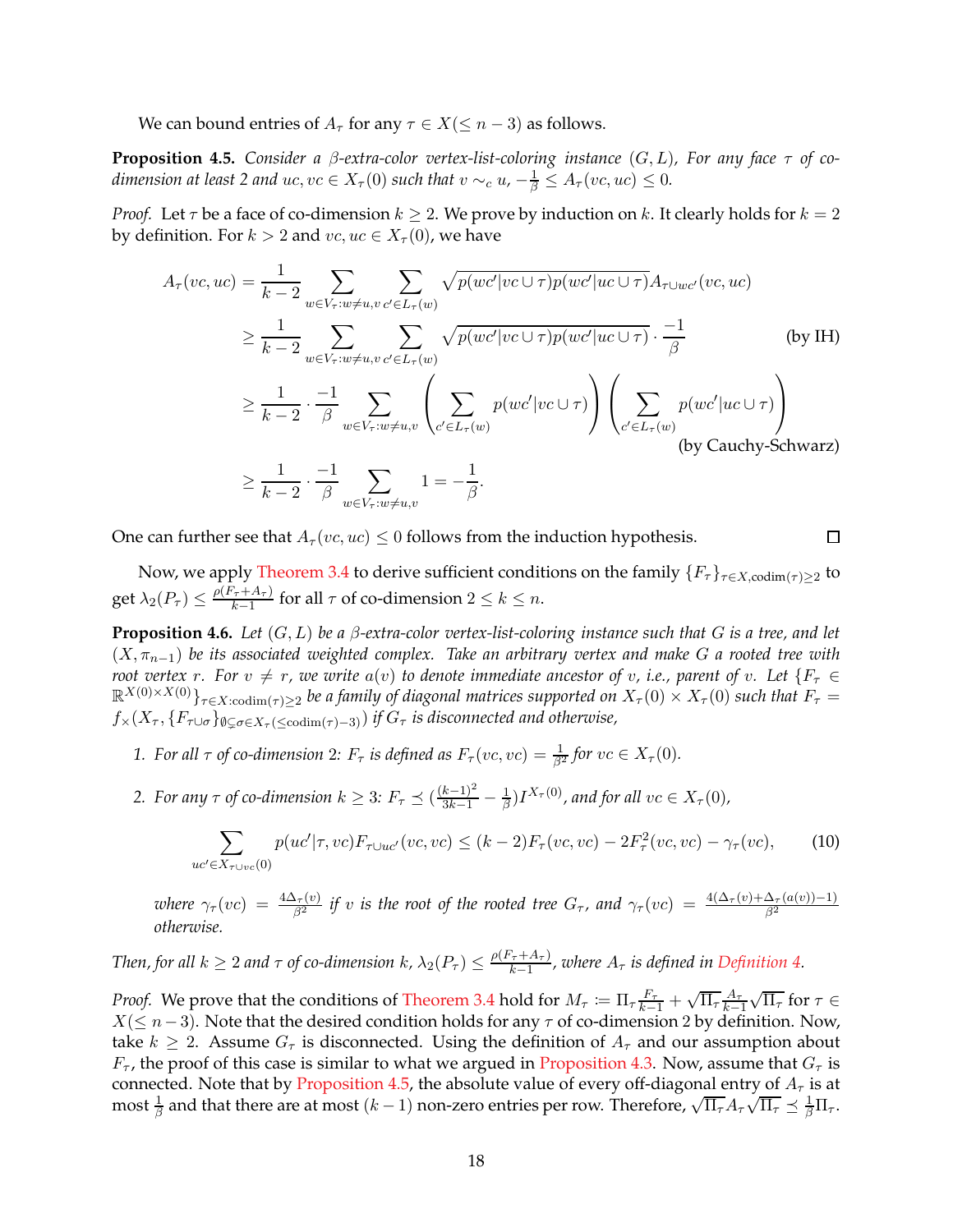Since each entry of  $F_\tau$  is at most  $\frac{(k-1)^2}{3k-1} - \frac{1}{\beta}$ , we have  $M_\tau \preceq \frac{k-1}{3k-1}\Pi_\tau$ . Therefore, it only remains to show that  $\mathbb{E}_{vc\sim\pi_\tau}M_{\tau\cup vc}\preceq M_\tau-\frac{k-1}{k-2}M_\tau\Pi_\tau^{-1}M_\tau.$  This is equivalent to showing that

$$
\sqrt{\Pi_{\tau}^{-1}} \mathbb{E}_{v c \sim \pi_{\tau}} \left[ \Pi_{\tau \cup v c} \frac{F_{\tau \cup v c}}{k-2} + \sqrt{\Pi_{\tau \cup v c}} \frac{A_{\tau \cup v c}}{k-2} \sqrt{\Pi_{\tau \cup v c}} \right] \sqrt{\Pi_{\tau}^{-1}} \preceq \frac{F_{\tau}}{k-1} + \frac{A_{\tau}}{k-1} - \frac{(F_{\tau} + A_{\tau})^2}{(k-2)(k-1)}.
$$
\n(11)

We starting by proving an upper bound on  $A^2_\tau$ . Define  $A_{\tau,even}(vc,uc) = A_{\tau,even}(uc,vc) := A(vc,uc)$ for all  $vc, uc \in X_\tau(0)$  such that v is at an even distance from the root of  $G_\tau$  and  $a(u) = v$ , and let other entries be 0. Define  $A_{\tau,odd} := A_{\tau,even} - A_{\tau,odd}$ . By [Fact 2.2,](#page-5-2)

<span id="page-18-0"></span>
$$
A_{\tau}^2 \preceq 2A_{\tau,even}^2 + 2A_{\tau,odd}^2.
$$

Furthermore,  $A^2_{\tau,even}(vc,uc) = A^2_{\tau,even}(uc,vc) \neq 0$  only if  $v = u$  and  $v$  is at an even distance from the root or when  $a(v) = a(u)$  and  $u, v$  are at an odd distance from the root. A similar fact holds for  $A^2_{\tau,odd}$ . Therefore, if we let  $\gamma_\tau(wc)=0$  for  $wc\notin X_\tau(0)$ , we get

<span id="page-18-1"></span>
$$
4(A_{\tau,even}^2 + A_{\tau,odd}^2) \preceq \text{diag}(\gamma_\tau),
$$

where we applied [Fact 2.1,](#page-5-3) and used [Proposition 4.5](#page-17-0) to bound the absolute value of the entries of  $A^2_{\tau,even}$  and  $A^2_{\tau,odd}$ . Therefore, by [Fact 2.2,](#page-5-2) the RHS of [Eq. \(11\)](#page-18-0) is bounded by

$$
\frac{F_{\tau}}{k-1} + \frac{A_{\tau}}{k-1} - \frac{2F_{\tau}^2 + 2A_{\tau}^2}{(k-2)(k-1)} \succeq \frac{F_{\tau}}{k-1} + \frac{A_{\tau}}{k-1} - \frac{2F_{\tau}^2 + \text{diag}(\gamma_{\tau})}{(k-1)(k-2)}.
$$
(12)

On the other hand, by the definiton of  $A_\tau$  (see [Eq. \(9\)\)](#page-16-1), the LHS of [Eq. \(11\)](#page-18-0) is equal to

$$
\mathbb{E}_{uc'\sim\pi_{\tau}}\left[\Pi_{\tau}^{-1}\Pi_{\tau\cup uc'}\frac{F_{\tau\cup uc'}}{k-2}\right]+\frac{A_{\tau}}{k-1}.
$$

Furthermore, for  $vc \in X_\tau(0)$ ,

$$
\mathbb{E}_{uc'\sim\pi_{\tau}}\left[\Pi_{\tau}^{-1}\Pi_{\tau\cup uc'}\frac{F_{\tau\cup uc'}}{k-2}\right](vc, vc) = \frac{\sum_{uc'\in X_{\tau\cup vc}(0)}p(uc'|\tau\cup vc)F_{\tau\cup uc'}(vc, vc)}{(k-1)(k-2)}
$$

Combining this with Eq.  $(12)$ , the desired inequality in Eq.  $(11)$  follows from the assumption (see [Eq. \(10\)\)](#page-17-1). П

Finally, with this in hand, we prove [Theorem 4.4](#page-16-2) similar to what we did for [Theorem 4.1.](#page-13-2) The proof can be found in [Appendix A.](#page-30-13)

# **5 Edge Coloring**

Consider a graph  $G = (V, E)$  and a function  $L : E \to 2^{[q]}$ . The pair  $(G, L)$  is called an edgelist-coloring instance. For a vertex v and an edge e, we write  $e \sim_c v$  when  $e \sim v$  and  $c \in L(e)$ . Furthermore, for any  $e, f \in E$ , we write  $e \sim_c f$  when  $e \sim f$  and  $c \in L(e) \cap L(f)$ . Furthermore, we define a β-extra-color edge-list-coloring instance as follows.

**Definition 5.** We say an edge-list-coloring instance  $(G, L)$  is a  $\beta$ -extra-color instance if for each  $e \in E$ ,  $|L(e)| \geq \beta + \Delta_G(e)$ .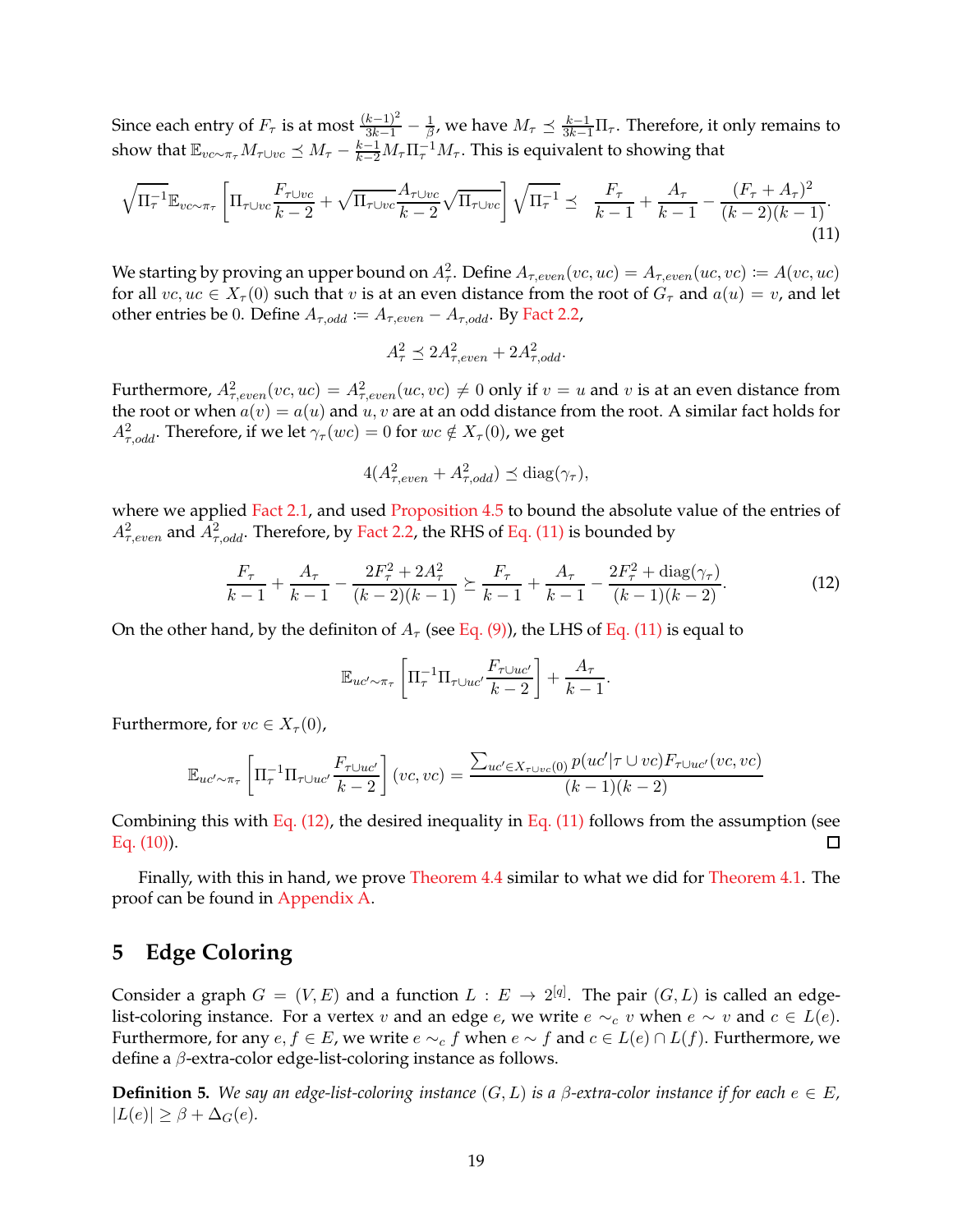An assignment  $\sigma: E \to [q]$  is a L-edge-list-coloring of G if  $\sigma(e) \in L(e)$  for all  $e \in E$ . We say  $\sigma$  is proper if  $σ(e) ≠ σ(f)$  whenever  $e ∼ f$ . When it is clear from context we say  $σ$  is a proper coloring to mean it is a proper L-edge-list-coloring. We say  $\tau$  is proper partial coloring on  $H \subset E$  when it is a proper  $L|_H$ -edge-list-coloring for  $(V, H)$ . We may view a proper coloring as a set of edge-color pairs  $(e, c)$  which we denote by  $ec$  for simplicity of notation. We denote the uniform distribution over proper L-edge-list-colorings of G by  $\pi_{m-1}$  when  $(G, L)$  are clear from context. For a proper partial coloring on  $H \subset E$  and  $e \in E \setminus H$ , define

$$
p(ec|\tau) := \mathbb{P}_{\sigma \sim \pi_{m-1}}(\sigma(e) = c|\forall f \in H : \sigma(f) = \tau(f)).
$$

To analyze the Glauber dynamics on an edge-list-coloring instance we associate a simplicial complex to it.

**Definition 6** (Simplicial Complex of an Edge-List-Coloring Instance)**.** *Given an edge-list-coloring instance*  $(G, L)$ *, let*  $X(G, L)$  *be a pure*  $(m - 1)$ *-dimensional simplicial complex specified by the following facets:*  $\{(e, \sigma(e))\}_{e \in E}$  *is a facet if and only if*  $\sigma$  *is a proper L-edge-list-coloring for G.* 

When it is clear from context, we abbreviate  $X(G, L)$  to X. Note that for all  $0 \leq k \leq m$ , any face  $\tau$  of co-dimension k is a partial coloring on a subset of edges H of size  $m - k$  (k edges remain uncolored). Furthermore,  $X_{\tau}(0)$  can be seen as the set of all ec such that  $c \in L(e)$ ,  $e \notin H$  and for any  $f \sim e$ ,  $f \in \mathcal{F}$ . Analogous to vertex-list-colorings, the Glauber dynamics on  $(G, L)$  is the down-up walk on the facets of  $(X, \pi_{m-1})$ . So, as we did before for vertex-list-colorings, our aim is to apply [Theorem 3.4](#page-12-0) to the simplicial complex to bound the second eigenvalue of the transition probability matrix of the local walks and then apply [Theorem 2.8](#page-9-0) to get a bound for the transition probability matrix of the down-up walk on the facets. The following is the main theorem of this section.

<span id="page-19-2"></span>**Theorem 5.1.** Let  $(G, L)$  be a  $(\frac{4}{3} + 4\epsilon)\Delta$ -extra-color edge-list-coloring instance for some  $0 < \epsilon \leq \frac{1}{10}$  such that  $\frac{\ln^2(\Delta)}{\Delta}\leq \frac{\epsilon^3}{15}$ , and let  $(X,\pi_{m-1})$  be its associated weighted simplicial complex. For any  $2\leq k\leq m$  and  $\tau \in X$  of co-dimension  $k$  we have  $\lambda_2(P_\tau) \leq \frac{\epsilon + \frac{1}{\epsilon}}{k-1}$ .

We remark that our analysis here is not tight and we expect that the factor 4/3 can be improved with a more careful analysis.

We proceed by introducing some notation and definitions. Given a face  $\tau \in X$ , let  $E_{\tau}$  be the set of uncolored edges, i.e.  $E_{\tau} := \{e : \exists c, ec \in X_{\tau}(0)\}$ . Let  $G_{\tau} = (V, E_{\tau})$  and  $\Delta_{\tau}(.)$  be the degree function of  $G_\tau$ . Similarly, if  $e = \{u, v\}$ , define  $\Delta_\tau(e)$  to be number of edges in  $G_\tau$  that share an endpoint with e, i.e.  $\Delta_{\tau}(e) = \Delta_{\tau}(u) + \Delta_{\tau}(v) - 2$ . We define  $L_{\tau}(e) := \{c \in L(e) : ec \in X_{\tau}(0)\}\)$ . Let  $l_{\tau}(e) := |L_{\tau}(e)|$  and  $l_{\tau}(e, f) := |L_{\tau}(e) \cap L_{\tau}(f)|$ . Furthermore, we write  $e \sim_{\tau,c} v$  when  $e \sim v$  and  $c \in L_{\tau}(e)$ . Similarly, define  $e \sim_{\tau,c} f$  for edges  $e$  and  $f$ . Finally, for any matrix  $B \in \mathbb{R}^{X(0)\times X(0)}$ , define the restriction of B to  $v \in V$  as  $B^v(ec, fc) := B(ec, fc)$  for any  $e, f \sim v$ , and 0 on all other entries. Let  $B^c \in \mathbb{R}^{X(0)\times X(0)}$  be defined as  $B^c(ec, fc) \coloneqq B(ec, fc)$  for all  $e \sim_c f$ , and 0 on all other entries.

Now, similar to our approach to vertex-coloring for trees, for any  $k \geq 2$  and face  $\tau$  of codimension  $k$ , assume that  $M_{\tau}$  is of the form

<span id="page-19-0"></span>
$$
M_{\tau} = \Pi_{\tau} \frac{F_{\tau}}{k - 1} + \sqrt{\Pi_{\tau}} \frac{A_{\tau}}{k - 1} \sqrt{\Pi_{\tau}},
$$
\n(13)

<span id="page-19-1"></span>for a diagonal matrix  $F_{\tau}$  and a hollow matrix  $A_{\tau}$ . The goal is again to find  $F_{\tau}$  and  $A_{\tau}$  such that  $M_{\tau}$  satisfies the conditions of [Theorem 3.4.](#page-12-0) For  $k = 2$ , [Proposition 4.2](#page-13-1) gives us such matrices. For  $k \geq 3$ , as opposed to what we did for vertex-coloring of trees, we let  $\sqrt{\Pi_{\tau}} \frac{A_{\tau}}{k-1}$  $k-1$  $\sqrt{\Pi_{\tau}}$  deviate from  $\mathbb{E}_{vc\sim\pi_{\tau}}\sqrt{\Pi_{\tau}\cup v c}\frac{A_{\tau\cup v c}}{k-2}$  $k-2$  $\sqrt{\Pi_{\tau\cup vc}}$  in order to control the growth of  $F_\tau$ .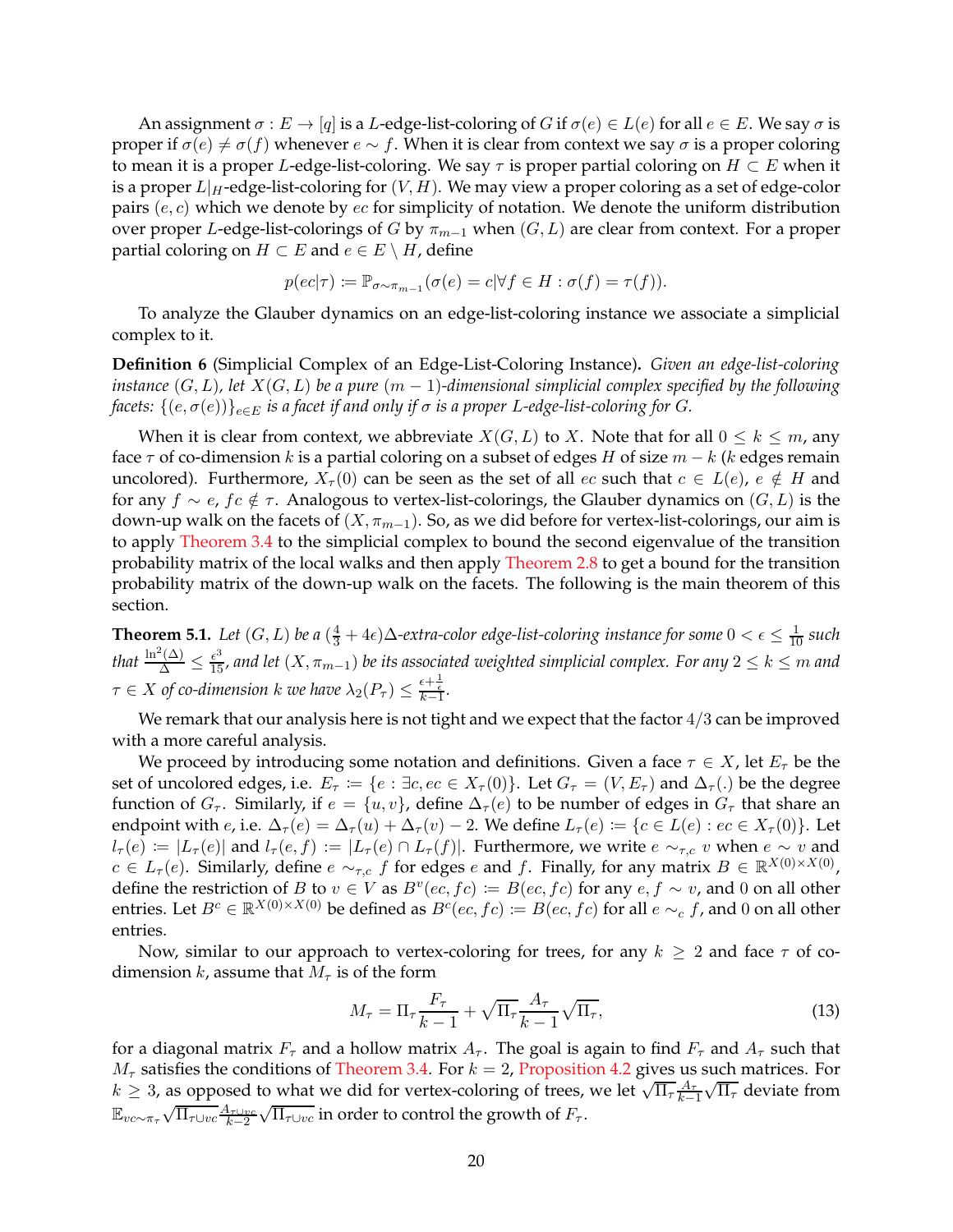**Definition 7** (Family of Matrices  $\{A_{\tau,\epsilon}\}_{\tau \in X, \text{codim}(\tau) \geq 2}$ ). Let  $(G, L)$  be a  $\beta$ -extra-color edge-list-coloring *instance, and let*( $X, \pi_{m-1}$ ) *be its associated weighted complex. For*  $\epsilon > 0$ *, define*  $\{A_{\tau,\epsilon}\}_{\tau \in X, \text{codim}(\tau) \geq 2}$ as follows: let  $A_{\tau,\epsilon} := f_*(X, \{A_{\tau \cup \sigma,\epsilon}\}_{\emptyset \subset \sigma \in X_\tau(\text{codim}(\tau)-3)})$  *if the line graph of*  $G_\tau$  *is disconnected and otherwise,*

1. For any face  $\tau$  of co-dimension 2, let  $A_{\tau,\epsilon} \in \mathbb{R}^{X(0)\times X(0)}$  be a hollow block diagonal matrix with a *block for every color such that*

$$
A_{\tau,\epsilon}(ec,fc) = A_{\tau,\epsilon}(fc,ec) := -\frac{1}{\sqrt{(l_{\tau}(e) - 1)(l_{\tau}(f) - 1)}},
$$

*for*  $e, f \in E_{\tau}$  *and any*  $c \in L_{\tau}(e) \cap L_{\tau}(f)$ *, and all other entries are* 0*.* 

2. For any  $k \geq 3$  and a face  $\tau$  of co-dimension  $k$ , define  $A_{\tau,\epsilon} \coloneqq \bar{A}_{\tau,\epsilon} + \frac{\text{off-diag}(S_{\tau,\epsilon})}{k-2}$  $\frac{\log(S_{\tau,\epsilon})}{k-2}$ , where  $\bar{A}_{\tau,\epsilon}$  and  $S_{\tau,\epsilon}$ *are defined as follows:*

$$
\bar{A}_{\tau,\epsilon} := \frac{k-1}{k-2} \sqrt{\Pi_{\tau}^{-1}} \left( \mathbb{E}_{g c \sim \pi_{\tau}} \sqrt{\Pi_{\tau \cup g c}} A_{\tau \cup g c, \epsilon} \sqrt{\Pi_{\tau \cup g c}} \right) \sqrt{\Pi_{\tau}^{-1}},\tag{14}
$$

<span id="page-20-2"></span><span id="page-20-1"></span>
$$
S_{\tau,\epsilon}^{v} := \begin{cases} 4(1+\epsilon) \left( (\bar{A}_{\tau,\epsilon}^{+,v})^2 + (\bar{A}_{\tau,\epsilon}^{-,v})^2 \right) & \text{if } \Delta_{\tau}(v) \le \frac{\beta}{4(1+\epsilon)}, \\ 2(1+\epsilon) (\bar{A}_{\tau,\epsilon}^{v})^2 & \text{otherwise.} \end{cases}
$$
(15)

and  $S_{\tau,\epsilon} = \sum_{v} S_{\tau,\epsilon}^v$ .

Observe that all three matrices  $\bar A_{\tau,\epsilon},S_{\tau,\epsilon},A_{\tau,\epsilon}$  are symmetric and hollow. Furthermore, the non-zero entries *of these matrices correspond to e, f*  $\sim_{\tau,c} v$ , for some  $v \in G$  *and when the line graph of*  $G_{\tau}$  *is connected*,

$$
\bar{A}_{\tau,\epsilon}(ec,fc) = \frac{1}{k-2} \sum_{gc' \in X_{\tau}(0):g \neq e,f} \sqrt{p(gc'|ec \cup \tau)p(gc'|fc \cup \tau)} A_{\tau \cup gc',\epsilon}(ec,fc). \tag{16}
$$

<span id="page-20-0"></span>*When it is clear from context, we drop*  $\epsilon$  *from the subscripts of matrices defined above*.

**Lemma 5.2.** *For any*  $\tau \in X$ *, and*  $ec, fc \in X_\tau(0)$ *, if the line graph of*  $G_\tau$  *is connected, then* 

$$
\arg\min_{g\in E_{\tau}, g\neq e,f} A_{\tau\cup gc',\epsilon}(ec,fc) \leq \bar{A}_{\tau,\epsilon}(ec,fc) \leq \arg\max_{g\in E_{\tau}, g\neq e,f} A_{\tau\cup gc',\epsilon}(ec,fc)
$$

*Proof.* Let  $\tau$  be a face of co-dimension  $k \geq 2$ . It clearly holds for  $k = 2$  by definition. For  $k > 2$  and  $ec, fc \in X_\tau(0)$ , we have

$$
\bar{A}_{\tau}(ec, fc) = \frac{1}{k-2} \sum_{g \in E_{\tau}: g \neq e, f} \sum_{c' \in L_{\tau}(g)} \sqrt{p(gc'|ec \cup \tau)p(gc'|fc \cup \tau)} A_{\tau \cup gc'}(ec, fc)
$$
\n
$$
\leq \frac{1}{k-2} \sum_{g \in E_{\tau}: g \neq e, f} \left( \sum_{c' \in L_{\tau}(g)} \sqrt{p(gc'|ec \cup \tau)p(gc'|fc \cup \tau)} \right) \cdot \left( \max_{c' \in L_{\tau}(g)} A_{\tau \cup gc'}(ec, fc) \right)
$$
\n
$$
\leq \frac{1}{k-2} \sum_{g \in E_{\tau}: g \neq e, f} \left( \left( \sum_{c' \in L_{\tau}(e)} p(gc'|ec \cup \tau) \right) \left( \sum_{c' \in L_{\tau}(g)} p(gc'|fc \cup \tau) \right) \right) \left( \max_{c' \in L_{\tau}(g)} A_{\tau \cup gc'}(ec, fc) \right)
$$
\n(by Cauchy-Schwarz)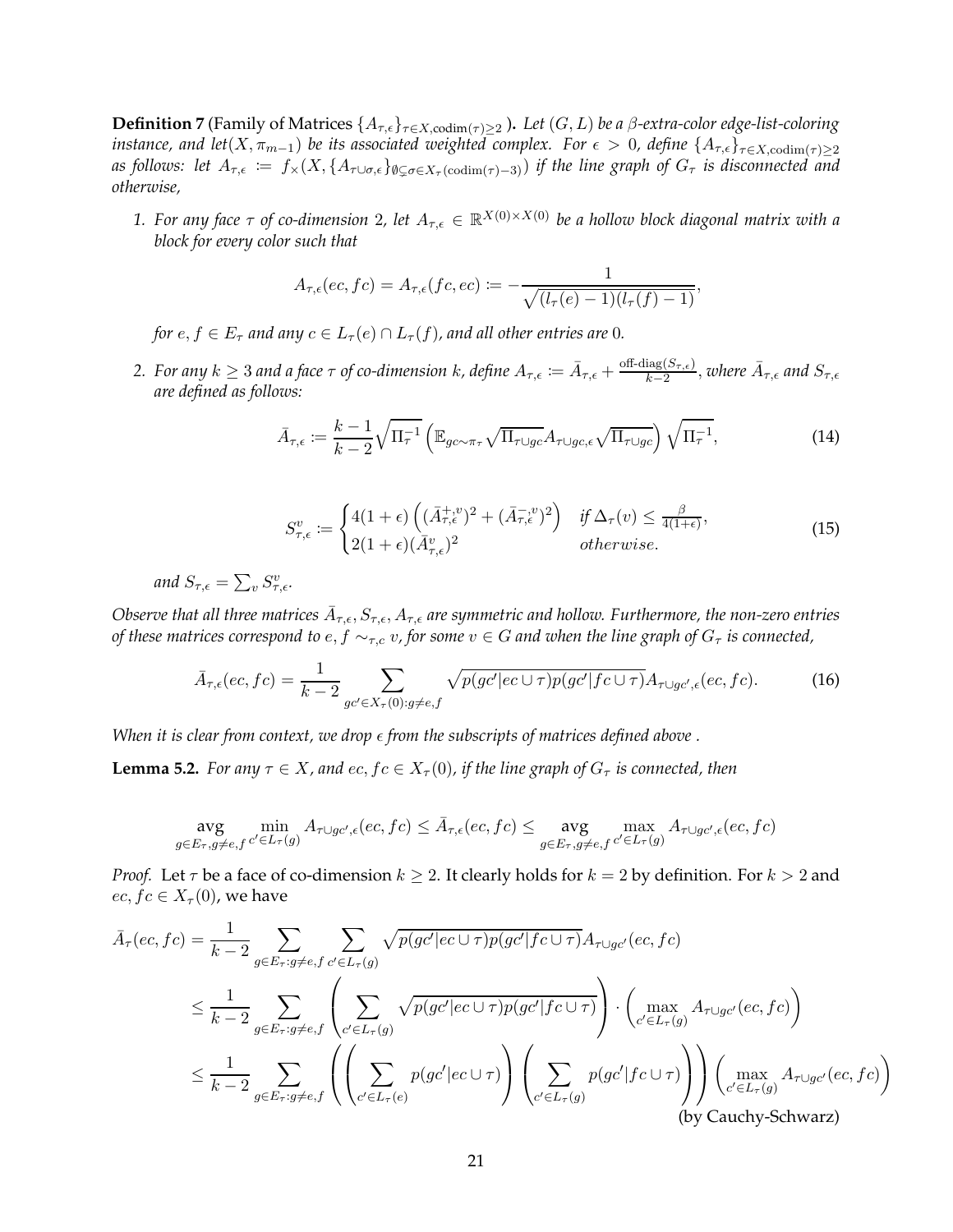$$
\leq \frac{1}{k-2} \sum_{g \in E_{\tau}: g \neq e,f} \max_{c' \in L_{\tau}(g)} A_{\tau \cup gc'}(ec, fc) = \arg_{g \in E_{\tau}, g \neq e,f} \max_{c' \in L_{\tau}(g)} A_{\tau \cup gc'}(ec, fc).
$$

The other side of the inequality follows from a similar argument.

In order to find diagonal matrices  $\{F_\tau\}_{\tau \in X: \text{codim}(\tau) \geq 2}$  such that  $\{M_\tau\}_{\tau \in X: \text{codim}(\tau) \geq 2}$  as defined by [Eq. \(13\)](#page-19-0) satisfies the conditions of [Theorem 3.4,](#page-12-0) we would need to prove some bounds on the entries of  $\{A_{\tau,\epsilon}\}_{\tau\in X, \mathop{\rm codim}(\tau)\geq 2}$  and  $\{S_{\tau,\epsilon}\}_{\tau\in X, \mathop{\rm codim}(\tau)\geq 2}$ .

<span id="page-21-5"></span>**Proposition 5.3.** *Suppose*  $(G, L)$  *is a*  $\beta$ *-extra-color edge-list-coloring instance where*  $\beta = (\frac{4}{3} + 4\epsilon)\Delta$  *for* an  $0<\epsilon\leq\frac{1}{10}$  such that  $2\epsilon^{-2}\leq\Delta$ . For any  $\tau\in X$  of  $\mathrm{codim}(\tau)\geq2$ , the matrix  $A_\tau$  defined in [Definition 7](#page-19-1) *satisfies the following: for any vertex*  $v \in G$ , color c and  $e, f \sim_{\tau,c} v$ ,

- <span id="page-21-4"></span><span id="page-21-0"></span>*(i)* if  $\Delta_{\tau}(v) \leq \frac{\beta}{4(1-\epsilon)}$  $\frac{\beta}{4(1+\epsilon)}$ , then  $-\frac{1}{\beta} \leq A_{\tau,\epsilon}(ec,fc) \leq 4(1+\epsilon)\frac{\Delta_{\tau}(v)-2}{\beta^2}$ ,
- *(ii) otherwise, if*  $\Delta_{\tau}(v) \geq \frac{\beta}{4(1-\beta)^{2}}$  $\frac{\beta}{4(1+\epsilon)}$ , then  $|A_{\tau,\epsilon}(ec,fc)| \leq \frac{1}{1.5\beta-2(1+2\epsilon)\Delta_{\tau}(v)}$ .

*Proof.* Fix a vertex  $v$ . We prove the claim inductively for any pair of edges incident to  $v$ .

**Case [\(i\).](#page-21-0)** Let  $\tau$  be any face of co-dimension  $k \geq 2$ . We prove by induction on  $\Delta_{\tau}(v) + k$ . We start with the base case, that is when  $\Delta_{\tau}(v) + k = 4$ , i.e.,  $\Delta_{\tau}(v) = k = 2$ . It is easy to see that, for any color  $c$  and  $e, f \sim_{\tau,c} v$ , we have  $-\frac{1}{\beta} \leq A_\tau(ec,fc) \leq 0$ , by definition. Now, we prove the claim for  $k\geq 2$  and  $2\leq\Delta_{\tau}(v)\leq\frac{\beta}{4(1+\alpha)}$  $\frac{\beta}{4(1+\epsilon)}$  such that  $k + \Delta_{\tau}(v) \geq 5$ . If the line graph of  $G_{\tau}$  is not connected, then the statement trivially holds. Otherwise, by [Lemma 5.2,](#page-20-0) for any color c and  $e, f \sim_{\tau,c} v$  we can write

<span id="page-21-1"></span>
$$
\bar{A}_{\tau}(ec, fc) \leq \frac{\Delta_{\tau}(v) - 2}{k - 2} \max_{gc' \in X_{\tau}(0): g \sim v, g \neq e, f} A_{\tau \cup gc'}(ec, fc) + \frac{k - \Delta_{\tau}(v)}{k - 2} \max_{gc' \in X_{\tau}(0): g \not\sim v} A_{\tau \cup gc'}(ec, fc)
$$
\n
$$
\leq \frac{\Delta_{\tau}(v) - 2}{k - 2} 4(1 + \epsilon) \frac{\Delta_{\tau}(v) - 3}{\beta^2} + \frac{k - \Delta_{\tau}(v)}{k - 2} 4(1 + \epsilon) \frac{\Delta_{\tau}(v) - 2}{\beta^2}
$$
\n
$$
= \frac{4(1 + \epsilon)(\Delta_{\tau}(v) - 2)(k - 3)}{\beta^2(k - 2)} \leq \frac{1}{\beta}
$$
\n(17)

where the second to last inequality follows by IH and the last inequality follows by  $\Delta_\tau(v)\leq\frac{\beta}{4(1-\epsilon)}$  $\frac{p}{4(1+\epsilon)}$ . Similarly,

<span id="page-21-2"></span>
$$
\bar{A}_{\tau}(ec, fc) \ge -\frac{\Delta_{\tau}(v) - 2}{k - 2} \min_{\substack{gc' \in X_{\tau}(0) \\ g \sim v, g \neq e, f}} A_{\tau \cup gc'}(ec, fc) - \frac{k - \Delta_{\tau}(v)}{k - 2} \min_{\substack{gc' \in X_{\tau}(0) \\ g \not\sim v, g \neq e, f}} A_{\tau \cup gc'}(ec, fc) \ge -\frac{1}{\beta}.
$$
 (18)

Therefore, by [\(15\)](#page-20-1)

$$
S_{\tau}(ec, fc) = 4(1+\epsilon) \sum_{\substack{g \sim \tau, cv \\ g \neq e,f}} \left[ \bar{A}_{\tau}^{+}(ec, gc) \bar{A}_{\tau}^{+}(gc, fc) + \bar{A}_{\tau}^{-}(ec, gc) \bar{A}_{\tau}^{-}(gc, fc) \right] \leq 4(1+\epsilon)(\Delta_{\tau}(v) - 2)\frac{1}{\beta^{2}}.
$$
\n
$$
(19)
$$

where the last inequality follows by [Eqs. \(17\)](#page-21-1) and [\(18\)](#page-21-2) and that v has at most  $\Delta_{\tau}(v) - 2$  edges that can be colored by c, other than e, f. So combining with [\(18\)](#page-21-2), we get  $A_\tau(e^c, fc) = \bar{A}_\tau(e^c, fc) +$  $\frac{S_{\tau}(ec,fc)}{k-2}\geq -\frac{1}{\beta}$ . Similarly, [\(17\)](#page-21-1) and [\(19\)](#page-21-3) gives

<span id="page-21-3"></span>
$$
A_{\tau}(ec, fc) \leq \frac{4(1+\epsilon)(\Delta_{\tau}(v)-2)(k-3)}{\beta^2(k-2)} + \frac{4(1+\epsilon)(\Delta_{\tau}(v)-2)}{k-2} \frac{1}{\beta^2} = 4(1+\epsilon)\frac{\Delta_{\tau}(v)-2}{\beta^2}.
$$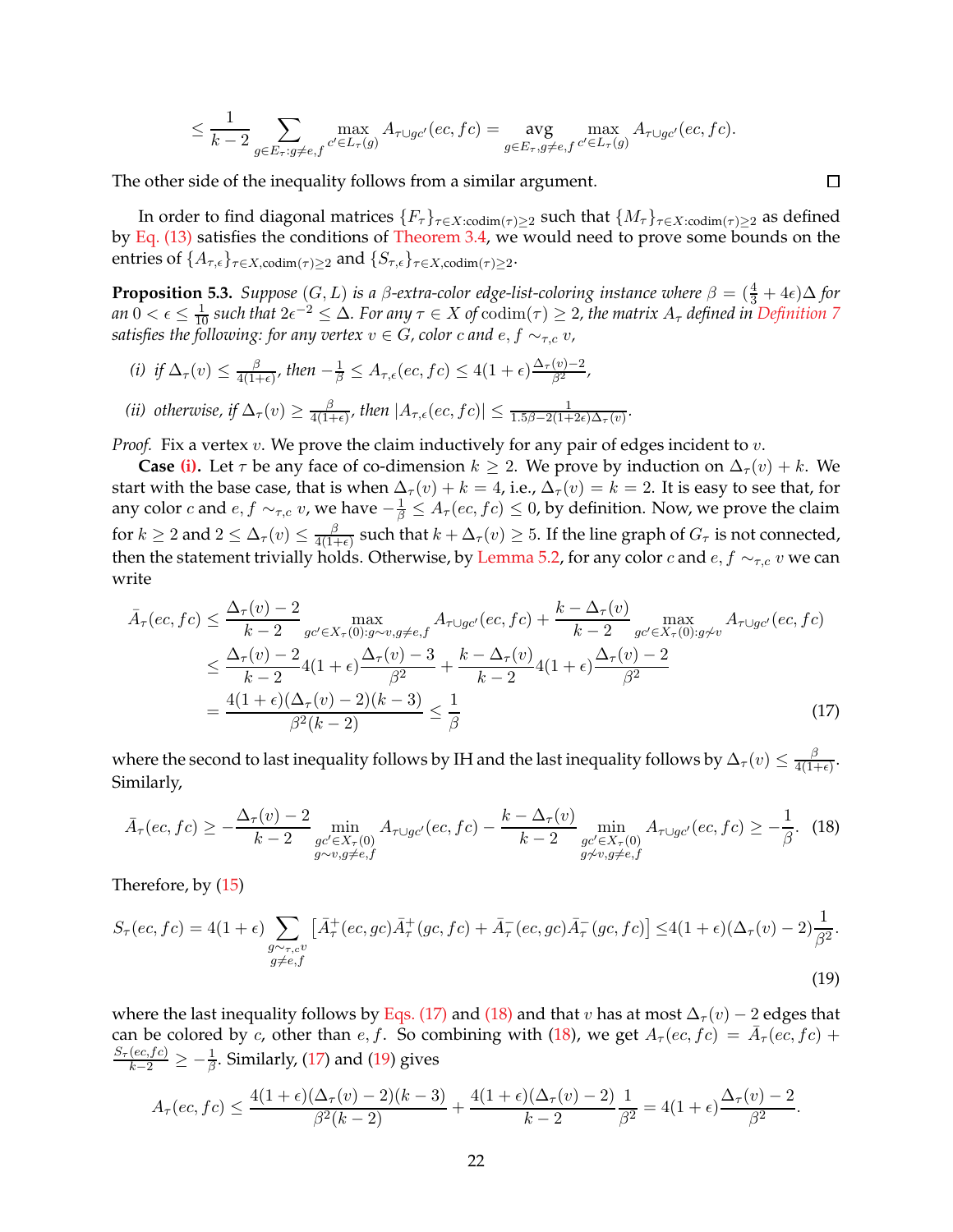**Case [\(ii\).](#page-21-4)** For  $\tau$  of co-dimension  $k \geq 2$  we prove the claim by induction on  $\Delta_{\tau}(v) + k$ . The base case is when  $\Delta_{\tau}(v) = k = \frac{\beta}{4(1-\beta)}$  $\frac{\beta}{4(1+\epsilon)}$ , which we already proved in case [\(i\)](#page-21-0) (note that we always have  $k \geq \Delta_\tau(v)$ ). Now, we prove the claim for  $\Delta_\tau(v) > \frac{\beta}{4(1+\beta)}$  $\frac{\beta}{4(1+\epsilon)}$  (and  $k \geq \Delta_{\tau}(v)$ ). If the line graph of  $G_{\tau}$ is disconnected then the statement trivially holds. Otherwise, for all colors c and  $e, f \sim_{\tau,c} v$ , we can write

$$
|\bar{A}_{\tau}(ec, fc)| = \frac{\Delta_{\tau}(v) - 2}{k - 2} \max_{gc' \in X_{\tau}(0): g \sim v, g \neq e, f} |A_{\tau \cup gc'}(ec, fc)| + \frac{k - \Delta_{\tau}(v)}{k - 2} \max_{gc' \in X_{\tau}(0): g \not\sim v} |A_{\tau \cup gc'}(ec, fc)|
$$

$$
\leq \frac{\Delta_{\tau}(v) - 2}{k - 2} \frac{1}{1.5\beta - 2(1 + 2\epsilon)(\Delta_{\tau}(v) - 1)} + \frac{k - \Delta_{\tau}(v)}{k - 2} \frac{1}{1.5\beta - 2(1 + 2\epsilon)\Delta_{\tau}(v)}
$$
(20)

$$
\leq \frac{1}{1.5\beta - 2(1 + 2\epsilon)\Delta_{\tau}(v)}.\tag{21}
$$

where the second to last inequality follows by the IH. Furthermore, by  $(15)$ ,

$$
|S_{\tau}(ec, fc)| = 2(1+\epsilon)\left|\sum_{g\sim\tau,cv,g\neq e,f}\bar{A}_{\tau}(ec, gc)\bar{A}_{\tau}(gc, fc)\right| \leq 2(1+\epsilon)\frac{\Delta_{\tau}(v)-2}{(1.5\beta-2(1+2\epsilon)\Delta_{\tau}(v))^2}.
$$

where the inequality follows by [\(21\)](#page-22-0) and that v has at most  $\Delta_{\tau}(v) - 2$  edges other than e, f that can be colored by c. Recall  $A_{\tau} = \bar{A}_{\tau} + \frac{S_{\tau}}{k_{\tau}}$  $\frac{S_{\tau}}{k-2}$ . So, the above inequality with [\(20\)](#page-22-1) gives

$$
|A_{\tau}(ec, fc)| \leq \frac{\Delta_{\tau}(v) - 2}{k - 2} \frac{1}{1.5\beta - 2(1 + 2\epsilon)(\Delta_{\tau}(v) - 1)} + \frac{k - \Delta_{\tau}(v)}{k - 2} \frac{1}{1.5\beta - 2(1 + 2\epsilon)\Delta_{\tau}(v)} + \frac{2(1 + \epsilon)}{k - 2} \cdot \frac{\Delta_{\tau}(v) - 2}{(1.5\beta - 2(1 + 2\epsilon)\Delta_{\tau}(v))^2} \leq \frac{1}{1.5\beta - 2(1 + 2\epsilon)\Delta_{\tau}(v)}.
$$

where in the second inequality we used that  $\epsilon \leq \frac{1}{10}$  and  $\Delta \geq 2\epsilon^{-2}$ , and that

$$
1.5\beta - 2(1 + 2\epsilon)\Delta_{\tau}(v) \ge 1.5\left(\frac{4}{3} + 4\epsilon\right)\Delta - 2(1 + 2\epsilon)\Delta = 6\epsilon\Delta - 4\epsilon\Delta \ge 0.
$$

<span id="page-22-1"></span><span id="page-22-0"></span> $\Box$ 

<span id="page-22-2"></span>**Corollary 5.4.** *Given a*  $\beta$ -extra-color edge-list-coloring instance  $(G, L)$  *where*  $\beta = (\frac{4}{3} + 4\epsilon)\Delta$  for an 0 <  $\epsilon$  ≤  $\frac{1}{10}$  such that  $2\epsilon^{-2}$  ≤  $\Delta$ ,

- *(i)* For any  $\tau \in X$  with  $\text{codim}(\tau) \geq 2$ ,  $v \in G$ , and  $e, f \sim_{\tau,c} v$ ,  $|A_{\tau,\epsilon}(ec, fc)| \leq \frac{1}{2\epsilon\Delta} \leq \frac{\epsilon}{4}$  $\frac{\epsilon}{4}$ .
- *(ii)* For any  $\tau \in X$  with  $\text{codim}(\tau) \geq 3$ ,  $v \in G$ , and  $e, f \sim_{\tau,c} v$ ,  $S_{\tau,\epsilon}(ec, fc) \leq \frac{(1+\epsilon)(\Delta_{\tau}(v)-2)}{2\epsilon^2\Delta^2}$ .
- *(iii)* For any  $\tau \in X$  with  $\text{codim}(\tau) \geq 3$ , any color c, and  $(e = \{u, v\}, c) \in X_{\tau}(0)$  c,  $S_{\tau, \epsilon}(ec, ec) \leq$  $\frac{(1+\epsilon)(\Delta_{\tau}(v)+\Delta_{\tau}(u)-2)}{2\epsilon^2\Delta^2}$ .

*Proof.* First, we verify (i). Using [Proposition 5.3,](#page-21-5) when  $\Delta_{\tau}(v) \leq \frac{\beta}{4(1+\epsilon)}$  we have  $|A_{\tau}(ec, fc)| \leq \frac{1}{\beta}$ , and when  $\Delta_\tau(v) > \frac{\beta}{4(1+\epsilon)}$  we have

$$
|A_{\tau}(ec, fc)| \leq \frac{1}{1.5(4/3 + 4\epsilon)\Delta - 2(1 + 2\epsilon)\Delta} \leq \frac{1}{2\epsilon\Delta},
$$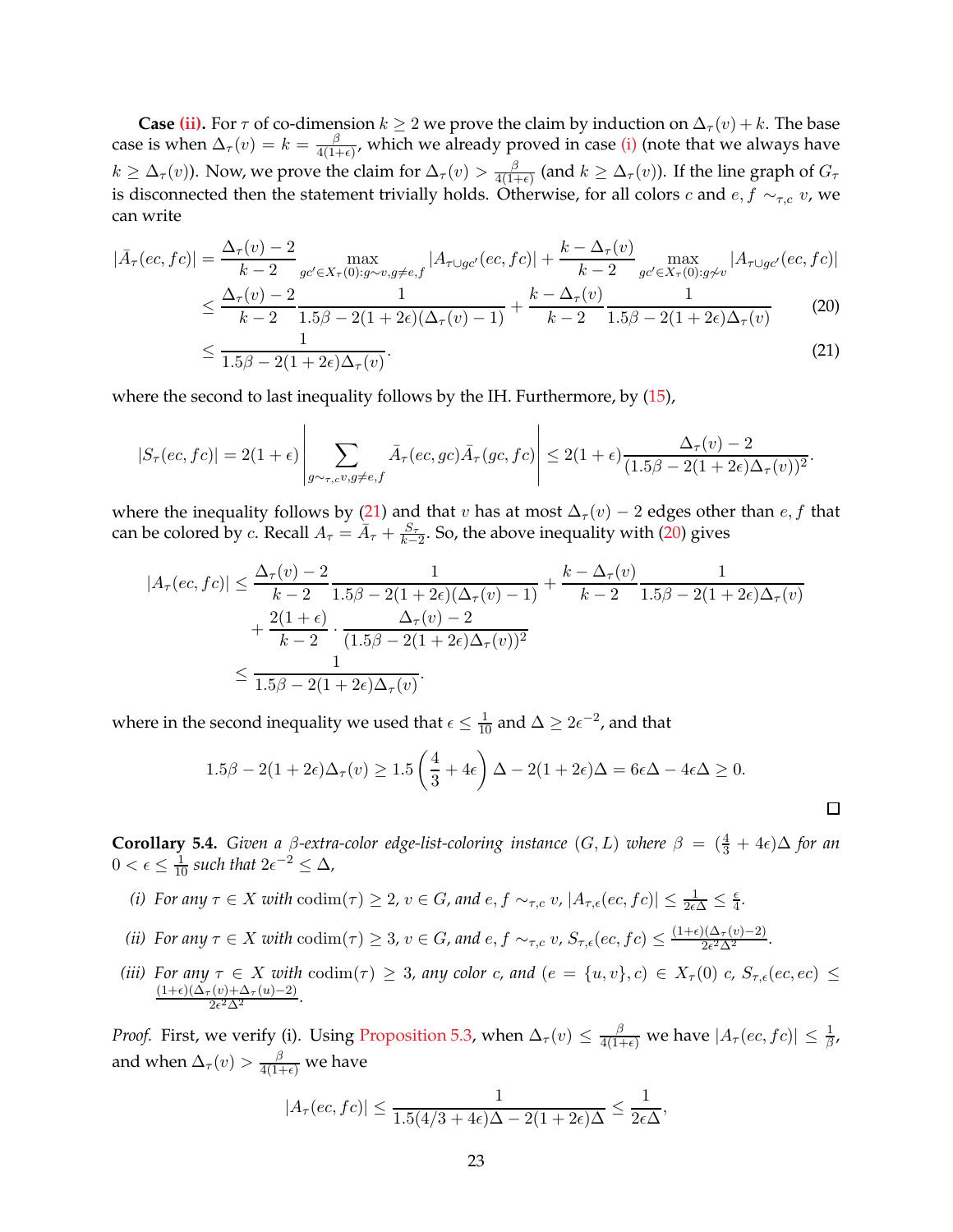where we used  $\Delta_\tau(v) \leq \Delta$ . So, by [Lemma 5.2,](#page-20-0) we get  $|\bar{A}_{\tau,\epsilon}(ec,fc)| \leq \frac{1}{2\epsilon\Delta}$  for any  $\tau$  of co-dimension at least 3. Now, we verify (ii). If  $\Delta_\tau(v)\leq\frac{\beta}{4(1-\epsilon)}$  $\frac{\beta}{4(1+\epsilon)}$  then by [Eq. \(15\),](#page-20-1)

$$
S_{\tau}(ec, fc) = 4(1+\epsilon) \sum_{g\sim_{\tau,c}v,g\neq e,f} \bar{A}_{\tau}^{+,v}(ec, gc)\bar{A}_{\tau}^{+,v}(gc, fc) + \bar{A}_{\tau}^{-,v}(ec, gc)\bar{A}_{\tau}^{-,v}(gc, fc)
$$
  

$$
\leq 4(1+\epsilon) \sum_{g\sim_{\tau,c}v,g\neq e,f} \max_{hc'\in X_{\tau}(0),h\neq e,g} |A_{\tau\cup hc'}(ec, gc)| \max_{hc'\in X_{\tau}(0),h\neq f,g} |A_{\tau\cup hc'}(gc, fc)|
$$
  
(by Lemma 5.2)

$$
\leq 4(1+\epsilon)(\Delta^c_\tau(v)-2)\frac{1}{\beta^2}.
$$

Otherwise, if  $\Delta_\tau(v) \geq \frac{\beta}{4(1-\epsilon)}$  $\frac{\rho}{4(1+\epsilon)}$ , with a similar use of [Lemma 5.2,](#page-20-0)

$$
S_{\tau}(ec, fc) = 2(1+\epsilon) \sum_{g \sim \tau, c^v, g \neq e, f} \bar{A}_{\tau}^v(ec, gc) \bar{A}_{\tau}^v(gc, fc) \leq 2(1+\epsilon)(\Delta_{\tau}^c(v) - 2) \left(\frac{1}{2\epsilon\Delta}\right)^2,
$$

where the first inequality uses part (i). Finally, (ii) follows from  $\frac{4(1+\epsilon)}{\beta^2} \leq \frac{1+\epsilon}{2\epsilon^2\Delta}$  $\frac{1+\epsilon}{2\epsilon^2\Delta^2}$ . It remains to prove (iii). For a vertex u let  $\alpha(u) = 4(1 + \epsilon)$  if  $\Delta_{\tau}(u) \leq \frac{\beta}{4(1 - \epsilon)}$  $\frac{\beta}{4(1+\epsilon)}$  and  $\alpha_u = 2(1+\epsilon)$  otherwise. By an argument similar to (ii)

$$
S_{\tau}(ec,ec) \leq \alpha(u) \sum_{f \sim_{\tau,c} u, f \neq e} \max_{g c' \in X_{\tau}(0), g \neq e, f} |A_{\tau \cup gc'}(ec, fc)|^2 + \alpha(v) \sum_{f \sim_{\tau,c} v, f \neq e} \max_{g c' \in X_{\tau}(0), g \neq e, f} |A_{\tau \cup gc'}(ec, fc)|^2
$$
  

$$
\leq (\Delta_{\tau}(u) + \Delta_{\tau}(v) - 2) \max \left\{ \frac{4(1+\epsilon)}{\beta^2}, \frac{2(1+\epsilon)}{4\epsilon^2 \Delta^2} \right\}
$$
  

$$
\leq \frac{(\Delta_{\tau}(u) + \Delta_{\tau}(v) - 2)(1+\epsilon)}{2\epsilon^2 \Delta^2}
$$

This completes the proof.

<span id="page-23-0"></span>The following lemma is a crucial part of our proof as it will help us bound the term  $M_\tau \Pi_\tau^{-1} M_\tau$ in [Eq. \(5\)](#page-12-1) effectively.

**Lemma 5.5.** *Consider a graph*  $G = (V, E)$ *, and some weight function*  $w : E \to \mathbb{R}_{\geq 0}$ *. Let* A *be the weighted adjacency matrix of its line graph. Then*

$$
A^2 \preceq 2 \sum_{v \in V} (A^v)^2,
$$

*where*  $A^v(e, f) = A(e, f)$  *if*  $e, f \sim v$  *and* 0 *otherwise.* 

*Proof.* It is enough to show that for all  $x \in \mathbb{R}^E$ ,  $x^\top A^2 x \leq 2 \sum_{v \in V} x^\top (A^v)^2 x$ . We have

$$
x^{\top} A^2 x = \|Ax\|_2^2 = \sum_{e \in E} (Ax(e))^2 = \sum_{e \in E} \langle A_e, x \rangle^2
$$

where  $A_e$  is the row indexed by  $e$ . Now, let  $e = \{u, v\} \in E$ . We can write  $\langle A_e, x \rangle = \langle (A^u)_e, x \rangle +$  $\langle (A^v)_e,x\rangle.$  Therefore, by an application of [Fact 2.2](#page-5-2)

$$
\sum_{e \in E} \langle A_e, x \rangle^2 \le 2 \sum_{e = \{u, v\} \in E} \langle (A^u)_e, x \rangle^2 + \langle (A^v)_e, x \rangle^2 = 2 \sum_v \sum_{e \sim v} (A^v x(e))^2 = 2 \sum_{v \in V} x^{\top} (A^v)^2 x.
$$

 $\Box$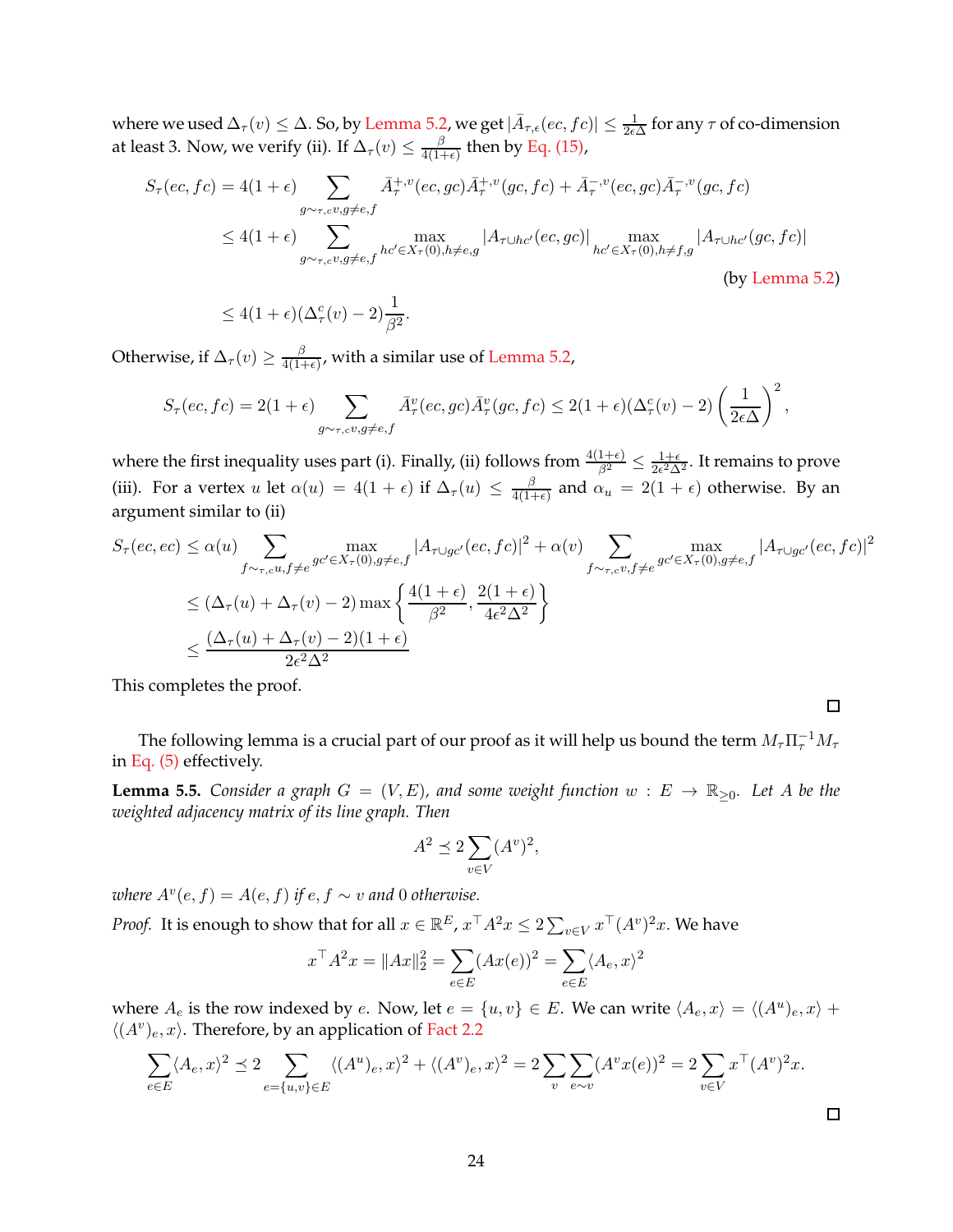<span id="page-24-3"></span>Now, we apply [Theorem 3.4](#page-12-0) to derive sufficient conditions on the family  $\{F_\tau\}_{\tau \in X, \text{codim}(\tau) \geq 2}$  to get  $\lambda_2(P_\tau) \leq \frac{\rho(F_\tau + A_\tau)}{k-1}$  $\frac{\tau + A_{\tau}}{k-1}$  for all  $\tau$  of co-dimension  $2 \leq k \leq m$ .

**Proposition 5.6.** *Let*  $(G, L)$  *be a*  $(\frac{4}{3} + 4\epsilon)\Delta$ *-extra-color edge-list-coloring instance such that*  $0 \le \epsilon \le \frac{1}{10}$ 10 and  $\Delta \geq 2\epsilon^{-2}$ , and let  $(X, \pi_{m-1})$  be its associated weighted simplicial complex. Suppose that  $\{F_\tau \in$  $\mathbb{R}^{X(0)\times X(0)}$ <sub> $\tau\in X:\text{codim}(X)\geq 2$  is a family of diagonal matrices supported on  $X_{\tau}(0)\times X_{\tau}(0)$  such that  $F_{\tau}=\text{codim}(X)$ </sub>  $f_*(X_\tau, \{F_{\tau \cup \sigma}\}_{\emptyset \subset \sigma \in X_\tau \mid \leq \text{codim}(\tau)-3)}$  *if the line graph of*  $G_\tau$  *is connected and otherwise*,

- *1.* For all  $\tau$  of co-dimension 2:  $F_{\tau}$  is defined as  $F_{\tau}(ec, ec) = \frac{1}{(\frac{4}{3}+4\epsilon)^2\Delta^2} = \frac{1}{\beta^2}$  for  $ec \in X_{\tau}(0)$  and 0 on *all other entries.*
- 2. For all  $\tau$  of co-dimension  $k \geq 3$ :  $F_{\tau} \preceq (\frac{(k-1)^2}{3k-1} \frac{1}{2\epsilon})$  $\frac{1}{2\epsilon\Delta}$ )*I*<sup>X<sub>τ</sub>(0)</sup>, and for any  $ec \in X_\tau(0)$

$$
\sum_{gc' \in X_{\tau \cup ec}(0)} p(gc' | \tau \cup ec) F_{\tau \cup gc'}(ec, ec) \le (k-2) F_{\tau}(ec, ec) - \left(\frac{2+\epsilon}{\epsilon}\right) F_{\tau}^2(cc, ec) - \gamma_{\tau}(ec),\tag{22}
$$

*where*  $\gamma_{\tau}(ec) = \frac{(1+\epsilon)\Delta_{\tau}(e)}{2\epsilon^2\Delta^2} + \frac{(1+\epsilon)^2(2+3\epsilon+\epsilon^2)}{\epsilon^5\Delta^2}$  $rac{(2+3\epsilon+\epsilon)}{\epsilon^5\Delta^2}$ .

*Then for all*  $k \geq 2$  *and*  $\tau$  *of co-dimension*  $k$ ,  $\lambda_2(P_{\tau}) \leq \frac{\rho(F_{\tau} + A_{\tau})}{k-1}$  $\frac{f_\tau + A_\tau}{k-1}$ , where  $A_\tau$  is defined in [Definition 7.](#page-19-1)

*Proof.* We prove that the conditions of [Theorem 3.4](#page-12-0) hold for  $\{M_{\tau}\}_{\tau \in X(\leq m-3)}$  defined as follows:

<span id="page-24-2"></span>
$$
M_{\tau} := \Pi_{\tau} \frac{F_{\tau}}{k - 1} + \sqrt{\Pi_{\tau}} \frac{A_{\tau}}{k - 1} \sqrt{\Pi_{\tau}} \quad \forall \tau \in X, k = \text{codim}(\tau) \ge 2
$$

Note that the condition of the theorem holds for any  $\tau$  of co-dimension 2 by definition. So, we prove the statement for  $\tau$  of co-dimension at least 3. Assume the line graph of  $G_{\tau}$  is disconnected. Using the definition of  $A_{\tau}$  and our assumption about  $F_{\tau}$ , the proof of this case is similar to what we argued in [Proposition 4.3.](#page-15-0) Now, assume that the line graph of  $G<sub>\tau</sub>$  is connected. Note that by [Corollary 5.4,](#page-22-2) the absolute value of every off-diagonal entry of  $A_\tau$  is at most  $\frac{1}{2\epsilon\Delta}$  and that there are at most  $(k-1)$  non-zero entries per row. Therefore,  $\sqrt{\Pi_{\tau}} \frac{A_{\tau}}{k-1}$  $\frac{k-1}{2}$  $\sqrt{\Pi_{\tau}} \preceq \frac{1}{2\epsilon\Delta}\Pi_{\tau}$ . Combined with the bound on entries of diagonal matrix  $F_\tau$ , this implies that  $M_\tau \preceq \frac{k-1}{3k-1}\Pi_\tau$ . Therefore, it only remains to show that  $\mathbb{E}_{gc\sim \pi_{\tau}}M_{\tau}\cup g_{C}\preceq M_{\tau}-\frac{k-1}{k-2}M_{\tau}\Pi_{\tau}^{-1}M_{\tau}.$  This is equivalent to showing that

$$
\sqrt{\Pi_{\tau}^{-1}} \mathbb{E}_{g c \sim \pi_{\tau}} \left[ \Pi_{\tau \cup g c} \frac{F_{\tau \cup g c}}{k-2} + \sqrt{\Pi_{\tau \cup g c}} \frac{A_{\tau \cup g c}}{k-2} \sqrt{\Pi_{\tau \cup g c}} \right] \sqrt{\Pi_{\tau}^{-1}} \preceq \frac{F_{\tau}}{k-1} + \frac{A_{\tau}}{k-1} - \frac{(F_{\tau} + A_{\tau})^2}{(k-2)(k-1)}.
$$
\n(23)

We proceed by first proving a lowerbound on the RHS. By two applications of [Fact 2.2,](#page-5-2) we can write

<span id="page-24-1"></span><span id="page-24-0"></span>
$$
(F_{\tau} + A_{\tau})^2 \preceq \left(1 + \frac{2}{\epsilon}\right) F_{\tau}^2 + \left(1 + \frac{\epsilon}{2}\right) A_{\tau}^2
$$
  
= 
$$
\left(1 + \frac{2}{\epsilon}\right) F_{\tau}^2 + \left(1 + \frac{\epsilon}{2}\right) \left(\bar{A}_{\tau} + \frac{\text{off-diag}(S_{\tau})}{k - 2}\right)^2
$$
  

$$
\preceq \left(1 + \frac{2}{\epsilon}\right) F_{\tau}^2 + \left(1 + \epsilon\right) \bar{A}_{\tau}^2 + \frac{\left(3 + \epsilon + 2/\epsilon\right) \text{off-diag}(S_{\tau})^2}{(k - 2)^2}.
$$
 (24)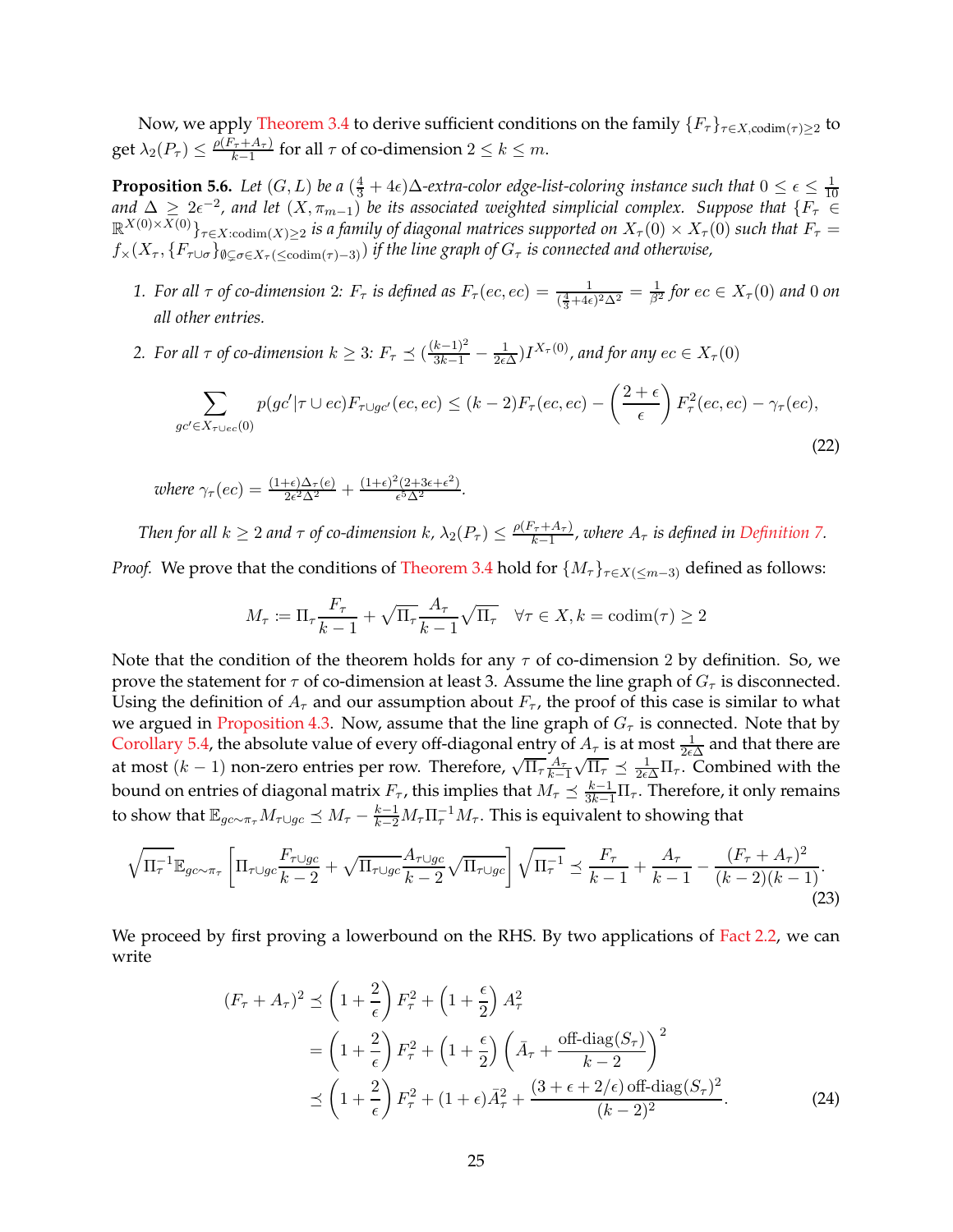We proceed by finding a diagonal matrix to upperbound  $\bar{A}^2_\tau$ . For any  $c \in [q]$ ,  $\bar{A}^c_\tau$  is the weighted adjacency matrix of a line graph. Therefore, by [Lemma 5.5,](#page-23-0)  $(\bar{A}_{\tau}^c)^2 \preceq 2\sum_{v \in V} (\bar{A}_{\tau}^{c,v})^2$ . Since  $\bar{A}_{\tau}^2 = \sum_{v \in V} (\bar{A}_{\tau}^{c,v})^2$ , we get that  $\epsilon_{c\in [q]}(\bar{A}_\tau^c)^2$ , we get that

$$
\bar{A}_\tau^2 \preceq 2\sum_{v\in V}(\bar{A}_\tau^v)^2 \preceq 4\sum_{v\in V}((\bar{A}_\tau^{+,v})^2+(\bar{A}_\tau^{-,v})^2).
$$

where in the second inequality we used [Fact 2.2.](#page-5-2) Therefore, by definition of  $S_\tau$  (see [Eq. \(15\)\)](#page-20-1),

$$
(1+\epsilon)\bar{A}_{\tau}^2 \preceq S_{\tau} = (k-2)(A_{\tau} - \bar{A}_{\tau}) + \text{diag}(S_{\tau}).
$$

So, by [\(24\)](#page-24-0), we can lowerbound the RHS of [\(23\)](#page-24-1) as follows

$$
\frac{F_{\tau}}{k-1} + \frac{A_{\tau}}{k-1} - \frac{(F_{\tau} + A_{\tau})^2}{(k-2)(k-1)} \succeq \frac{F_{\tau}}{k-1} + \frac{\bar{A}_{\tau}}{k-1} - \frac{(1+\frac{2}{\epsilon})F_{\tau}^2}{(k-1)(k-2)} - \frac{(\bar{A}_{\tau} + \bar{A}_{\tau})^2 (k-1)(k-2)}{(k-1)(k-2)} - \frac{(3+\epsilon+\frac{2}{\epsilon})\operatorname{off-diag}(S_{\tau})^2}{(k-1)(k-2)^3}.
$$

On the other hand, by definition of  $\bar{A}_{\tau}$  (see [\(14\)](#page-20-2)), the LHS of [\(23\)](#page-24-1) is equal to

$$
\mathbb{E}_{gc \sim \pi_{\tau}} \left[ \Pi_{\tau}^{-1} \Pi_{\tau \cup gc} \frac{F_{\tau \cup gc}}{k-2} \right] + \frac{\bar{A}_{\tau}}{k-1},
$$

and

$$
\mathbb{E}_{gc\sim\pi_{\tau}}\left[\Pi_{\tau}^{-1}\Pi_{\tau\cup gc}\frac{F_{\tau\cup gc}}{k-2}\right](ec,ec) = \sum_{gc'\in X_{\tau\cup ec}(0)}p(gc'|\tau\cup ec)F_{\tau\cup gc'}(ec,ec).
$$

Comparing this with the assumption (see [Eq. \(22\)\)](#page-24-2), and letting  $\gamma_\tau(ec) = 0$  for all  $ec \notin X_\tau(0)$ , it is enough to show that

diag
$$
(\gamma_{\tau}) \ge
$$
diag $(S_{\tau}) + \frac{(3 + \epsilon + \frac{2}{\epsilon}) \text{ off-diag}(S_{\tau})^2}{(k - 2)^2}$ .

First, notice,

$$
\frac{\text{off-diag}(S_{\tau})^2}{(k-2)^2} \preceq \frac{\left\| \text{off-diag}(S_{\tau}) \right\|_{\infty}^2 I^{X_{\tau}(0)}}{(k-2)^2} \preceq \frac{(1+\epsilon)^2 (\Delta-2)^2 4(\Delta-1)^2}{4\epsilon^4 \Delta^4 (k-2)^2} I^{X_{\tau}(0)} \preceq \frac{(1+\epsilon)^2}{\epsilon^4 \Delta^2} I^{X_{\tau}(0)},
$$

where the second inequality is by [Fact 2.1,](#page-5-3) noting that by part (ii) of [Corollary 5.4,](#page-22-2) every offdiagonal entry of  $S_{\tau}$  is at most  $\frac{(1+\epsilon)(\Delta-2)}{2\epsilon^2\Delta^2}$  and that there are at most  $2(\Delta-1)$  non-zero entries per row. Finally, the statement follows from part (iii) of [Corollary 5.4](#page-22-2) which shows  $S_\tau$  (ec, ec)  $\leq$  $(1+\epsilon)\Delta_\tau(e)$  $\Box$  $\frac{2\epsilon^2\Delta^2\tau(e)}{2\epsilon^2\Delta^2}$  for any  $ec \in X_\tau(0)$ .

With this in hand, we prove [Theorem 5.1.](#page-19-2)

*Proof of [Theorem 5.1.](#page-19-2)* For any  $ec = \{u, v\}c \in X_\tau(0)$  define,

$$
F_{\tau}(ec,ec) := \begin{cases} 0 & \text{if } \Delta_{\tau}(e) = 0 \\ f_1(\Delta_{\tau}(g)) & \text{if } \Delta_{\tau}(e) = 1, g \sim e, \\ f_2(\Delta_{\tau}(e)) & \text{if } \Delta_{\tau}(e) \ge 2. \end{cases}
$$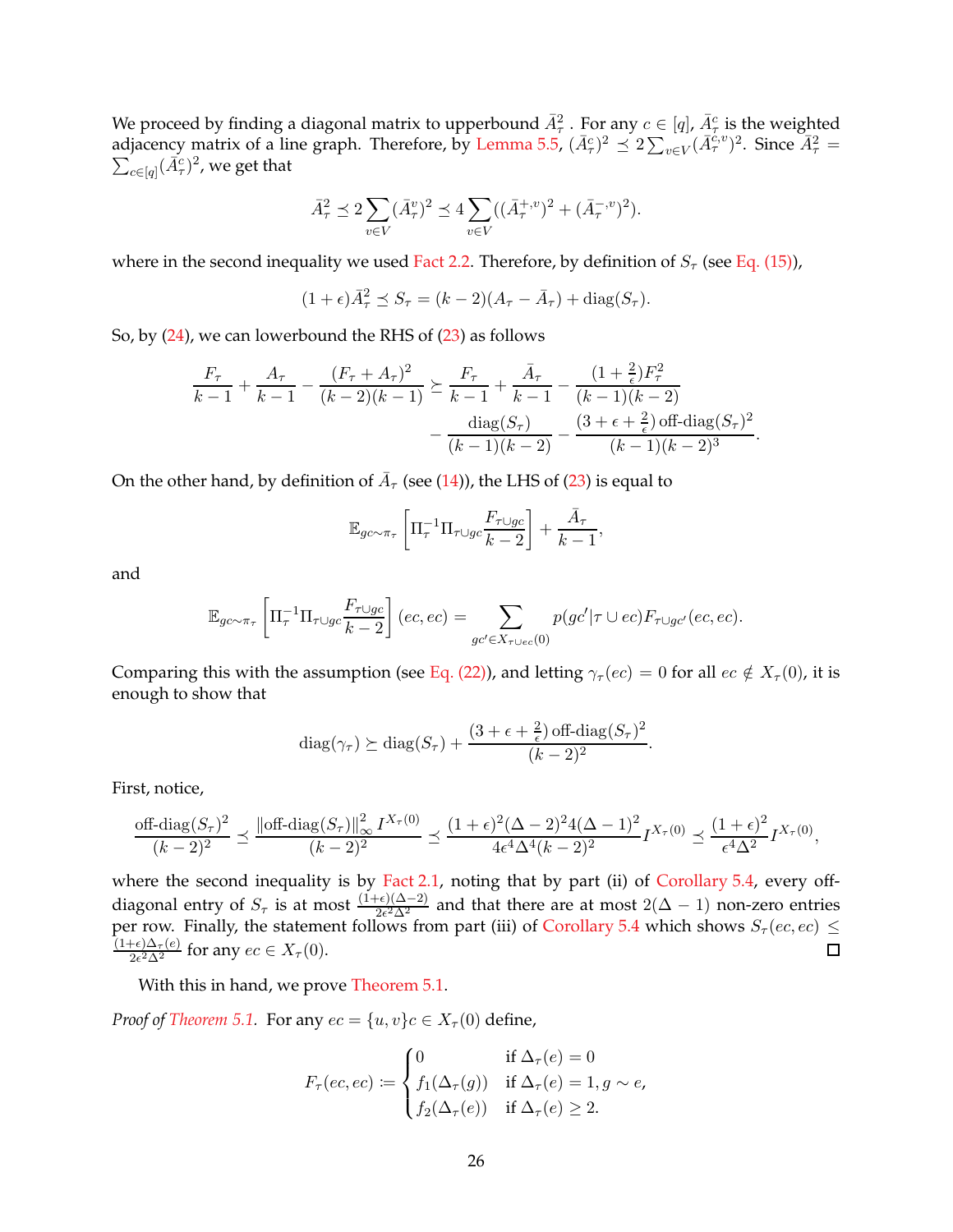where  $f_1(i) \coloneqq \frac{1}{\binom{4}{1}}$  $\frac{1}{(\frac{4}{3}+4\epsilon)^2\Delta^2} + \frac{(4\epsilon^{-5}+0.6\epsilon^{-2})\sum_{k=1}^{i-1}\frac{1}{k}}{\Delta^2}$  for any  $i \geq 2$ , and  $f_2(i) \coloneqq \frac{5\epsilon^{-5}\ln(\Delta) + (4\epsilon^{-5}+\epsilon^{-2}i)\sum_{k=1}^{i-1}\frac{1}{k}}{\Delta^2}$ for  $i \geq 2$ . We prove that this satisfies the conditions of [Proposition 5.6.](#page-24-3) Then, the statement follows from the fact that

<span id="page-26-0"></span>
$$
\lambda_2(P_\tau) \le \frac{\rho(F_\tau + A_\tau)}{k-1} \le \frac{\epsilon + \frac{1}{\epsilon}}{k-1},
$$

where the last inequality follows by [\(25\)](#page-26-0) below and the fact that every entry of  $A_{\tau}$  is at most  $\frac{1}{2\epsilon\Delta}$ (by [Corollary 5.4\)](#page-22-2) and that every row of  $A_\tau$  has at most  $2(\Delta - 1)$  non-zero entries.

The condition for links of co-dimension 2 holds by definition as  $f_1(1) = \frac{1}{(4/3+4\epsilon)^2\Delta^2}$ . Assume that  $k \geq 3$  and  $\tau$  is of co-dimension k. Similar to the proof of [Appendix A,](#page-30-13) when the line graph of  $G_{\tau}$  is disconnected, the condition holds. Now, assume that the line graph of  $G_{\tau}$  is connected. It follows that, for all  $1 \leq i \leq 2\Delta$ ,

$$
f_2(i) \le \frac{9\epsilon^{-5}(\ln(\Delta)+1)}{\Delta^2} + \frac{2\epsilon^{-2}(\ln(\Delta)+2)}{\Delta} \le \frac{3\epsilon}{\frac{\ln^2(\Delta)}{\Delta} \le \frac{\epsilon^3}{15}} \frac{3\epsilon}{100} + \frac{2\epsilon}{15} \le \epsilon \le 0.1, k \ge 2} \frac{(k-1)^2}{3k-1} - \frac{1}{2\epsilon\Delta}.
$$
 (25)

A similar inequality holds for  $f_1$  and  $1 \le i \le 2\Delta$ . It remains to check the condition [Eq. \(22\)](#page-24-2) in [Proposition 5.6.](#page-24-3) We need to show that for any  $ec \in X_\tau(0)$ ,

$$
\sum_{fc' \in X_{\tau \cup ec}(0)} p(fc' | \tau \cup ec) F_{\tau \cup fc'}(ec,ec) \preceq (k-2) F_{\tau}(ec,ec) - \left(1 + \frac{2}{\epsilon}\right) F_{\tau}^2(cc,ec) - \gamma_{\tau}(ec),
$$

for

$$
\gamma_{\tau}(ec) = \frac{(1+\epsilon)\Delta_{\tau}(e)}{2\epsilon^2\Delta^2} + \frac{(1+\epsilon)^2(2+3\epsilon+\epsilon^2)}{\epsilon^5\Delta^2} \underset{\epsilon \leq 0.1}{\leq} \frac{0.6\Delta_{\tau}(e)\epsilon^{-2}}{\Delta^2} + \frac{3\epsilon^{-5}}{\Delta^2}.
$$

**Case 1:**  $\Delta_{\tau}(e) = 1, g \sim_{\tau} e$ . Since the line graph of  $G_{\tau}$  is connected and  $\tau$  is of co-dimension at least 3,  $\Delta_{\tau}(g) \geq 2$ . So, it is enough to show that,

$$
\sum_{f c' \in X_{\tau}(0)} p(f c' | \tau \cup ec) F_{\tau \cup fc'}(ec, ec) = (\Delta_{\tau}(g) - 1) f_1(\Delta_{\tau}(g) - 1) + (k - \Delta_{\tau}(g) - 1) f_1(\Delta_{\tau}(g))
$$
  

$$
\leq (k - 2) f_1(\Delta_{\tau}(g)) - \left(1 + \frac{2}{\epsilon}\right) f_1^2(\Delta_{\tau}(g)) - \frac{0.6\epsilon^{-2} + 3\epsilon^{-5}}{\Delta^2}.
$$
 (26)

Now, note that

$$
(k-2)f_1(\Delta_\tau(g)) - (\Delta_\tau(g) - 1)f_1(\Delta_\tau(g) - 1) - (k - \Delta_\tau(g) - 1)f_1(\Delta_\tau(g))
$$
  
=  $(\Delta_\tau(g) - 1)(f_1(\Delta_\tau(g)) - f_1(\Delta_\tau(u) - 1)) = \frac{0.6\epsilon^{-2} + 4\epsilon^{-5}}{\Delta^2}.$ 

Furthermore,

<span id="page-26-2"></span><span id="page-26-1"></span>
$$
\left(1+\frac{2}{\epsilon}\right)f_1^2(\Delta_\tau(g))\underset{\epsilon\leq 0.1}{\leq} \frac{2.1}{\epsilon}\left(\frac{5\epsilon^{-5}\ln\Delta}{\Delta^2}\right)^2\underset{\frac{\ln^2(\Delta)}{\Delta}\leq \frac{\epsilon^3}{15}}{\leq} \frac{\epsilon^{-5}}{\Delta^2}.
$$

Putting these together, we get [Eq. \(26\).](#page-26-1)

**Case 2:**  $\Delta_{\tau}(e) \geq 2$ . For convenience in writing the recursion, let  $f_2(1) = \frac{5e^{-5} \ln(\Delta)}{\Delta^2}$ . Following similar calculations, it is enough to show that

$$
(\Delta_{\tau}(e)-1)f_2(\Delta_{\tau}(e)) - \Delta_{\tau}(e)f_2(\Delta_{\tau}(e)-1) \ge \left(1+\frac{2}{\epsilon}\right)f_2^2(\Delta_{\tau}(e)) + \frac{0.6\epsilon^{-2}\Delta_{\tau}(e) + 3\epsilon^{-5}}{\Delta^2}.
$$
 (27)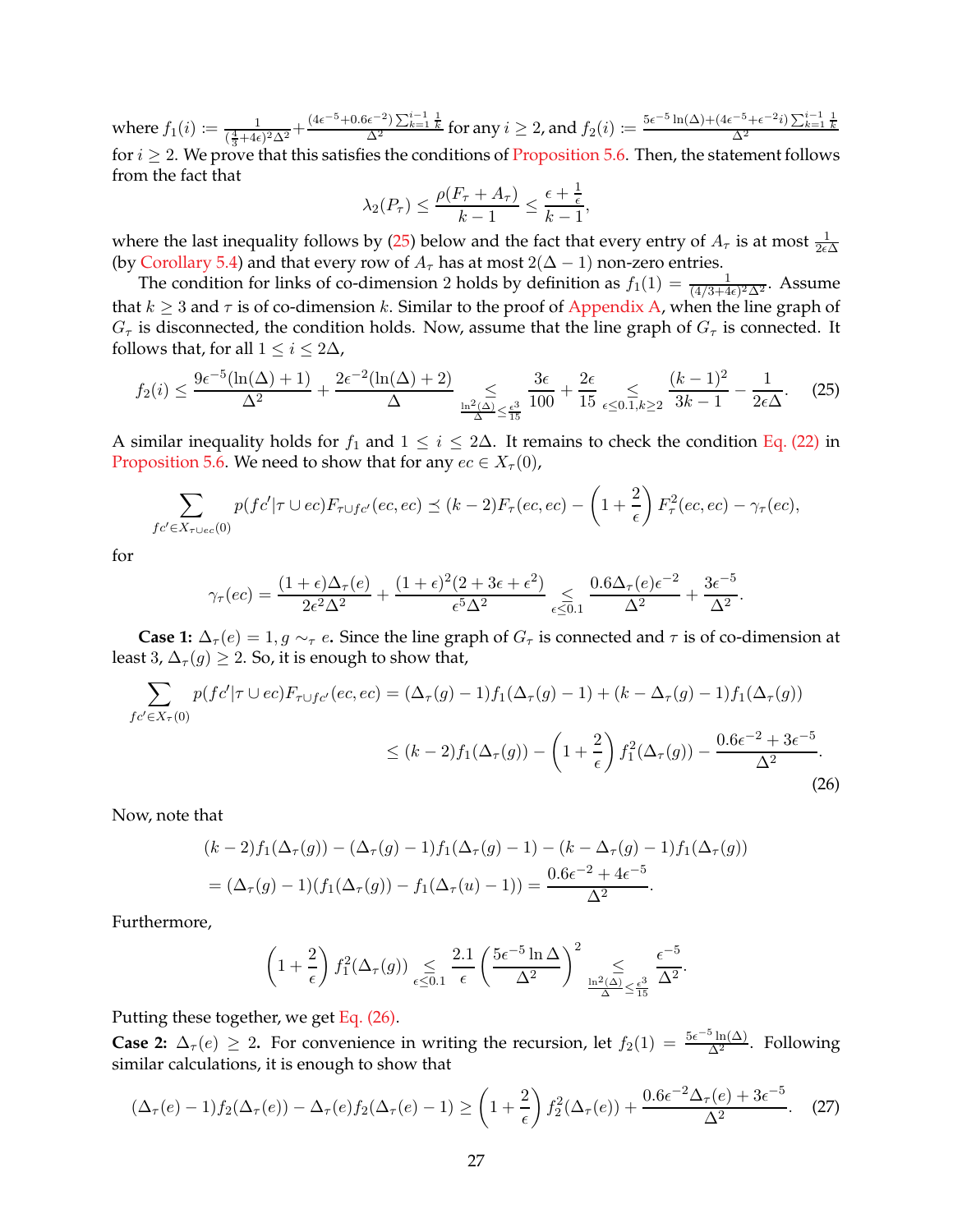Note that in the LHS of the above equation we should write  $f_1(\Delta_\tau(g))$  if  $\Delta_\tau(e)-1=1$  and g is the only remaining neighbour (of *e*), but since  $f_1(i) \le \frac{5e^{-5} \ln(\Delta)}{\Delta^2} = f_2(1)$  for all  $1 \le i \le 2\Delta$  the above inequality is valid. Note that, by definition

$$
(\Delta_{\tau}(e)-1)f_2(\Delta_{\tau}(e)) - \Delta_{\tau}(e)f_2(\Delta_{\tau}(e)-1) = \frac{\epsilon^{-2}\Delta_{\tau}(e) + 4\epsilon^{-5}}{\Delta^2}.
$$

Furthermore,  $\frac{\ln^2(\Delta)}{\Delta} \ge \frac{\epsilon^3}{15}$  and  $\epsilon \le 0.1$  imply that  $\ln \Delta \ge 10$ , and we can write

$$
\left(1+\frac{2}{\epsilon}\right) f_2^2(\Delta_\tau(e)) \underset{\epsilon \le 0.1}{\leq} \frac{2.1(\ln \Delta + 2)^2}{\epsilon \Delta^4} \cdot \left(\epsilon^{-2} \Delta_\tau(e) + 9\epsilon^{-5}\right)^2
$$

$$
\underset{\text{Fact 2.2}}{\leq} \frac{2.1(\ln \Delta + 2)^2}{\epsilon \Delta^4} \cdot \left(1.2(\epsilon^{-2} \Delta_\tau(e))^2 + 6(9\epsilon^{-5})^2\right)
$$

$$
\underset{\ln \Delta \ge 10, \frac{\ln^2(\Delta)}{\Delta} \leq \frac{6}{15}}{\leq} \frac{0.4\epsilon^{-2} \Delta_\tau(e) + \epsilon^{-5}}{\Delta^2}.
$$

This finishes the proof of [Eq. \(27\).](#page-26-2)

# <span id="page-27-2"></span>**References**

- [AL20] Vedat Levi Alev and Lap Chi Lau. "Improved Analysis of Higher Order Random Walks and Applications". In: *Proceedings of the 52nd Annual ACM Symposium on Theory of Computing (STOC)*. 2020 (cit. on pp. [10,](#page-9-4) [11\)](#page-10-1).
- <span id="page-27-3"></span>[Ali+21] Yeganeh Alimohammadi, Nima Anari, Kirankumar Shiragur, and Thuy-Duong Vuong. "Fractionally Log-Concave and Sector-Stable Polynomials: Counting Planar Matchings and More". In: *Proceedings of the 53rd Annual ACM Symposium on Theory of Computing (STOC)*. 2021 (cit. on p. [10\)](#page-9-4).
- <span id="page-27-0"></span>[ALO20] Nima Anari, Kuikui Liu, and Shayan Oveis Gharan. "Spectral Independence in High-Dimensional Expanders and Applications to the Hardcore Model". In: *arXiv preprint arXiv:2001.00303* (2020) (cit. on pp. [3,](#page-2-1) [5,](#page-4-0) [10\)](#page-9-4).
- <span id="page-27-4"></span>[Ana+19] Nima Anari, Kuikui Liu, Shayan Oveis Gharan, and Cynthia Vinzant. "Log-Concave Polynomials II: High-Dimensional Walks and an FPRAS for Counting Bases of a Matroid". In: *Proceedings of the 51st Annual ACM SIGACT Symposium on the Theory Computing*. STOC 2019. Phoenix, AZ, USA: Association for Computing Machinery, 2019, pp. 1–12. ISBN: 9781450367059. DOI: [10.1145/3313276.3316385](https://doi.org/10.1145/3313276.3316385) (cit. on pp. [10,](#page-9-4) [11\)](#page-10-1).
- <span id="page-27-5"></span>[Ana+21] Nima Anari, Kuikui Liu, Shayan Oveis Gharan, Cynthia Vinzant, and Thuy-Duong Vuong. "Log-Concave Polynomials IV: Approximate Exchange, Tight Mixing Times, and Near-Optimal Sampling of Forests". In: *Proceedings of the 53rd Annual ACM SIGACT Symposium on the Theory Computing*. STOC 2021. New York, NY, USA: Association for Computing Machinery, 2021 (cit. on pp. [10,](#page-9-4) [11\)](#page-10-1).
- <span id="page-27-1"></span>[Ben+21] Ferenc Bencs, Ewan Davies, Viresh Patel, and Guus Regts. "On zero-free regions for the anti-ferromagnetic Potts model on bounded-degree graphs". 2021 (cit. on p. [5\)](#page-4-0).
- <span id="page-27-6"></span>[Bla+21] Antonio Blanca, Pietro Caputo, Zongchen Chen, Daniel Parisi, Daniel Štefankovič, and Eric Vigoda. "On Mixing of Markov Chains: Coupling, Spectral Independence, and Entropy Factorization". In: *arXiv preprint arXiv:2103.07459* (2021) (cit. on p. [10\)](#page-9-4).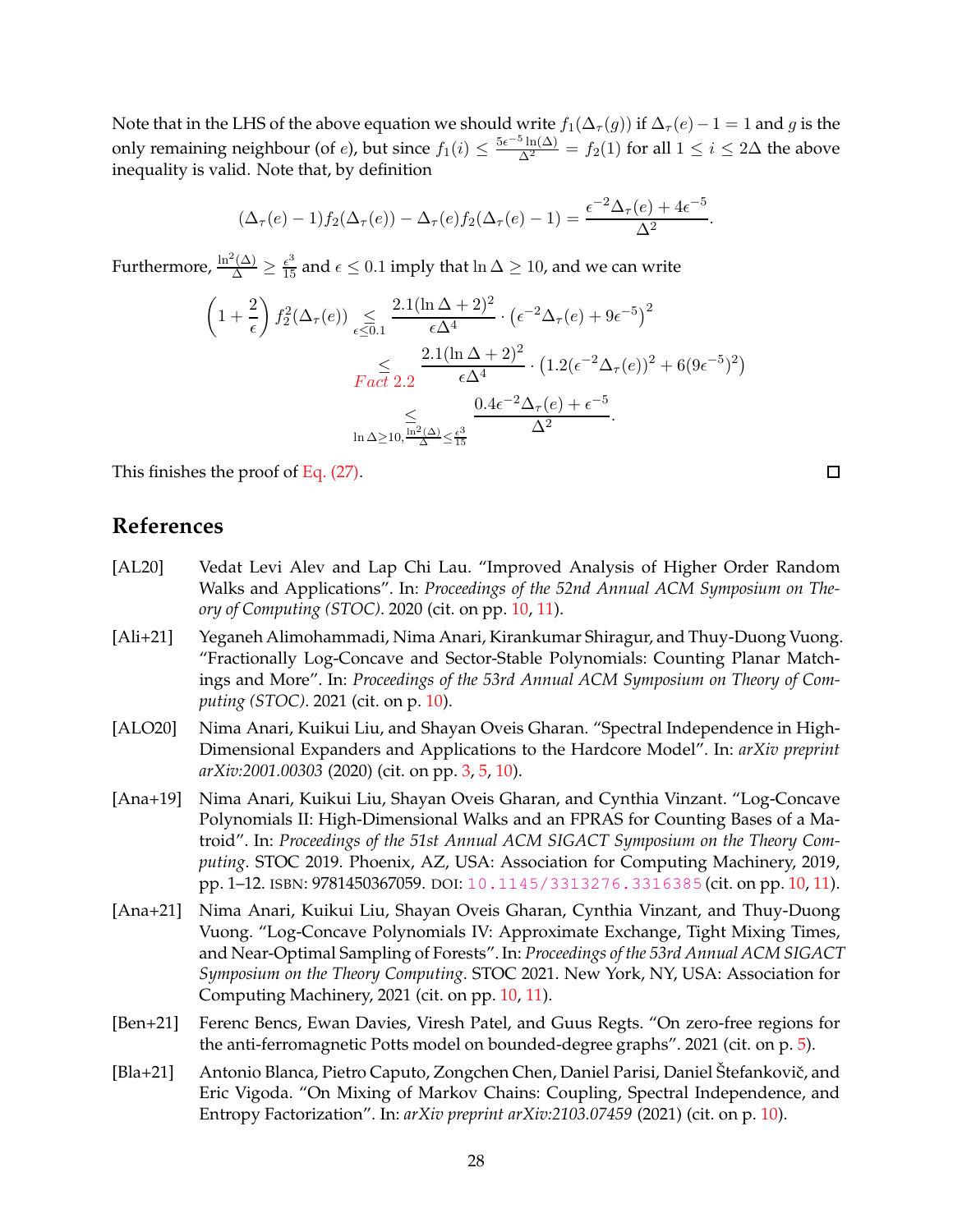- <span id="page-28-12"></span>[BLM16] St´ephane Boucheron, G ´abor Lugosi, and Pascal Massart. *Concentration Inequalities: A Nonasymptotic Theory of Independence*. 1st ed. Oxford University Press, 2016 (cit. on p. [8\)](#page-7-1).
- <span id="page-28-10"></span>[BT03] Sergey Bobkov and Prasad Tetali. "Modified Log-Sobolev Inequalities, Mixing and Hypercontractivity". In: *Proceedings of the Thirty-Fifth Annual ACM Symposium on Theory of Computing*. STOC '03. San Diego, CA, USA: Association for Computing Machinery, 2003, pp. 287–296. ISBN: 1581136749 (cit. on p. [7\)](#page-6-1).
- <span id="page-28-13"></span>[CGM19] M. Cryan, H. Guo, and G. Mousa. "Modified log-Sobolev Inequalities for Strongly Log-Concave Distributions". In: *2019 IEEE 60th Annual Symposium on Foundations of Computer Science (FOCS)*. 2019, pp. 1358–1370 (cit. on p. [11\)](#page-10-1).
- <span id="page-28-0"></span>[Che+19] Sitan Chen, Michelle Delcourt, Ankur Moitra, Guillem Perarnau, and Luke Postle. "Improved Bounds for Randomly Sampling Colorings via Linear Programming". In: *SODA*. Ed. by Timothy M. Chan. SIAM, 2019, pp. 2216–2234 (cit. on p. [1\)](#page-0-0).
- <span id="page-28-2"></span>[Che+21] Zongchen Chen, Andreas Galanis, Daniel Stefankovic, and Eric Vigoda. "Rapid Mixing for Colorings via Spectral Independence". In: *SODA*. Ed. by Dániel Marx. SIAM, 2021, pp. 1548–1557 (cit. on pp. [2,](#page-1-0) [3,](#page-2-1) [5,](#page-4-0) [10\)](#page-9-4).
- <span id="page-28-6"></span>[CLV20] Z. Chen, K. Liu, and E. Vigoda. "Rapid Mixing of Glauber Dynamics up to Uniqueness via Contraction". In: *2020 IEEE 61st Annual Symposium on Foundations of Computer Science (FOCS)*. 2020, pp. 1307–1318 (cit. on pp. [3,](#page-2-1) [10\)](#page-9-4).
- <span id="page-28-7"></span>[CLV21] Z. Chen, K. Liu, and E. Vigoda. "Optimal Mixing of Glauber Dynamics: Entropy Factorization via High-Dimensional Expansion". In: *Proceedings of the 53rd Annual ACM Symposium on Theory of Computing (STOC)*. 2021 (cit. on pp. [3,](#page-2-1) [10\)](#page-9-4).
- <span id="page-28-5"></span>[DHP20] Michelle Delcourt, Marc Heinrich, and Guillem Perarnau. "The Glauber dynamics for edge-colorings of trees". In: 57 (4 Dec. 2020), pp. 1050–1076 (cit. on p. [2\)](#page-1-0).
- <span id="page-28-9"></span>[Dik+18] Yotam Dikstein, Irit Dinur, Yuval Filmus, and Prahladh Harsha. "Boolean Function Analysis on High-Dimensional Expanders". In: *Approximation, Randomization, and Combinatorial Optimization. Algorithms and Techniques (APPROX/RANDOM 2018)*. Vol. 116. Leibniz International Proceedings in Informatics (LIPIcs). 2018, 38:1–38:20. ISBN: 978- 3-95977-085-9 (cit. on p. [4\)](#page-3-3).
- <span id="page-28-8"></span>[DK17] I. Dinur and T. Kaufman. "High Dimensional Expanders Imply Agreement Expanders". In: *2017 IEEE 58th Annual Symposium on Foundations of Computer Science (FOCS)*. 2017, pp. 974–985 (cit. on pp. [3,](#page-2-1) [4,](#page-3-3) [10\)](#page-9-4).
- <span id="page-28-11"></span>[DS96] Persi Diaconis and Laurent Saloff-Coste. "Logarithmic Sobolev inequalities for finite Markov chains". In: *Annals of Applied Probability* 6.3 (Aug. 1996) (cit. on p. [8\)](#page-7-1).
- <span id="page-28-1"></span>[Dye+13] Martin Dyer, Alan Frieze, Thomas P. Hayes, and Eric Vigoda. "Randomly coloring constant degree graphs". In: *Random Structures & Algorithms* 43.2 (2013), pp. 181–200 (cit. on p. [2\)](#page-1-0).
- <span id="page-28-4"></span>[Eft+19] Charilaos Efthymiou, Andreas Galanis, Thomas P. Hayes, Daniel Stefankovic, and Eric Vigoda. "Improved Strong Spatial Mixing for Colorings on Trees". In: *APPROX/RANDOM*. Ed. by Dimitris Achlioptas and László A. Végh. Vol. 145. Schloss Dagstuhl - Leibniz-Zentrum für Informatik, 2019,  $48:1-48:16$  (cit. on p. [2\)](#page-1-0).
- <span id="page-28-3"></span>[Fen+21] Weiming Feng, Heng Guo, Yitong Yin, and Chihao Zhang. "Rapid Mixing from Spectral Independence beyond the Boolean Domain". In: *SODA*. Ed. by Dániel Marx. SIAM, 2021, pp. 1558–1577 (cit. on pp. [2,](#page-1-0) [3,](#page-2-1) [5,](#page-4-0) [10\)](#page-9-4).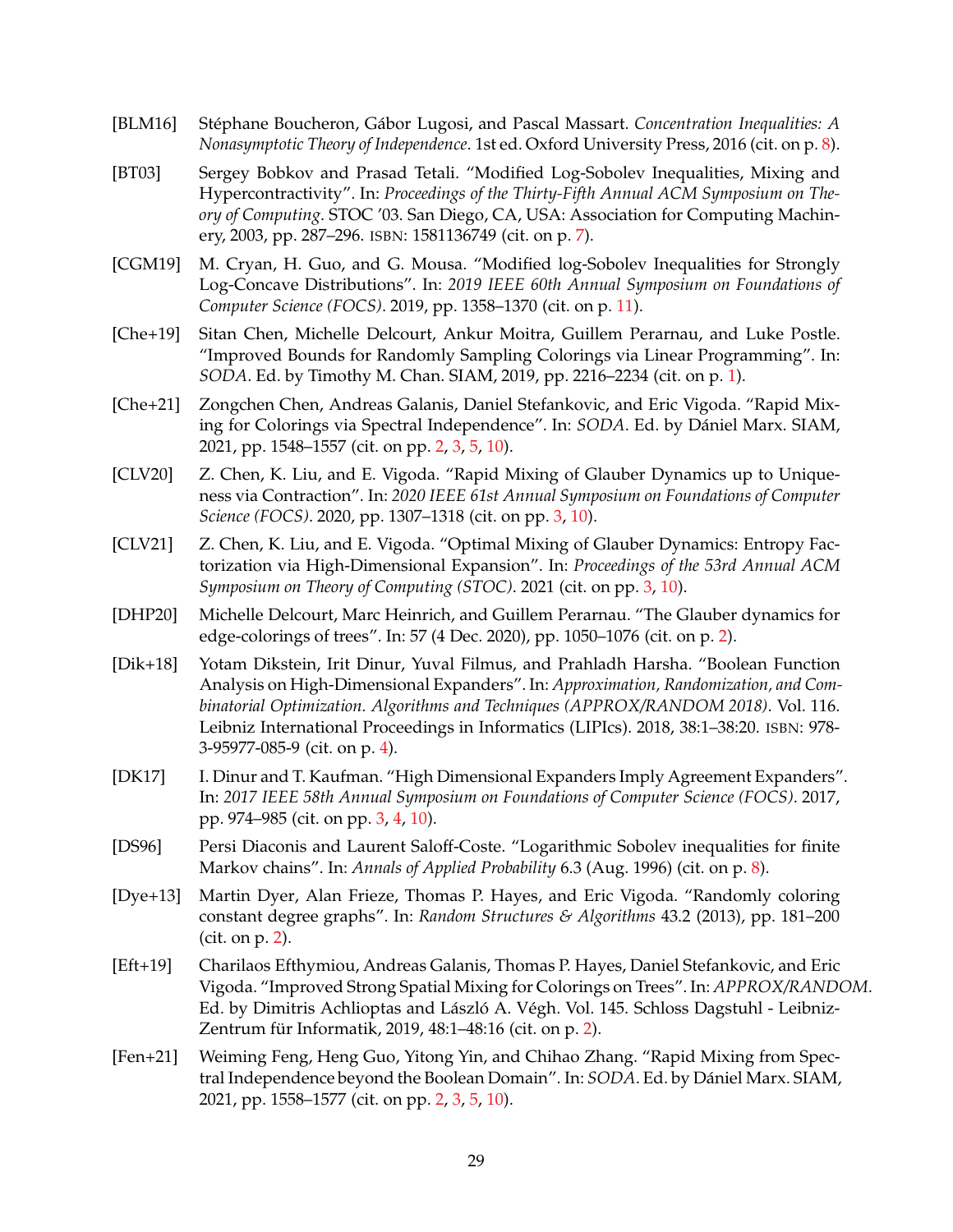- <span id="page-29-10"></span>[Fri+21] Tobias Friedrich, Andreas Göbel, Martin S. Krejca, and Marcus Pappik. "A spectral independence view on hard spheres via block dynamics". In: *ICALP*. 2021 (cit. on p. [3\)](#page-2-1).
- <span id="page-29-4"></span>[FV06] Alan Frieze and Juan Vera. "On randomly colouring locally sparse graphs". In: *Discrete Mathematics and Theoretical Computer Science* 8 (2006) (cit. on p. [2\)](#page-1-0).
- <span id="page-29-5"></span>[FV07] Alan Frieze and Eric Vigoda. "A survey on the use of Markov chains to randomly sample colourings". In: *Oxford Lecture Series in Mathematics and its Applications* (2007). 34:53 (cit. on p. [2\)](#page-1-0).
- <span id="page-29-16"></span>[Gar73] Howard Garland. "p-Adic Curvature and the Cohomology of Discrete Subgroups of p-Adic Groups". In: 97.3 (1973), pp. 375–423 (cit. on p. [9\)](#page-8-2).
- <span id="page-29-14"></span>[GK12] D. Gamarnik and D. Katz. "Correlation decay and deterministic fptas for counting colorings of a graph". In: *Journal of Discrete Algorithms* 12 (2012), pp. 29–47 (cit. on p. [5\)](#page-4-0).
- <span id="page-29-9"></span>[GKM15] D. Gamarnik, D. Katz, and S. Misra. "Strong spatial mixing for list coloring of graphs". In: *Random Structures & Algorithms* 46.4 (2015), pp. 599–613 (cit. on pp. [2,](#page-1-0) [5\)](#page-4-0).
- <span id="page-29-17"></span>[GM20] Heng Guo and Giorgos Mousa. "Local-to-Global Contraction in Simplicial Complexes". In: *arXiv preprint arXiv:2012.14317* (2020) (cit. on p. [10\)](#page-9-4).
- <span id="page-29-8"></span>[GMP05] L.A. Goldberg, R. Martin, and M. Paterson. *Strong spatial mixing with fewer colors for lattice graphs*. 2005 (cit. on p. [2\)](#page-1-0).
- <span id="page-29-15"></span>[Goe04] Sharad Goel. "Modified logarithmic Sobolev inequalities for some models of random walk". In: *Stochastic Processes and their Applications* 114 (1 2004), pp. 51–79 (cit. on p. [8\)](#page-7-1).
- <span id="page-29-0"></span>[GŠV15] Andreas Galanis, Daniel Štefankovič, and Eric Vigoda. "Inapproximability for Antiferromagnetic Spin Systems in the Tree Nonuniqueness Region". In: *J. ACM* 62.6 (Dec. 2015), 50:1–50:60. ISSN: 0004-5411 (cit. on p. [1\)](#page-0-0).
- <span id="page-29-2"></span>[HV03] Thomas P Hayes and Eric Vigoda. "A non-Markovian coupling for randomly sampling colorings". In: *FOCS*. 2003, pp. 618–627 (cit. on p. [2\)](#page-1-0).
- <span id="page-29-3"></span>[HV05] Tom Hayes and Eric Vigoda. "Coupling with the Stationary Distribution and Improved Sampling for Colorings and Independent Sets". In: *SODA*. Vancouver, British Columbia, 2005, pp. 971–979. ISBN: 0-89871-585-7 (cit. on p. [2\)](#page-1-0).
- <span id="page-29-6"></span>[HVV07] Thomas P. Hayes, Juan C. Vera, and Eric Vigoda. "Randomly coloring planar graphs with fewer colors than the maximum degree". In: *STOC*. 2007, pp. 450–458 (cit. on p. [2\)](#page-1-0).
- <span id="page-29-1"></span>[Jer95] Mark Jerrum. "A very simple algorithm for estimating the number of k-colorings of a low-degree graph". In: *Random Structures & Algorithms* 7.2 (1995), pp. 157–165 (cit. on pp. [2,](#page-1-0) [5\)](#page-4-0).
- <span id="page-29-7"></span>[Joh96] A. Johansson. "Asymptotic choice number for triangle free graphs". Unpublished manuscript. 1996 (cit. on p. [2\)](#page-1-0).
- <span id="page-29-11"></span>[KM17] Tali Kaufman and David Mass. "High Dimensional Random Walks and Colorful Expansion". In: *ITCS*. 2017, 4:1–4:27 (cit. on pp. [3,](#page-2-1) [4\)](#page-3-3).
- <span id="page-29-13"></span>[KO18a] Tali Kaufman and Izhar Oppenheim. "Construction of new local spectral high dimensional expanders". In: *STOC*. Ed. by Ilias Diakonikolas, David Kempe, and Monika Henzinger. ACM, 2018, pp. 773–786 (cit. on pp. [4,](#page-3-3) [11\)](#page-10-1).
- <span id="page-29-12"></span>[KO18b] Tali Kaufman and Izhar Oppenheim. "High Order Random Walks: Beyond Spectral Gap". In: *APPROX/RANDOM*. 2018, 47:1–47:17 (cit. on pp. [3,](#page-2-1) [4,](#page-3-3) [9,](#page-8-2) [10\)](#page-9-4).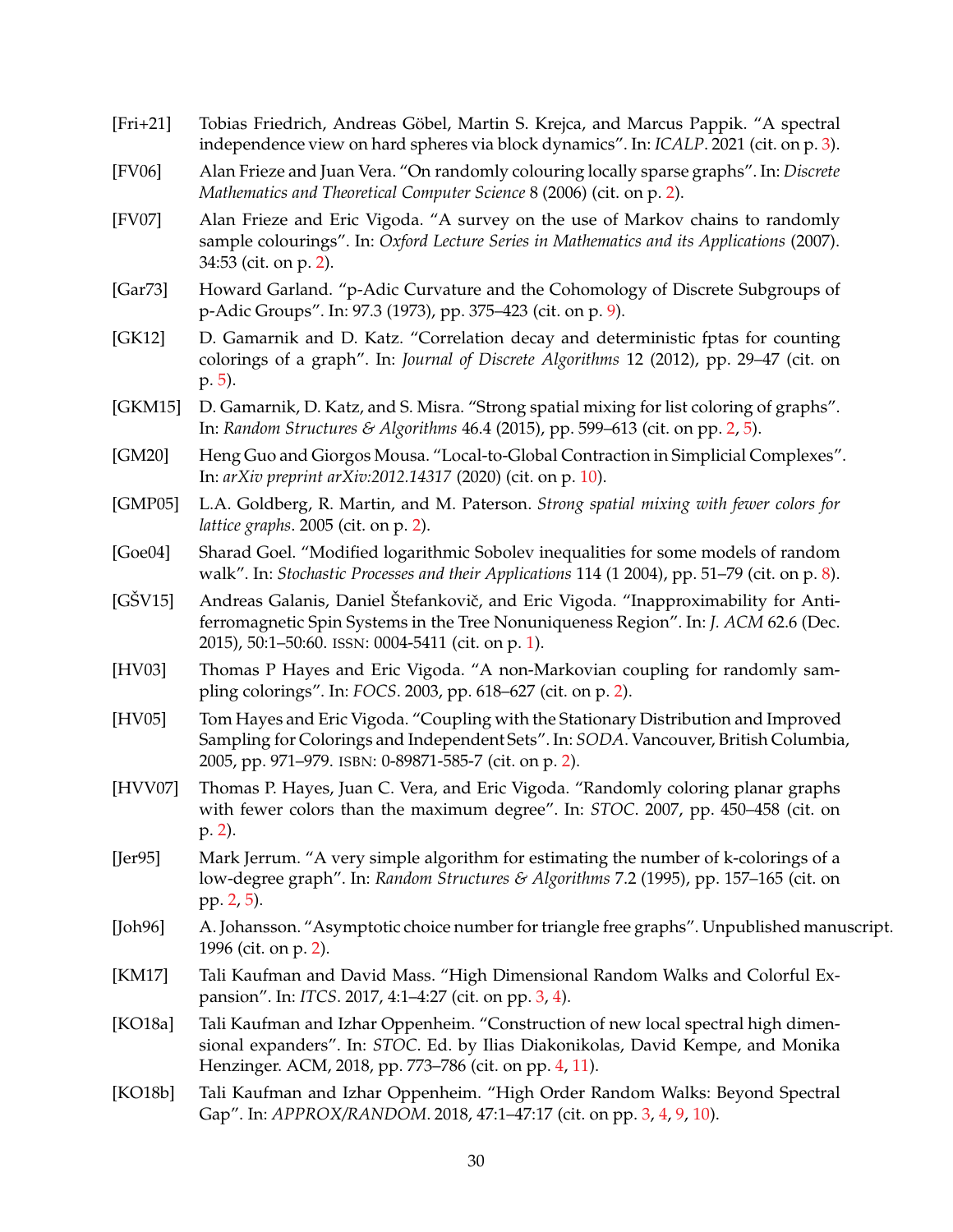- <span id="page-30-10"></span>[Löw34] Karl Löwner. "Über monotone Matrixfunktionen". In: Mathematische Zeitschrift 38.1 (1934), pp. 177–216. DOI: [10.1007/BF01170633](https://doi.org/10.1007/BF01170633) (cit. on p. [7\)](#page-6-1).
- <span id="page-30-11"></span>[LPW17] David A. Levin, Yuval Peres, and Elizabeth L. Wilmer. *Markov Chains and Mixing Times*. 2nd ed. American Mathematical Society, 2017 (cit. on p. [7\)](#page-6-1).
- <span id="page-30-9"></span>[LSS19] J. Liu, A. Sinclair, and P. Srivastava. "A deterministic algorithm for counting colorings with 2∆ colors". In: *FOCS*. 2019, pp. 1380–1404 (cit. on p. [5\)](#page-4-0).
- <span id="page-30-8"></span>[LY13] Pinyan Lu and Yitong Yin. "Improved FPTAS for Multi-spin Systems". In: *Approximation, Randomization, and Combinatorial Optimization. Algorithms and Techniques*. Ed. by Prasad Raghavendra, Sofya Raskhodnikova, Klaus Jansen, and José D. P. Rolim. Berlin, Heidelberg: Springer Berlin Heidelberg, 2013, pp. 639–654 (cit. on p. [5\)](#page-4-0).
- <span id="page-30-1"></span>[Mol04] Michael Molloy. "The Glauber dynamics on colorings of a graph with high girth and maximum degree". In: *SIAM Journal on Computing* 33.3 (2004), pp. 721–737 (cit. on p. [2\)](#page-1-0).
- <span id="page-30-3"></span>[MSW04] Fabio Martinelli, Alistair Sinclair, and Dror Weitz. "Fast Mixing for Independent Sets, Colorings and Other Models on Trees". In: *Proceedings of the Fifteenth Annual ACM-SIAM Symposium on Discrete Algorithms*. SODA '04. New Orleans, Louisiana, 2004, pp. 456–465. ISBN: 0-89871-558-X (cit. on p. [2\)](#page-1-0).
- <span id="page-30-4"></span>[Opp18] Izhar Oppenheim. "Local spectral expansion approach to high dimensional expanders part I: Descent of spectral gaps". In: *Discrete and Computational Geometry* 59.2 (2018), pp. 293–330 (cit. on pp. [4,](#page-3-3) [9–](#page-8-2)[11\)](#page-10-1).
- <span id="page-30-12"></span>[Sam05] Marcus D. Sammer. "Aspects of Mass Transportation in Discrete Concentration Inequalities". PhD thesis. Georgia Institute of Technology, Apr. 2005 (cit. on p. [8\)](#page-7-1).
- <span id="page-30-7"></span>[Sok01] A. D. Sokal. "Bounds on the complex zeros of (di) chromatic polynomials and Pottsmodel partition functions. Combinatorics". In: *Probability and Computing* 10.1 (2001), pp. 41–77 (cit. on p. [5\)](#page-4-0).
- <span id="page-30-5"></span>[SS97] Jesús Salas and Alan D. Sokal. "Absence of phase transition for antiferromagnetic Potts models via the Dobrushin uniqueness theorem". In: *Journal of Statistical Physics* 86.3 (1997), pp. 551–579 (cit. on p. [5\)](#page-4-0).
- <span id="page-30-0"></span>[Vig99] Eric Vigoda. "Improved bounds for sampling colorings". In: *FOCS*. IEEE, 1999, pp. 51– 59 (cit. on pp. [1,](#page-0-0) [2,](#page-1-0) [5\)](#page-4-0).
- <span id="page-30-6"></span>[Wei04] Dror Weitz. "Mixing in Time and Space for Discrete Spin Systems". AAI3147046. PhD thesis. 2004. ISBN: 0-496-05573-9 (cit. on p. [5\)](#page-4-0).
- <span id="page-30-2"></span>[Yin14] Yitong Yin. "Spatial Mixing of Coloring Random Graphs". In: *Automata, Languages, and Programming*. Ed. by Javier Esparza, Pierre Fraigniaud, Thore Husfeldt, and Elias Koutsoupias. Springer Berlin Heidelberg, 2014, pp. 1075–1086 (cit. on p. [2\)](#page-1-0).

# <span id="page-30-13"></span>**A Proofs from [Section 4](#page-12-2)**

*Proof of [Theorem 4.1.](#page-13-2)* For each  $\tau$  of co-dimension at least 2, let  $F_\tau\in\mathbb{R}^{X(0)\times X(0)}$  be a diagonal matrix supported on  $X_{\tau}(0) \times X_{\tau}(0)$  defined as follows: for any  $vc \in X_{\tau}(0)$ ,

$$
F_{\tau}(vc, vc) \coloneqq \begin{cases} 0 & \text{if } \Delta_{\tau}(v) = 0, \\ f_1(\Delta_{\tau}(u)) & \text{if } \Delta_{\tau}(v) = 1 \text{ and } u \sim_{\tau} v, \\ f_2(\Delta_{\tau}(v)) & \text{if } \Delta_{\tau}(v) \ge 2, \end{cases}
$$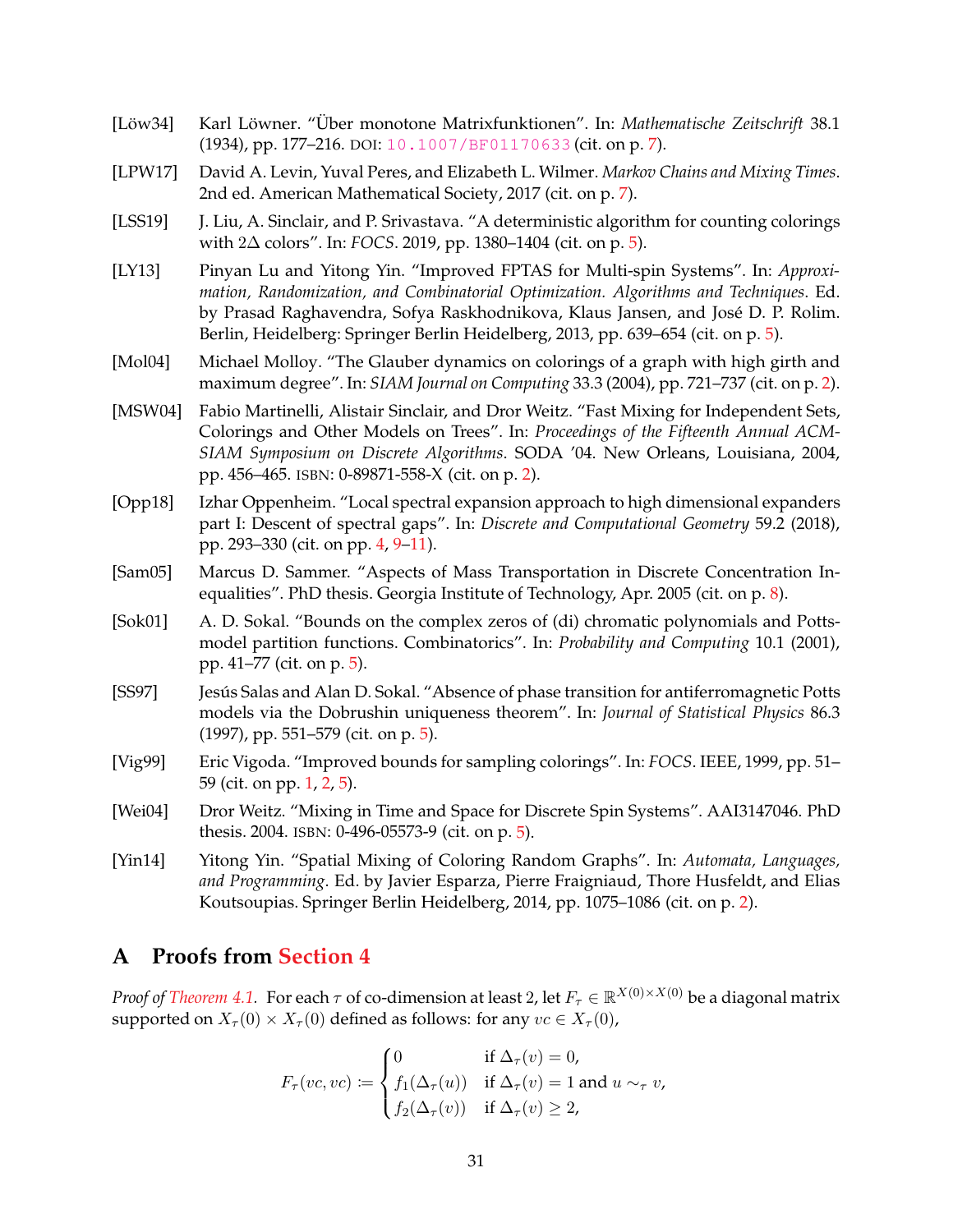where  $f_1(i) = \frac{1}{(1+\epsilon)\Delta} +$  $\frac{1+2\sum_{j=1}^{i-1}\frac{1}{j}}{(1+\epsilon)^2\Delta^2}$  for  $i \ge 1$  and  $f_2(i) = \frac{i}{(1+\frac{\epsilon}{2})\Delta-(i-1)-\frac{4}{\epsilon}\sum_{j=1}^{i-1}\frac{1}{j}}$  for  $i \ge 2$ . We show that the conditions of [Proposition 4.3](#page-15-0) hold for  $\{F_\tau\}_{\tau \in X:\text{codim}(\tau) \geq 2}$ . Then, the statement follows from the fact that  $\rho(F_\tau) \leq \frac{5}{2\epsilon}$ . This is true because  $\frac{\ln(\Delta)+2}{\Delta} \leq \frac{\epsilon^2}{40}$  implies that for any  $1 \leq i \leq \Delta$  the denominator of  $f_2(i)$  is at least  $\frac{2\epsilon}{5}\Delta$  and thus  $f_1(i) \le \overline{f_2}(i) \le \frac{5}{2\epsilon}$ .

The condition for links of co-dimension 2 holds by definition. Assume  $\tau$  is of co-dimension at least 3. When  $G<sub>\tau</sub>$  is disconnected one can check the condition holds because of the fact that the degrees of vertices of a connected component do not change by removing vertices from other connected components of the graph. Now, assume that  $G<sub>\tau</sub>$  is connected. Note that for every  $v \in V_{\tau}$ , we have

$$
\frac{(k-1)^2}{3k-1} \ge \frac{\Delta_\tau(v)}{5} \sum_{\frac{\ln(\Delta)+2}{\Delta} \le \frac{\epsilon^2}{40}} \frac{8}{\epsilon^2} \sum_{f_2(\Delta_\tau(v)) \le \frac{5}{2\epsilon}, \epsilon \le 1} f_2(\Delta_\tau(v)) \ge f_1(\Delta_\tau(v)).
$$

Therefore, it is enough to show that  $\sum_{uc'\in X_{\tau\cup vc}(0)} p(uc'|\tau \cup vc)F_{\tau\cup uc'}(vc, vc) \preceq (k-2)F_{\tau}(vc) F^2_\tau(vc)$  for any  $vc \in X_\tau(0)$ .

**Case 1:**  $\Delta_{\tau}(v) = 1$ , and  $u \sim_{\tau} v$ . Since  $G_{\tau}$  is connected and  $\tau$  is of co-dimension at least 3,  $\Delta_{\tau}(u) \geq 2$ . We have

$$
\sum_{w' \in X_{\tau}(0)} p(wc' | \tau \cup vc) F_{\tau \cup wc'}(vc, vc) = (\Delta_{\tau}(u) - 1) f_1(\Delta_{\tau}(u) - 1) + (k - \Delta_{\tau}(u) - 1) f_1(\Delta_{\tau}(u)).
$$

On the other hand,  $\frac{\ln(\Delta)+2}{\Delta} \leq \frac{\epsilon^2}{40}$  and  $\epsilon \leq 1$  imply that  $\frac{1+2\sum_{j=1}^{i-1}\frac{1}{j}}{(1+\epsilon)\Delta} \leq \frac{1}{20(1+\epsilon)}$  $\frac{1}{20(1+\epsilon)}$  for any  $1 \leq i \leq \Delta$ . Therefore,

$$
F_{\tau}^{2}(vc, vc) = f_{1}^{2}(\Delta_{\tau}(u)) \le \left(\frac{1}{(1+\epsilon)\Delta} + \frac{1}{20(1+\epsilon)\Delta}\right)^{2} \le \frac{2}{(1+\epsilon)^{2}\Delta^{2}}.
$$

Therefore  $(k-2)F_{\tau}(vc) - F_{\tau}^2(vc) \geq (k-2)f_1(\Delta_{\tau}(u)) - \frac{2}{(1+\epsilon)}$  $\frac{2}{(1+\epsilon)^2\Delta^2}$  and thus it is enough to show that

$$
\left(\Delta_{\tau}(u)-1\right)\left(f_1\left(\Delta_{\tau}(u)\right)-f_1\left(\Delta_{\tau}(u)-1\right)\right)\geq \frac{2}{(1+\epsilon)^2\Delta^2}.
$$

But this inequality holds with equality.

**Case 2:**  $\Delta_{\tau}(v) \geq 2$ . One can check that  $\frac{\ln(\Delta)+1}{\Delta} \leq \frac{\epsilon^2}{40}$  implies  $\frac{1}{(1+\epsilon)\Delta} + \frac{2\sum_{j=1}^{\Delta-1} \frac{1}{j}+1}{(1+\epsilon)^2\Delta^2}$  $\frac{\sum_{j=1}^{\infty} \frac{j}{j+1}}{(1+\epsilon)^2 \Delta^2} \leq \frac{1}{(1+\frac{\epsilon}{2})\Delta}$ . For convenience define  $f_2(1) = \frac{1}{1+\frac{\epsilon}{2}}$  and notice that  $f_1(i) \le f_2(1)$  for any  $1 \le i \le \Delta$ . We want to show that

$$
\sum_{uc'\in X_{\tau}(0)} p(uc'|\tau \cup vc)F_{\tau \cup uc'}(vc, vc) = \Delta_{\tau}(v)f_2(\Delta_{\tau}(v) - 1) + (k - \Delta_{\tau}(v) - 1)f_2(\Delta_{\tau}(v))
$$
  

$$
\leq (k - 2)f_2(\Delta_{\tau}(v)) - f_2^2(\Delta_{\tau}(v)).
$$

Let  $i \coloneqq \Delta_{\tau}(v)$ . We have

$$
(i-1) f_2(i) - if_2(i-1) = \frac{i(i-1) + \frac{4}{\epsilon}i}{\left( (1 + \frac{\epsilon}{2})\Delta - (i-1) - \frac{4}{\epsilon} \sum_{j=1}^{i-1} \frac{1}{j} \right) \left( (1 + \frac{\epsilon}{2})\Delta - (i-2) - \frac{4}{\epsilon} \sum_{j=1}^{i-2} \frac{1}{j} \right)}.
$$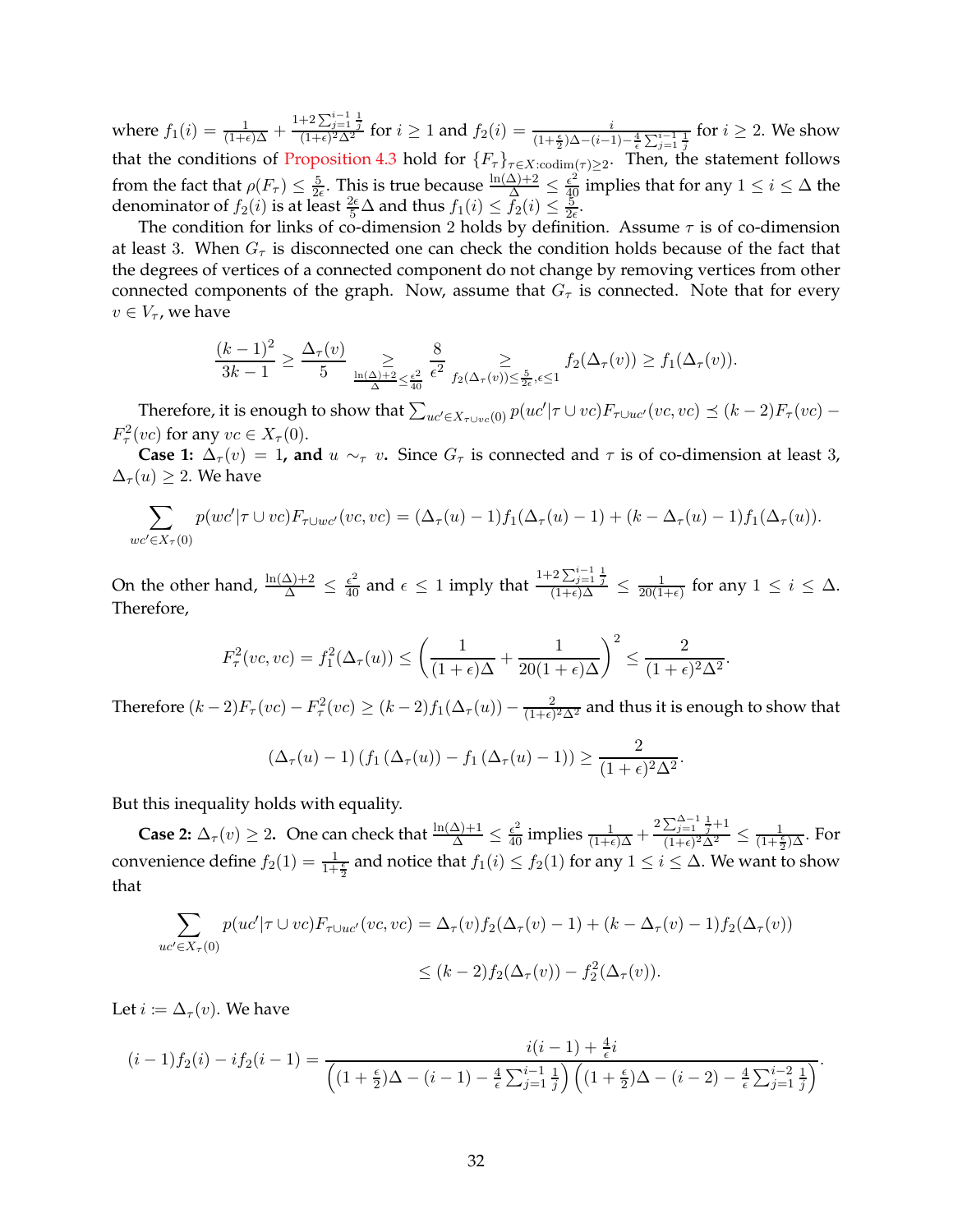Therefore

$$
(i-1) f_2(i) - i f_2(i-1) - f_2^2(i) = \frac{\left(\frac{4}{\epsilon} - 1\right) i \left(\left(1 + \frac{\epsilon}{2}\right) \Delta - (i-1) - \frac{4}{\epsilon} \sum_{j=1}^{i-1} \frac{1}{j}\right) - i^2 (1 + \frac{4}{\epsilon} \frac{1}{i-1})}{\left(\left(1 + \frac{\epsilon}{2}\right) \Delta - (i-1) - \frac{4}{\epsilon} \sum_{j=1}^{i-1} \frac{1}{j}\right)^2 \left(\left(1 + \frac{\epsilon}{2}\right) \Delta - (i-2) - \frac{4}{\epsilon} \sum_{j=1}^{i-2} \frac{1}{j}\right)}.
$$

The denominator is positive for  $1 \leq i \leq \Delta$  and for the numerator we have

$$
(\frac{4}{\epsilon}-1) i \left( (1+\frac{\epsilon}{2}) \Delta - (i-1) - \frac{4}{\epsilon} \sum_{j=1}^{i-1} \frac{1}{j} \right) - i^2 (1+\frac{4}{\epsilon} \frac{1}{i-1}) \underset{i \leq \Delta}{\geq} (1-\frac{\epsilon}{2}) i \Delta - \frac{16i}{\epsilon^2} \left( \ln(\Delta) + 1 \right) - \frac{4i^2}{\epsilon (i-1)}
$$

Canceling out an *i*, and using  $\frac{\ln(\Delta)+2}{\Delta} \leq \frac{\epsilon^2}{40}$  and  $\epsilon \leq 1$  the RHS is non-negative.

*Proof of [Theorem 4.4.](#page-16-2)* As before we make the tree rooted at an arbitrary vertex. For any  $k \geq 2$ , any  $\tau$  of co-dimension  $k$ , let  $F_\tau\in\mathbb{R}^{X(0)\times X(0)}$  be a diagonal matrix supported on  $X_\tau(0)\times X_\tau(0)$  defined as follows: for any  $vc \in X_\tau(0)$ ,

$$
F_{\tau}(vc, vc) := \begin{cases} 0 & \text{if } \Delta_{\tau}(v) = 0, \\ f_1(\Delta_{\tau}(u)) & \text{if } \Delta_{\tau}(v) = 1, u \sim v \text{, and } v \text{ is the root of a component of } G_{\tau}, \\ f_2(\Delta_{\tau}(v)) & \text{if } \Delta_{\tau}(v) \ge 2 \text{ and } v \text{ is the root of a component of } G_{\tau}, \\ f_3(\Delta_{\tau}(v), \Delta_{\tau}(a(v))) & \text{if } \Delta_{\tau}(v) \ge 1 \text{ and } a(v) \in V_{\tau}, \end{cases}
$$

where  $a(v)$  is the immediate ancestor of v in G, and  $f_1(i) :=$  $5(\sum_{j=1}^{i-1} \frac{1}{j})+1$  $\frac{j=1 \ j^{j+1}}{\epsilon^2 \Delta^2}$  for  $i \geq 1$ ,  $f_2(i) \coloneqq$  $5(\ln(\Delta)+1+i\sum_{j=1}^{i-1} \frac{1}{j})$  $\frac{(-1+i\sum_{j=1}^{i-1}\frac{1}{j})}{\epsilon^2\Delta^2}$  for  $i \geq 2$ , and  $f_3(i,j) := \frac{5(\ln(\Delta)+1+j+i\sum_{k=1}^{i-1}\frac{1}{k}}{\epsilon^2\Delta^2}$  for  $i,j \geq 1$ . We prove that the conditions of [Proposition 4.6](#page-17-2) hold for  $\{F_\tau\}_{\tau \in X: \text{codim}(\tau) \geq 2}$ . Then, the statement follows from the fact that

$$
\lambda_2(P_{\tau}) \le \frac{\rho(F_{\tau} + A_{\tau})}{k - 1} \le \frac{\rho(F_{\tau}) + \frac{1}{\epsilon}}{k - 1} + \frac{\frac{1}{20} + \frac{1}{\epsilon}}{k - 1},
$$

where the second to last inequality follows by [\(28\)](#page-32-0) below and the fact that every entry of  $A_\tau$  is at most  $\frac{1}{\epsilon \Delta}$  and that every row of  $A_\tau$  has at most  $\Delta$  non-zero entries. The last inequality uses that since  $\frac{\ln^2(\Delta)}{\Delta} \le \frac{\epsilon^2}{100}$  and  $\epsilon \le 1$ , for all  $1 \le i \le \Delta$ 

<span id="page-32-0"></span>
$$
f_1(i), f_2(i), f_3(i) \le \frac{5(\ln(\Delta) + 2)}{\epsilon^2 \Delta} \le \frac{1}{20}.
$$
 (28)

 $\Box$ 

The condition for links of co-dimension 2 holds by definition. Assume that  $\tau$  is of co-dimension  $k \geq 3$ . Similar to the proof of [Theorem 4.1,](#page-13-2) when  $G<sub>\tau</sub>$  is disconnected, the condition holds. Now, assume  $G_{\tau}$  is connected. By [Eq. \(28\),](#page-32-0) for all  $vc \in X_{\tau}(0)$   $F_{\tau}(vc, vc) \leq \frac{1}{20} \leq \frac{(k-1)^2}{3k-1} - \frac{1}{\beta}$  $\frac{1}{\beta}$ . Therefore, it is enough to show that for any  $vc \in X_\tau(0)$ ,

$$
\sum_{wc' \in X_{\tau \cup vc}(0)} p(wc' | \tau \cup vc) F_{\tau \cup wc'}(vc, vc) \preceq (k-2) F_{\tau}(vc, vc) - 2F_{\tau}^2(vc, vc) - \gamma_{\tau}(vc),
$$

for  $\gamma_{\tau}(vc)$  defined in [Proposition 4.6.](#page-17-2)

**Case 1:**  $\Delta_{\tau}(v) = 1$  and v is the root of a component of  $G_{\tau}$ . Let u be the only neighbor of v. Since  $G_{\tau}$  is connected and  $\tau$  is of co-dimension at least 3,  $\Delta_{\tau}(u) \geq 2$ . We need to show that

$$
\sum_{wc' \in X_{\tau \cup vc}(0)} p(wc' | \tau \cup vc) F_{\tau \cup wc'}(vc, vc) = (\Delta_{\tau}(u) - 1) f_1(\Delta_{\tau}(u) - 1) + (k - \Delta_{\tau}(u) - 1) f_1(\Delta_{\tau}(u))
$$
\n(29)